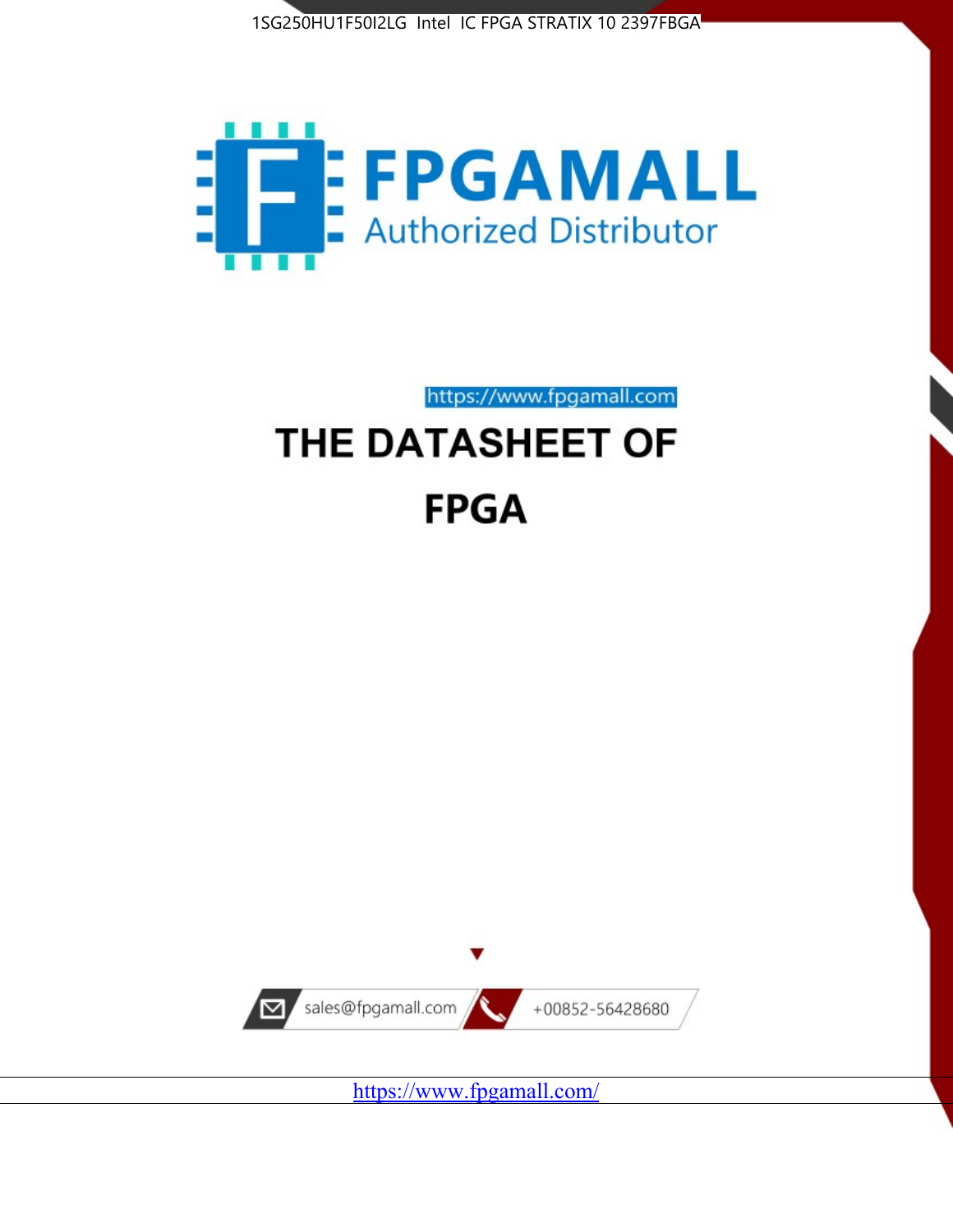1SG250HU1F50I2LG Intel IC FPGA STRATIX 10 2397FBGA



# **Intel® Stratix® 10 GX/SX Device Overview**



**S10-OVERVIEW | 2020.04.30** Latest document on the web: **[PDF](https://www.intel.com/content/dam/www/programmable/us/en/pdfs/literature/hb/stratix-10/s10-overview.pdf)** | **[HTML](https://www.intel.com/content/www/us/en/programmable/documentation/joc1442261161666.html)**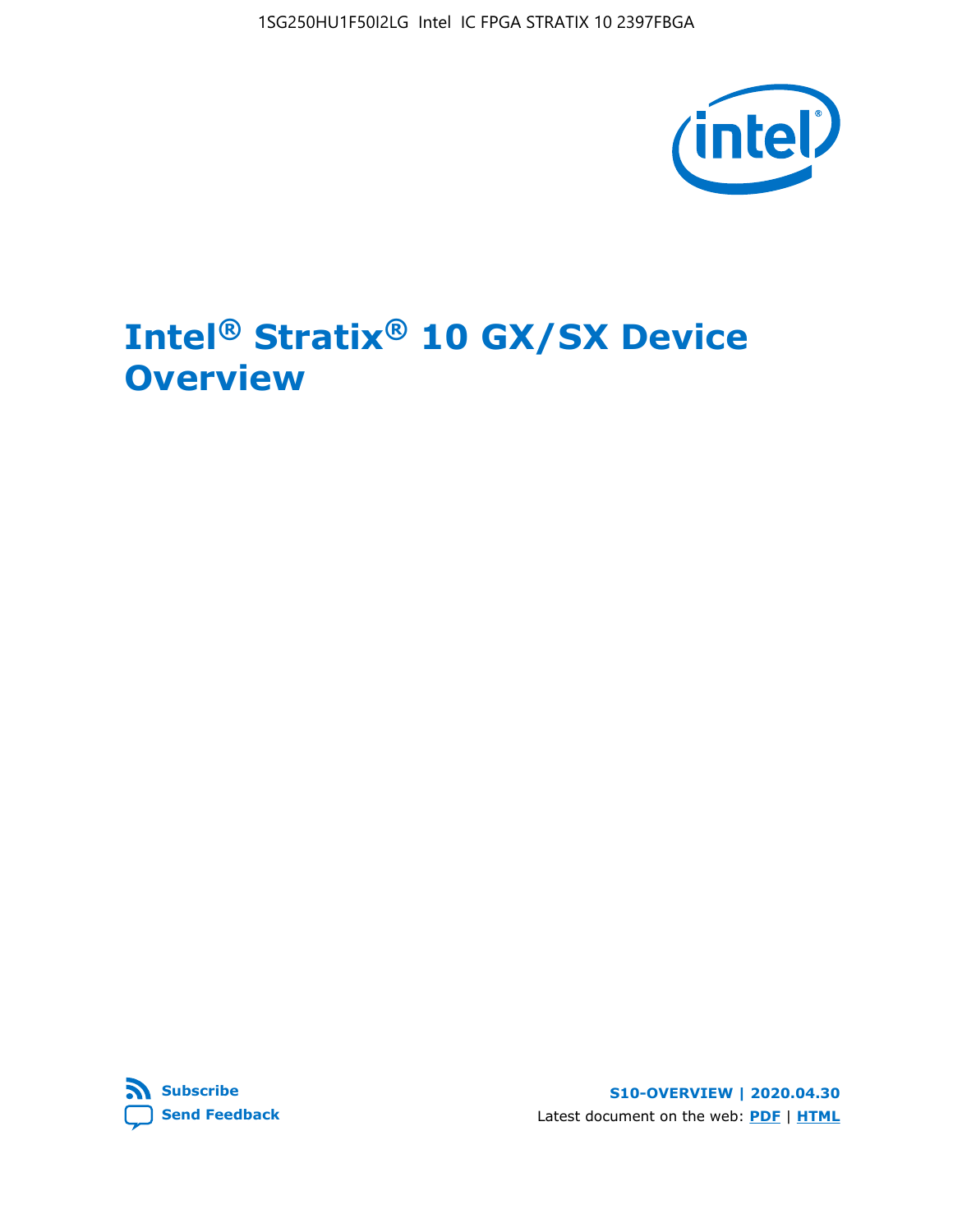

*Contents*

# **Contents**

| 1.26. Document Revision History for the Intel Stratix 10 GX/SX Device Overview36 |  |
|----------------------------------------------------------------------------------|--|

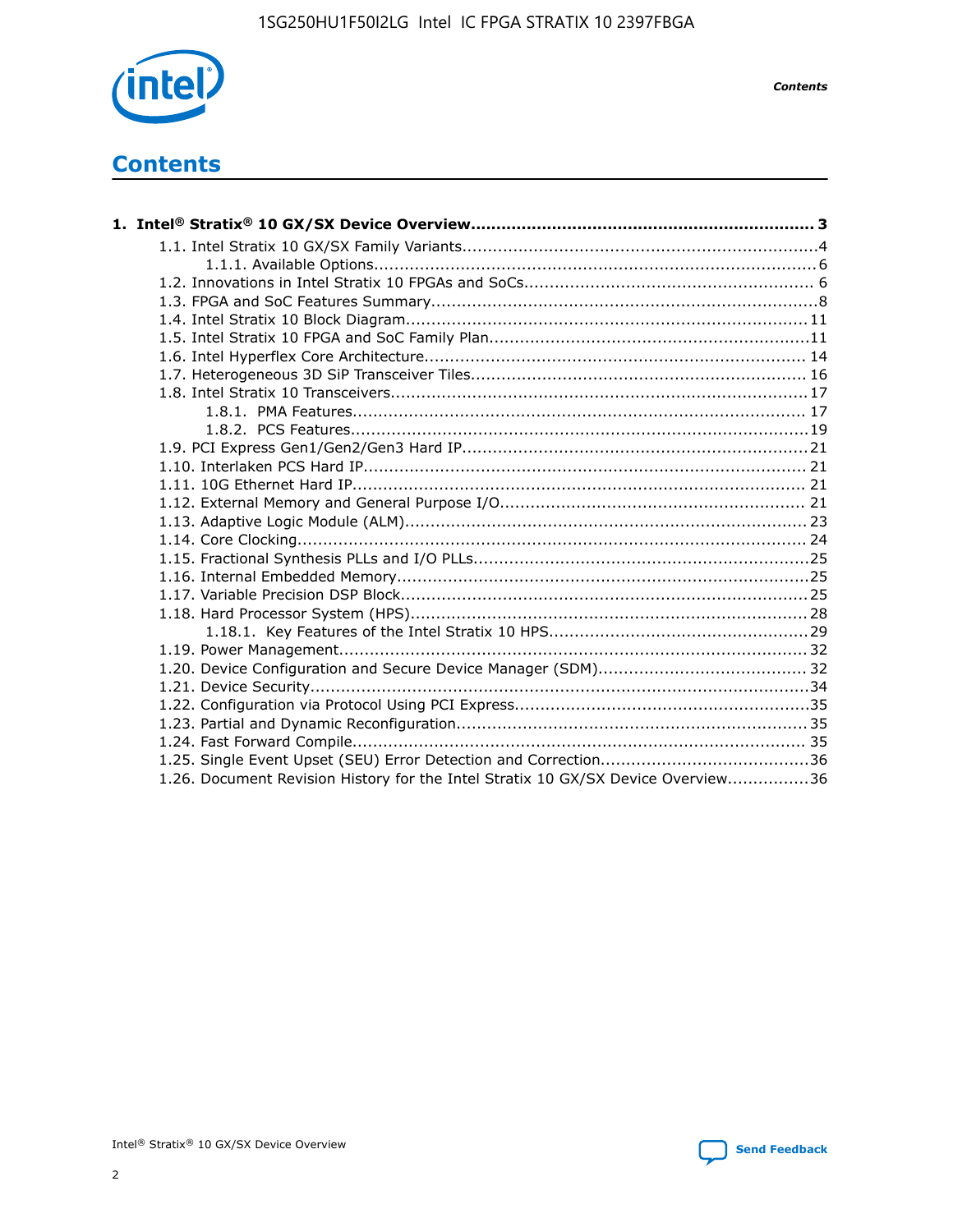**S10-OVERVIEW | 2020.04.30**

**[Send Feedback](mailto:FPGAtechdocfeedback@intel.com?subject=Feedback%20on%20Intel%20Stratix%2010%20GX/SX%20Device%20Overview%20(S10-OVERVIEW%202020.04.30)&body=We%20appreciate%20your%20feedback.%20In%20your%20comments,%20also%20specify%20the%20page%20number%20or%20paragraph.%20Thank%20you.)**



# **1. Intel® Stratix® 10 GX/SX Device Overview**

Intel's 14 nm Intel® Stratix® 10 GX FPGAs and SX SoCs deliver 2X the core performance and up to 70% lower power over previous generation high-performance FPGAs.

Featuring several groundbreaking innovations, including the all new Intel Hyperflex™ core architecture, this device family enables you to meet the demand for everincreasing bandwidth and processing performance in your most advanced applications, while meeting your power budget.

With an embedded hard processor system (HPS) based on a quad-core 64 bit Arm\* Cortex\*-A53, the Intel Stratix 10 SoC devices deliver power efficient, application-class processing and allow designers to extend hardware virtualization into the FPGA fabric. Intel Stratix 10 SoC devices demonstrate Intel's commitment to high-performance SoCs and extend Intel's leadership in programmable devices featuring an Arm-based processor system.

Important innovations in Intel Stratix 10 FPGAs and SoCs include:

- All new Intel Hyperflex core architecture delivering 2X the core performance compared to previous generation high-performance FPGAs
- Intel 14 nm tri-gate (FinFET) technology
- Heterogeneous 3D System-in-Package (SiP) technology
- Core fabric with up to 10.2 million logic elements (LEs)
- Up to 96 full duplex transceiver channels on heterogeneous 3D SiP transceiver tiles
- Transceiver data rates up to 28.3 Gbps chip-to-chip/module and backplane performance
- M20K (20 Kb) internal SRAM memory blocks
- Fractional synthesis and ultra-low jitter LC tank based transmit phase locked loops (PLLs)
- Hard PCI Express<sup>®</sup> Gen3 x16 intellectual property (IP) blocks
- Hard 10GBASE-KR/40GBASE-KR4 Forward Error Correction (FEC) in every transceiver channel
- Hard memory controllers and PHY supporting DDR4 rates up to 2666 Mbps per pin
- Hard fixed-point and IEEE 754 compliant hard floating-point variable precision digital signal processing (DSP) blocks with up to 10 TFLOP compute performance with a power efficiency of 80 GFLOP per Watt
- Quad-core 64 bit Arm Cortex-A53 embedded processor running up to 1.5 GHz in SoC family variants
- Programmable clock tree synthesis for flexible, low power, low skew clock trees

Intel Corporation. All rights reserved. Agilex, Altera, Arria, Cyclone, Enpirion, Intel, the Intel logo, MAX, Nios, Quartus and Stratix words and logos are trademarks of Intel Corporation or its subsidiaries in the U.S. and/or other countries. Intel warrants performance of its FPGA and semiconductor products to current specifications in accordance with Intel's standard warranty, but reserves the right to make changes to any products and services at any time without notice. Intel assumes no responsibility or liability arising out of the application or use of any information, product, or service described herein except as expressly agreed to in writing by Intel. Intel customers are advised to obtain the latest version of device specifications before relying on any published information and before placing orders for products or services. \*Other names and brands may be claimed as the property of others.

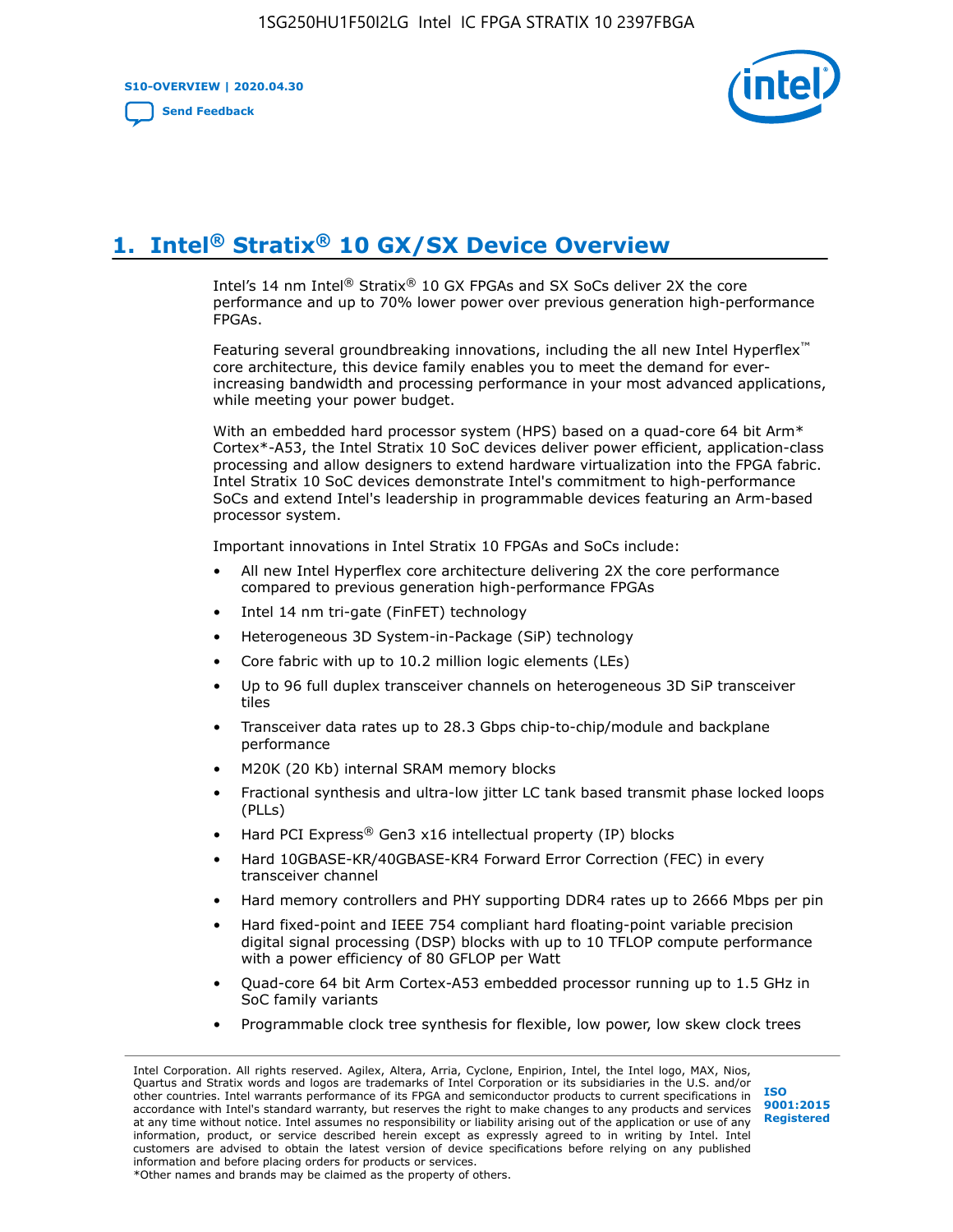

- Dedicated secure device manager (SDM) for:
	- Enhanced device configuration and security
	- AES-256, SHA-256/384 and ECDSA-256/384 encrypt/decrypt accelerators and authentication
	- Multi-factor authentication
	- Physically Unclonable Function (PUF) service and software programmable device configuration capability
- Comprehensive set of advanced power saving features delivering up to 70% lower power compared to previous generation high-performance FPGAs
- Non-destructive register state readback and writeback, to support ASIC prototyping and other applications

With these capabilities, Intel Stratix 10 FPGAs and SoCs are ideally suited for the most demanding applications in diverse markets such as:

- **Compute and Storage**—for custom servers, cloud computing and datacenter acceleration
- **Networking**—for Terabit, 400G and multi-100G bridging, aggregation, packet processing and traffic management
- **Optical Transport Networks**—for OTU4, 2xOTU4, 4xOTU4
- **Broadcast**—for high-end studio distribution, head end encoding/decoding, edge quadrature amplitude modulation (QAM)
- **Military**—for radar, electronic warfare, and secure communications
- **Medical**—for diagnostic scanners and diagnostic imaging
- **Test and Measurement**—for protocol and application testers
- **Wireless**—for next-generation 5G networks
- **ASIC Prototyping**—for designs that require the largest FPGA fabric with the highest I/O count

## **1.1. Intel Stratix 10 GX/SX Family Variants**

Intel Stratix 10 devices are available in FPGA (GX) and SoC (SX) variants.

- **Intel Stratix 10 GX** devices deliver up to 1 GHz core fabric performance and contain up to 10.2 million LEs in the fabric. They also feature up to 96 general purpose transceivers on separate transceiver tiles, and 2666 Mbps DDR4 external memory interface performance. The transceivers are capable of up to 28.3 Gbps short reach and across the backplane. These devices are optimized for FPGA applications that require the highest transceiver bandwidth and core fabric performance, with the power efficiency of Intel's 14 nm tri-gate process technology.
- **Intel Stratix 10 SX** devices have a feature set that is identical to Intel Stratix 10 GX devices, with the addition of an embedded quad-core 64 bit Arm Cortex A53 hard processor system.

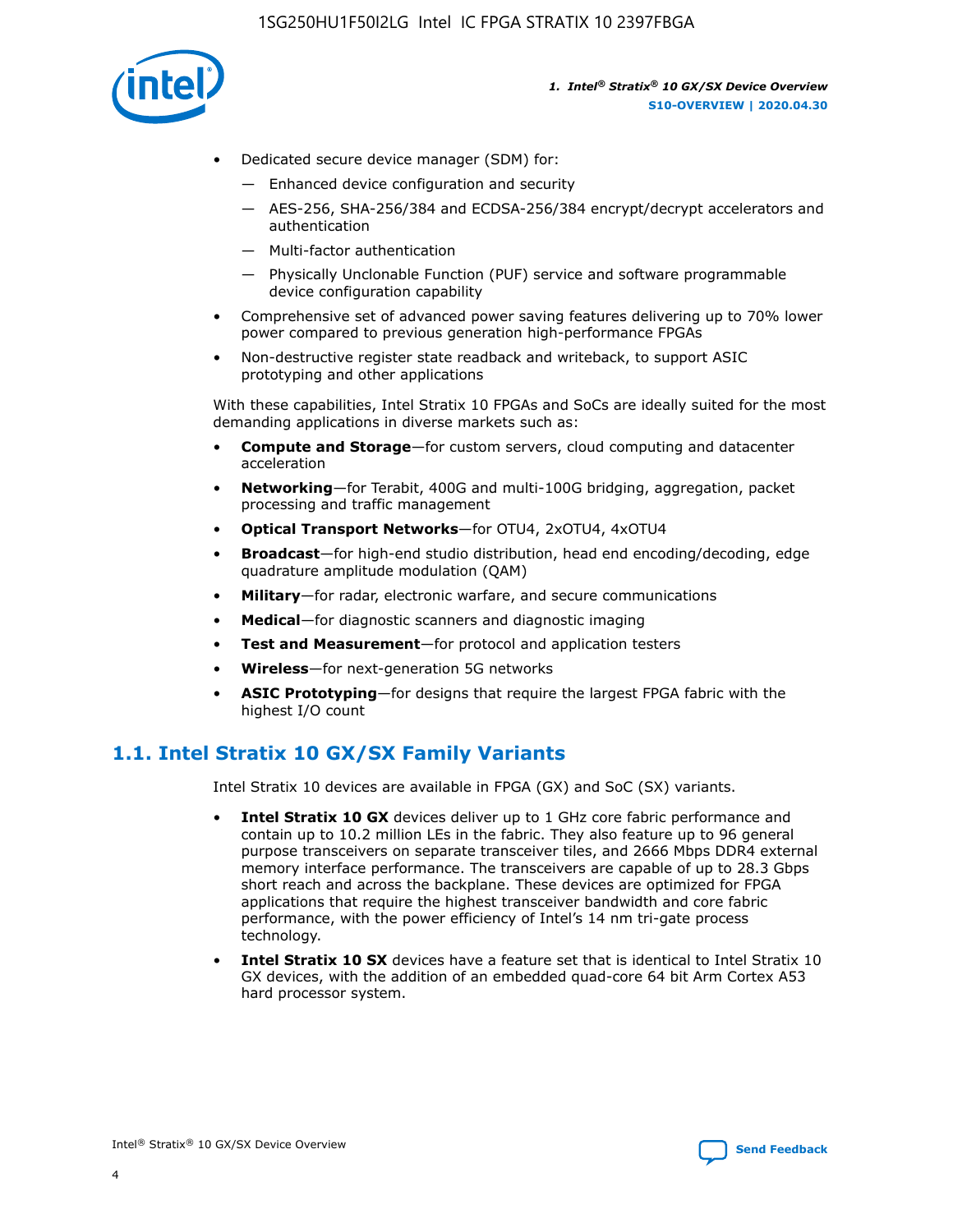

Common to all Intel Stratix 10 family variants is a high-performance fabric based on the new Intel Hyperflex core architecture that includes additional Hyper-Registers throughout the interconnect routing and at the inputs of all functional blocks. The core fabric also contains an enhanced logic array utilizing Intel's adaptive logic module (ALM) and a rich set of high performance building blocks including:

- M20K (20 Kb) embedded memory blocks
- Variable precision DSP blocks with hard IEEE 754 compliant floating-point units
- Fractional synthesis and integer PLLs
- Hard memory controllers and PHY for external memory interfaces
- General purpose IO cells

To clock these building blocks, Intel Stratix 10 devices use programmable clock tree synthesis, which uses dedicated clock tree routing to synthesize only those branches of the clock trees required for the application. All devices support in-system, finegrained partial reconfiguration of the logic array, allowing logic to be added and subtracted from the system while it is operating.

All family variants also contain high speed serial transceivers, containing both the physical medium attachment (PMA) and the physical coding sublayer (PCS), which can be used to implement a variety of industry standard and proprietary protocols. In addition to the hard PCS, Intel Stratix 10 devices contain multiple instantiations of PCI Express hard IP that supports Gen1/Gen2/Gen3 rates in x1/x2/x4/x8/x16 lane configurations, and hard 10GBASE-KR/40GBASE-KR4 FEC for every transceiver. The hard PCS, FEC, and PCI Express IP free up valuable core logic resources, save power, and increase your productivity.

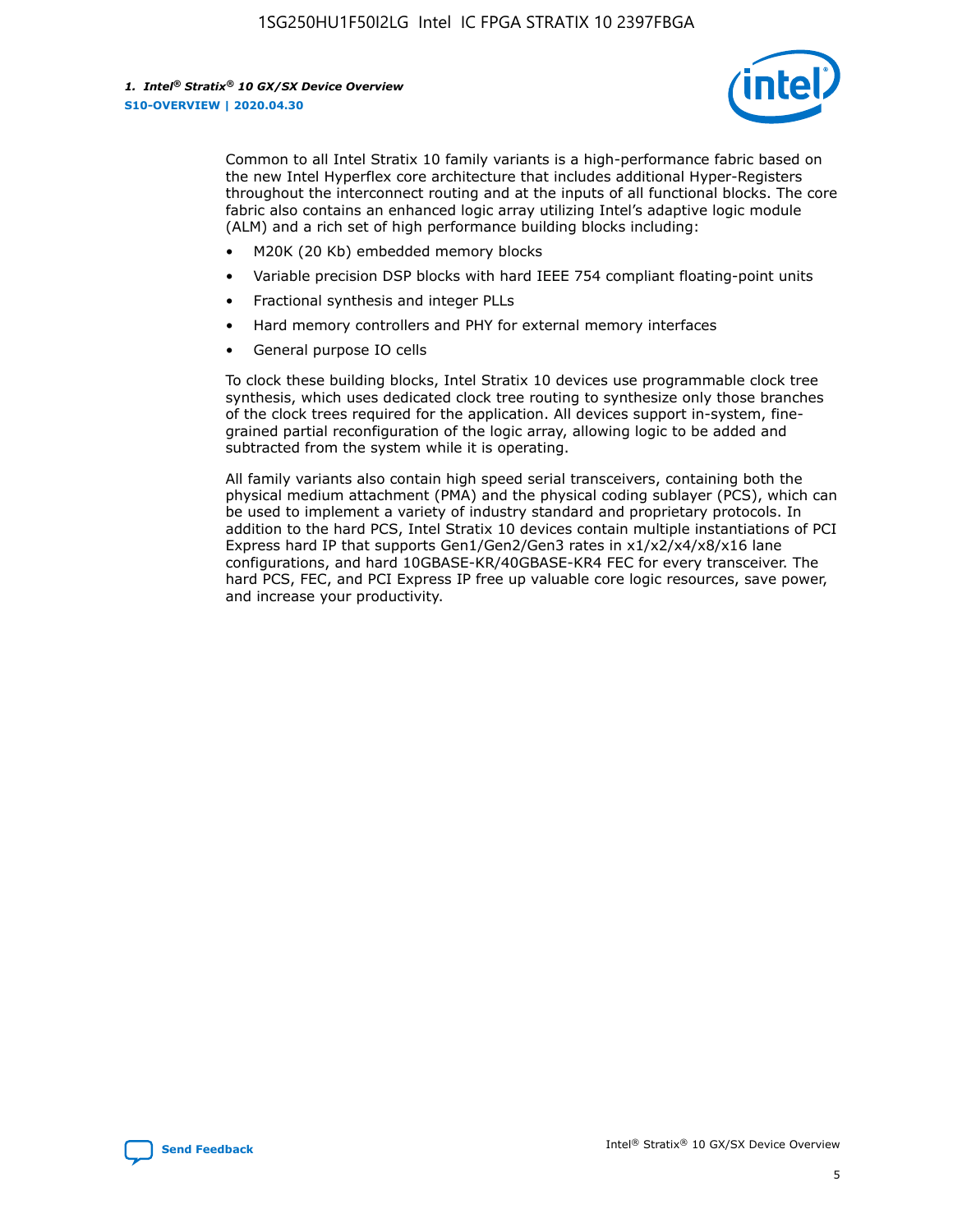

## **1.1.1. Available Options**

#### **Figure 1. Sample Ordering Code and Available Options for Intel Stratix 10 Devices**



## **Related Information**

[My Intel Support](https://www.intel.com/content/www/us/en/programmable/my-intel/mal-home.html)

## **1.2. Innovations in Intel Stratix 10 FPGAs and SoCs**

Intel Stratix 10 FPGAs and SoCs deliver many significant improvements over the previous generation high-performance Stratix V FPGAs.

#### **Table 1. Key Features of Intel Stratix 10 Devices Compared to Stratix V Devices**

| <b>Feature</b>            | <b>Stratix V FPGAs</b>                                           | <b>Intel Stratix 10 FPGAs and SoCs</b>                                        |  |  |  |
|---------------------------|------------------------------------------------------------------|-------------------------------------------------------------------------------|--|--|--|
| <b>Process technology</b> | 28 nm TSMC (planar<br>transistor)                                | 14 nm Intel tri-gate (FinFET)                                                 |  |  |  |
| Hard processor core       | None                                                             | Quad-core 64 bit Arm Cortex-A53<br>(SoC only)                                 |  |  |  |
| Core architecture         | Conventional core architecture<br>with conventional interconnect | Intel Hyperflex core architecture with<br>Hyper-Registers in the interconnect |  |  |  |
| continued                 |                                                                  |                                                                               |  |  |  |

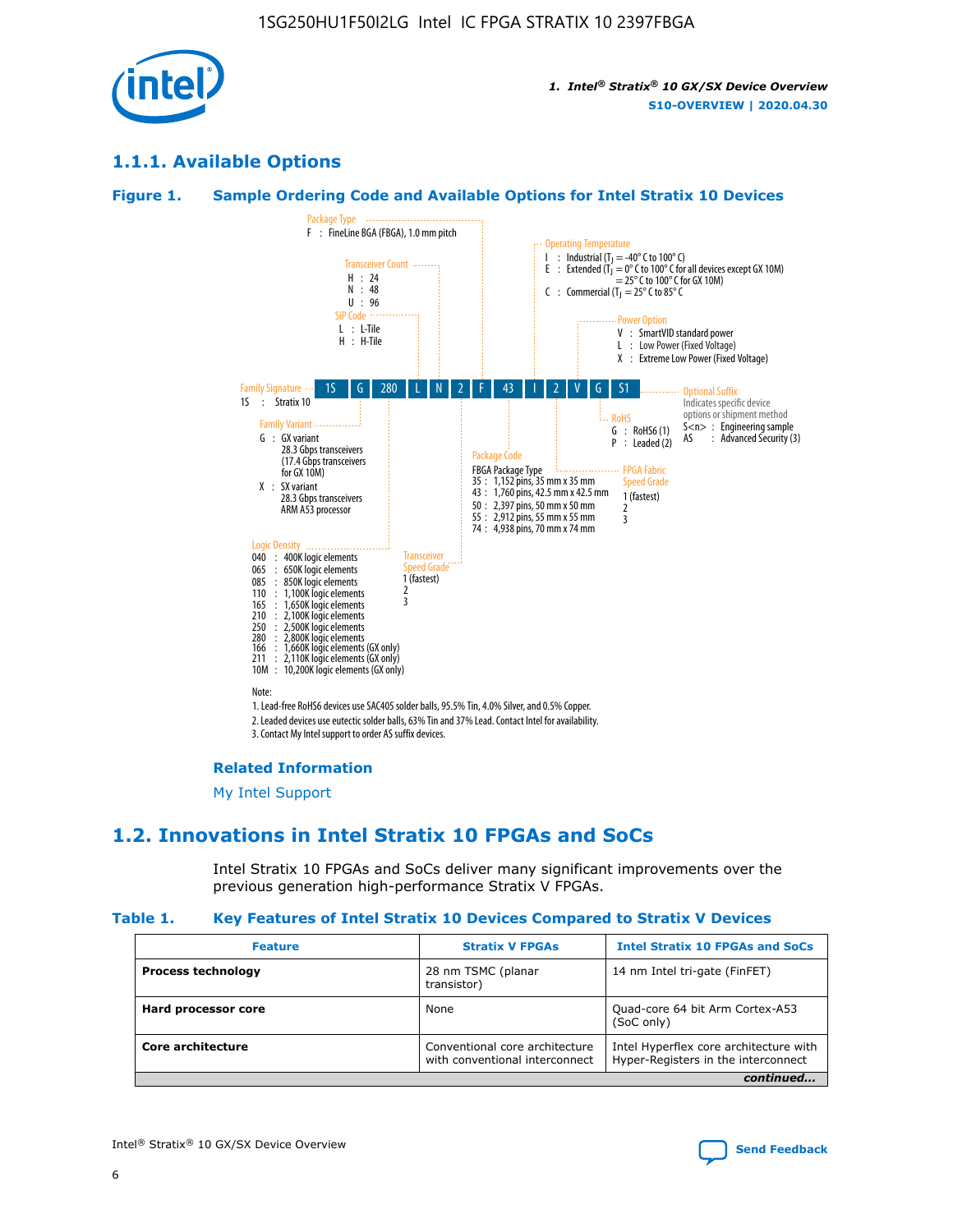

| <b>Feature</b>                                   | <b>Stratix V FPGAs</b>                                                              | <b>Intel Stratix 10 FPGAs and SoCs</b>                                                                                                       |
|--------------------------------------------------|-------------------------------------------------------------------------------------|----------------------------------------------------------------------------------------------------------------------------------------------|
| Core performance                                 | 500 MHz                                                                             | 1 GHz                                                                                                                                        |
| <b>Power dissipation</b>                         | 1x                                                                                  | As low as $0.3x$                                                                                                                             |
| Logic density                                    | <b>952 KLE</b>                                                                      | 10,200 KLE                                                                                                                                   |
| <b>Embedded memory (M20K)</b>                    | 52 Mbits                                                                            | 253 Mbits                                                                                                                                    |
| 18x19 multipliers                                | 3,926                                                                               | 11,520                                                                                                                                       |
|                                                  | Note: Multiplier is 18x18 in<br>Stratix V devices.                                  | Note: Multiplier is 18x19 in Intel<br>Stratix 10 devices.                                                                                    |
| <b>Floating point DSP capability</b>             | Up to 1 TFLOP, requires soft<br>floating point adder and<br>multiplier              | Up to 10 TFLOP, hard IEEE 754<br>compliant single precision floating<br>point adder and multiplier                                           |
| <b>Maximum transceivers</b>                      | 66                                                                                  | 96                                                                                                                                           |
| Maximum transceiver data rate (chip-to-<br>chip) | 28.05 Gbps                                                                          | 26.6 Gbps L-Tile<br>28.3 Gbps H-Tile                                                                                                         |
| Maximum transceiver data rate (backplane)        | 12.5 Gbps                                                                           | 12.5 Gbps L-Tile<br>28.3 Gbps H-Tile                                                                                                         |
| Hard memory controller                           | None                                                                                | DDR4 @ 1333 MHz/2666 Mbps<br>DDR3 @ 1067 MHz/2133 Mbps                                                                                       |
| <b>Hard protocol IP</b>                          | PCIe* Gen3 x8 (up to 4<br>instances)                                                | PCIe Gen3 x16 (up to 4 instances)<br>SR-IOV (4 physical functions / 2k<br>virtual functions) on H-Tile devices<br>10GBASE-KR/40GBASE-KR4 FEC |
| <b>Core clocking and PLLs</b>                    | Global, quadrant and regional<br>clocks supported by fractional-<br>synthesis fPLLs | Programmable clock tree synthesis<br>supported by fractional synthesis<br>fPLLs and integer IO PLLs                                          |
| Register state readback and writeback            | Not available                                                                       | Non-destructive register state<br>readback and writeback for ASIC<br>prototyping and other applications                                      |

These innovations result in the following improvements:

- **Improved Core Logic Performance**: The Intel Hyperflex core architecture combined with 14 nm Intel tri-gate technology allows Intel Stratix 10 devices to achieve 2X the core performance compared to the previous generation
- **Lower Power**: Intel Stratix 10 devices use up to 70% lower power compared to the previous generation, enabled by 14 nm Intel tri-gate technology, the Intel Hyperflex core architecture, and optional power saving features built into the architecture
- **Higher Density**: Intel Stratix 10 devices offer three times the level of integration, with up to 10.2 million logic elements (LEs), over 253 Mbits of embedded memory blocks (M20K), and 11,520 18x19 multipliers
- **Embedded Processing**: Intel Stratix 10 SoCs feature a Quad-Core 64 bit Arm Cortex-A53 processor optimized for power efficiency and software compatible with previous generation Arria® and Cyclone® SoC devices
- **Improved Transceiver Performance**: With up to 96 transceiver channels implemented in heterogeneous 3D SiP transceiver tiles, Intel Stratix 10 GX and SX devices support data rates up to 28.3 Gbps chip-to-chip and 28.3 Gbps across the backplane with signal conditioning circuits capable of equalizing over 30 dB of system loss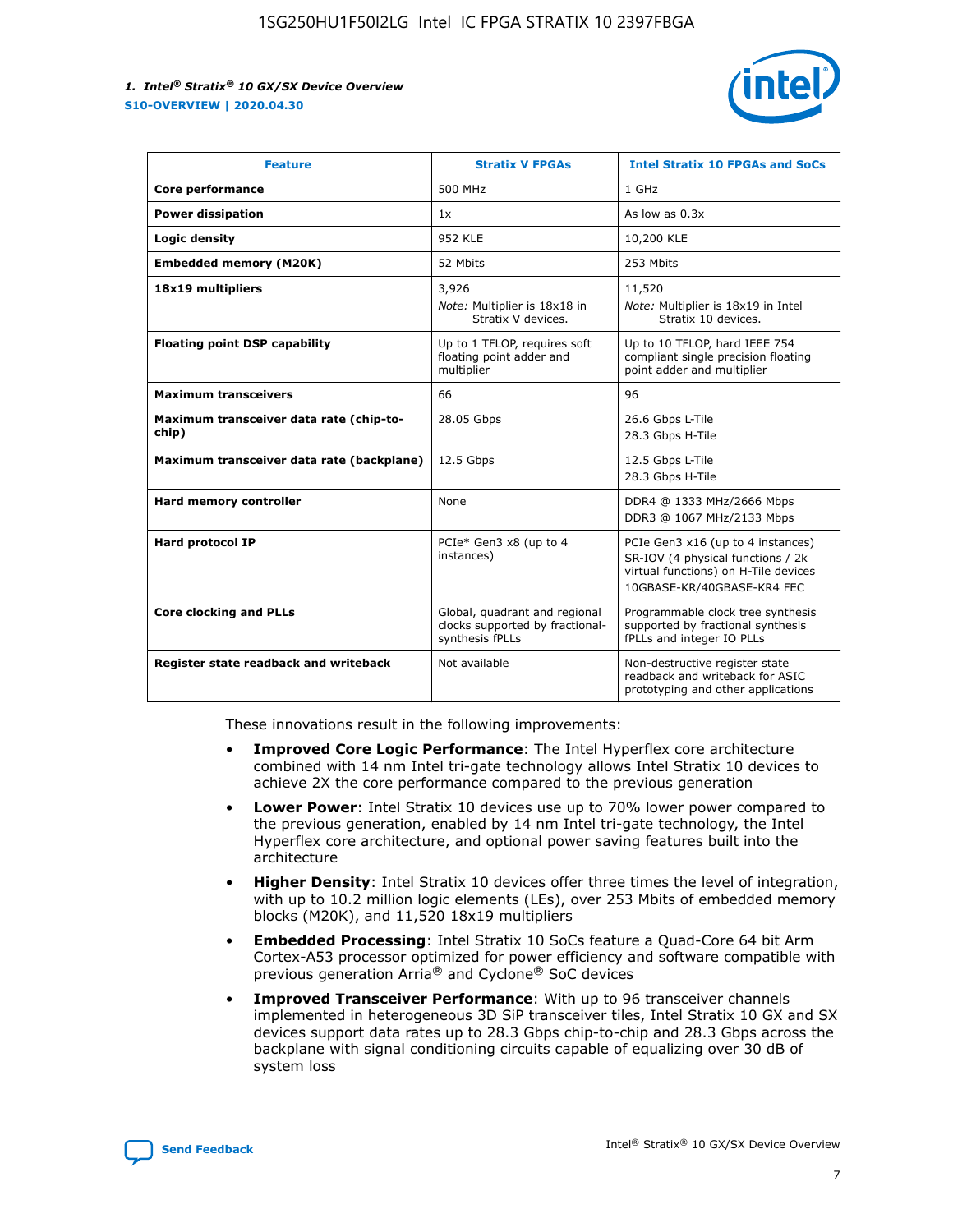

- **Improved DSP Performance**: The variable precision DSP block in Intel Stratix 10 devices features hard fixed and floating point capability, with up to 10 TFLOP IEEE754 single-precision floating point performance
- **Additional Hard IP**: Intel Stratix 10 devices include many more hard IP blocks than previous generation devices, with a hard memory controller included in each bank of 48 general purpose IOs, a hard PCIe Gen3 x16 full protocol stack in each transceiver tile, and a hard 10GBASE-KR/40GBASE-KR4 FEC in every transceiver channel
- **Enhanced Core Clocking**: Intel Stratix 10 devices feature programmable clock tree synthesis; clock trees are only synthesized where needed, increasing the flexibility and reducing the power dissipation of the clocking solution
- **Additional Core PLLs**: The core fabric in Intel Stratix 10 devices is supported by both integer IO PLLs and fractional synthesis fPLLs, resulting in a greater total number of PLLs available than the previous generation

## **1.3. FPGA and SoC Features Summary**

## **Table 2. Intel Stratix 10 FPGA and SoC Common Device Features**

| <b>Feature</b>                   | <b>Description</b>                                                                                                                                                                                                                                                                                                                                                                                                                                                                                                                                                                                                                                                                                                                                   |
|----------------------------------|------------------------------------------------------------------------------------------------------------------------------------------------------------------------------------------------------------------------------------------------------------------------------------------------------------------------------------------------------------------------------------------------------------------------------------------------------------------------------------------------------------------------------------------------------------------------------------------------------------------------------------------------------------------------------------------------------------------------------------------------------|
| Technology                       | 14 nm Intel tri-gate (FinFET) process technology<br>٠<br>SmartVID controlled core voltage, standard power devices<br>0.85-V fixed core voltage, low static power devices available                                                                                                                                                                                                                                                                                                                                                                                                                                                                                                                                                                   |
| Low power serial<br>transceivers | Up to 96 total transceivers available<br>$\bullet$<br>Continuous operating range of 1 Gbps to 28.3 Gbps for Intel Stratix 10 GX/SX devices<br>$\bullet$<br>Backplane support up to 28.3 Gbps for Intel Stratix 10 GX/SX devices<br>$\bullet$<br>Extended range down to 125 Mbps with oversampling<br>$\bullet$<br>ATX transmit PLLs with user-configurable fractional synthesis capability<br>$\bullet$<br>• XFP, SFP+, OSFP/OSFP28, CFP/CFP2/CFP4 optical module support<br>• Adaptive linear and decision feedback equalization<br>Transmit pre-emphasis and de-emphasis<br>Dynamic partial reconfiguration of individual transceiver channels<br>$\bullet$<br>On-chip instrumentation (Eye Viewer non-intrusive data eye monitoring)<br>$\bullet$ |
| General purpose I/Os             | Up to 2,304 total GPIO available<br>$\bullet$<br>1.6 Gbps LVDS-every pair can be configured as an input or output<br>$\bullet$<br>1333 MHz/2666 Mbps DDR4 external memory interface<br>1067 MHz/2133 Mbps DDR3 external memory interface<br>1.2 V to 3.3 $V^{(1)}$ single-ended LVCMOS/LVTTL interfacing<br>$\bullet$<br>On-chip termination (OCT)<br>$\bullet$                                                                                                                                                                                                                                                                                                                                                                                      |
| Embedded hard IP                 | • PCIe Gen1/Gen2/Gen3 complete protocol stack, $x1/x2/x4/x8/x16$ end point and root<br>port<br>DDR4/DDR3 hard memory controller (RLDRAM3/QDR II+/QDR IV using soft memory<br>controller)<br>Multiple hard IP instantiations in each device<br>$\bullet$<br>• Single Root I/O Virtualization (SR-IOV)                                                                                                                                                                                                                                                                                                                                                                                                                                                 |
| Transceiver hard IP              | 10GBASE-KR/40GBASE-KR4 Forward Error Correction (FEC)<br>$\bullet$<br>10G Ethernet PCS<br>$\bullet$<br>• PCI Express PIPE interface<br>continued                                                                                                                                                                                                                                                                                                                                                                                                                                                                                                                                                                                                     |

<sup>(1)</sup> Available in some configurations only

8

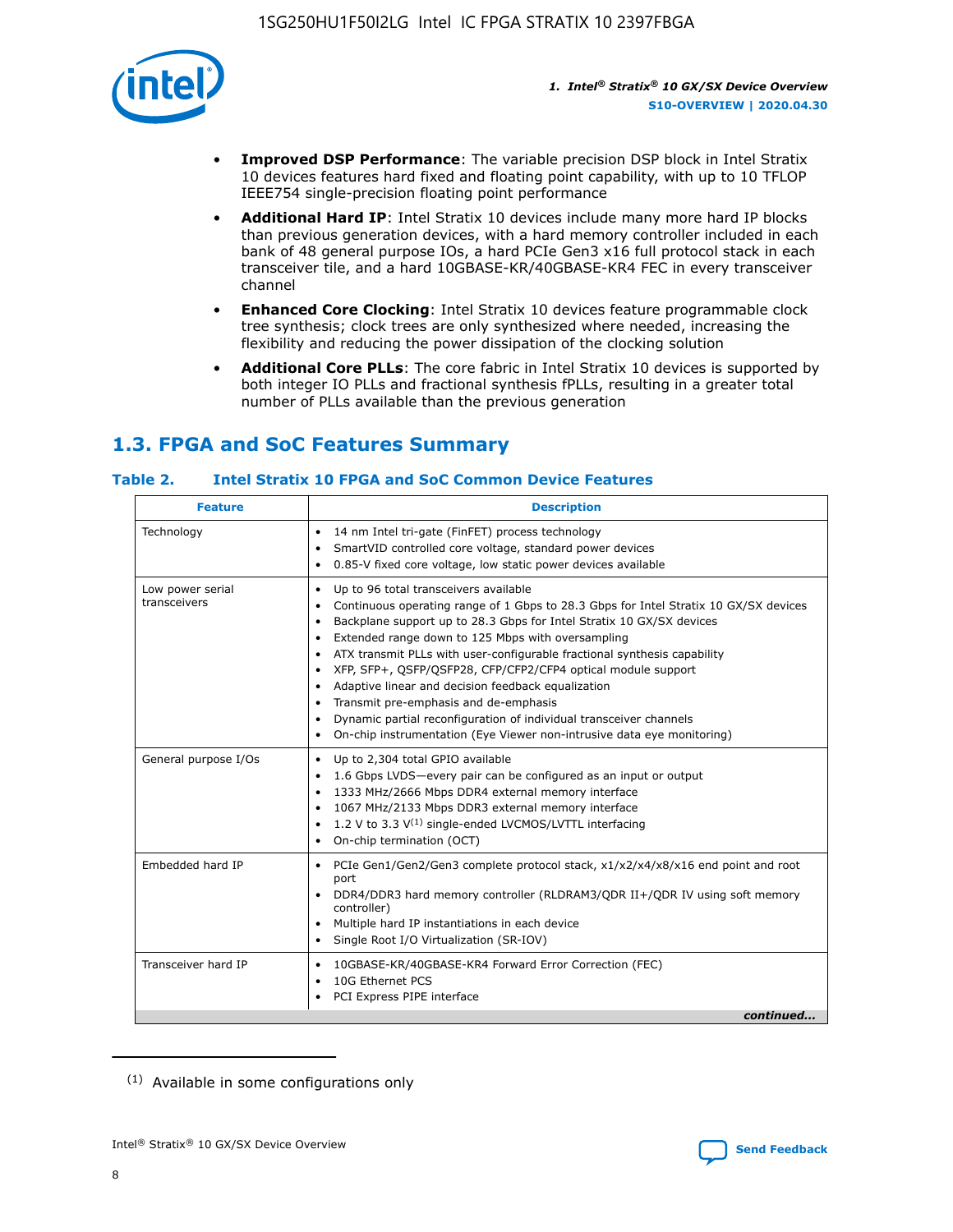

| <b>Feature</b>                   | <b>Description</b>                                                                                                                                                                                                                                                                                                                                                                                                                            |
|----------------------------------|-----------------------------------------------------------------------------------------------------------------------------------------------------------------------------------------------------------------------------------------------------------------------------------------------------------------------------------------------------------------------------------------------------------------------------------------------|
|                                  | Interlaken PCS<br>$\bullet$<br><b>Gigabit Ethernet PCS</b><br>$\bullet$<br>Deterministic latency support for Common Public Radio Interface (CPRI) PCS<br>$\bullet$<br>Fast lock-time support for Gigabit Passive Optical Networking (GPON) PCS<br>$\bullet$<br>8B/10B, 64B/66B, 64B/67B encoders and decoders<br>Custom mode support for proprietary protocols                                                                                |
| Power management                 | SmartVID controlled core voltage, standard power devices<br>$\bullet$<br>0.85-V fixed core voltage, low static power devices available<br>$\bullet$<br>Intel Quartus <sup>®</sup> Prime Pro Edition integrated power analysis                                                                                                                                                                                                                 |
| High performance core fabric     | Intel Hyperflex core architecture with Hyper-Registers throughout the interconnect<br>routing and at the inputs of all functional blocks<br>Enhanced adaptive logic module (ALM)<br>Improved multi-track routing architecture reduces congestion and improves compile<br>times<br>Hierarchical core clocking architecture with programmable clock tree synthesis<br>Fine-grained partial reconfiguration                                      |
| Internal memory blocks           | M20K-20 Kb with hard ECC support<br>MLAB-640 bit distributed LUTRAM                                                                                                                                                                                                                                                                                                                                                                           |
| Variable precision DSP<br>blocks | IEEE 754-compliant hard single-precision floating point capability<br>$\bullet$<br>Supports signal processing with precision ranging from 18x19 up to 54x54<br>$\bullet$<br>Native 27x27 and 18x19 multiply modes<br>٠<br>64 bit accumulator and cascade for systolic FIRs<br>Internal coefficient memory banks<br>Pre-adder/subtractor improves efficiency<br>٠<br>Additional pipeline register increases performance and reduces power<br>٠ |
| Phase locked loops (PLL)         | Fractional synthesis PLLs (fPLL) support both fractional and integer modes<br>$\bullet$<br>Fractional mode with third-order delta-sigma modulation<br>Precision frequency synthesis<br>٠<br>Integer PLLs adjacent to general purpose I/Os, support external memory, and LVDS<br>٠<br>interfaces, clock delay compensation, zero delay buffering                                                                                               |
| Core clock networks              | 1 GHz fabric clocking<br>٠<br>667 MHz external memory interface clocking, supports 2666 Mbps DDR4 interface<br>800 MHz LVDS interface clocking, supports 1600 Mbps LVDS interface<br>$\bullet$<br>Programmable clock tree synthesis, backwards compatible with global, regional and<br>$\bullet$<br>peripheral clock networks<br>Clocks only synthesized where needed, to minimize dynamic power<br>continued                                 |

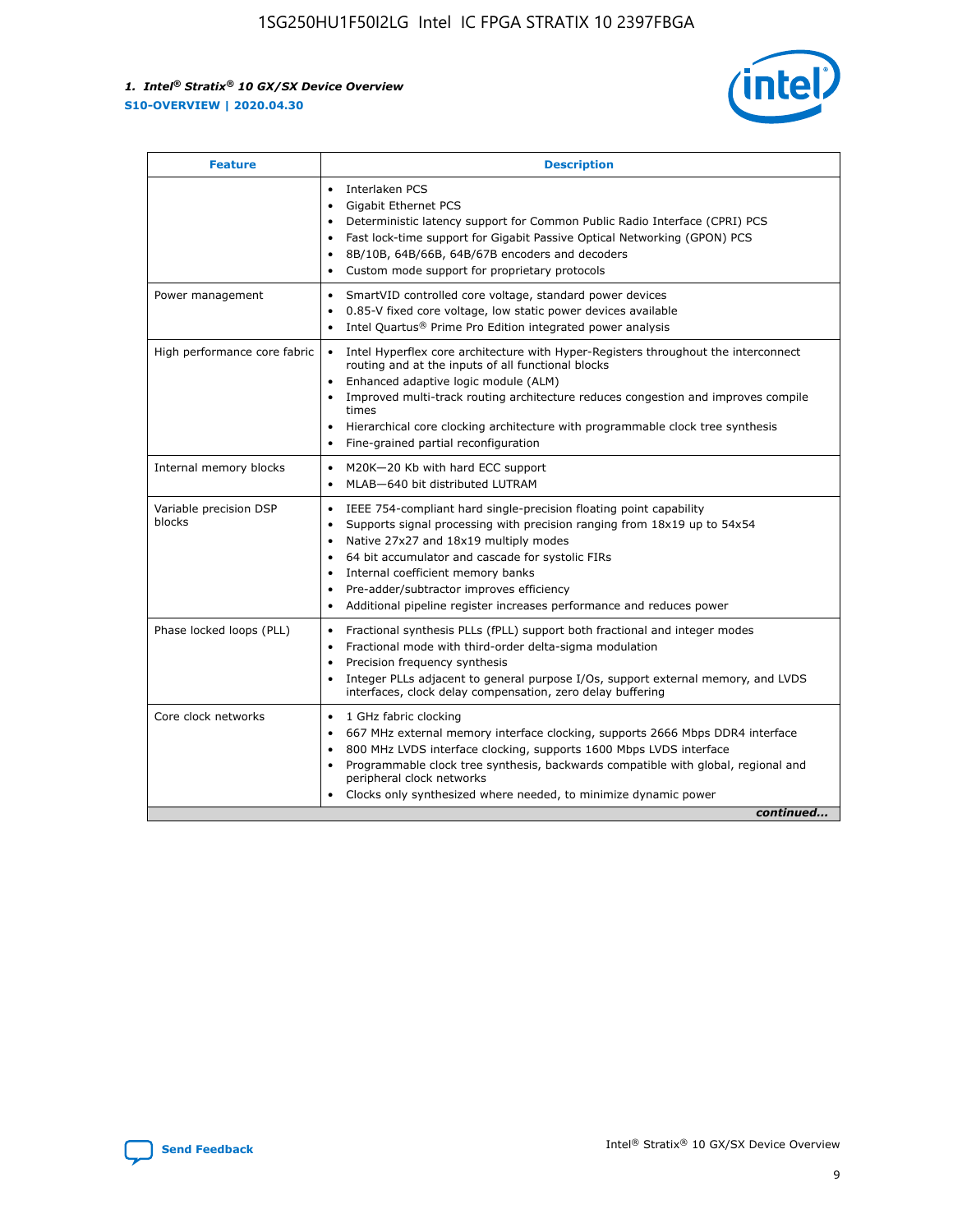

| <b>Feature</b>     | <b>Description</b>                                                                                                                                                                                                                                                                                                                                                                                                                                                                                               |
|--------------------|------------------------------------------------------------------------------------------------------------------------------------------------------------------------------------------------------------------------------------------------------------------------------------------------------------------------------------------------------------------------------------------------------------------------------------------------------------------------------------------------------------------|
| Configuration      | Dedicated Secure Device Manager<br>٠<br>Software programmable device configuration<br>Serial and parallel flash interface<br>Configuration via protocol (CvP) using PCI Express Gen1/Gen2/Gen3<br>Fine-grained partial reconfiguration of core fabric<br>٠<br>Dynamic reconfiguration of transceivers and PLLs<br>٠<br>Comprehensive set of security features including AES-256, SHA-256/384, and<br>ECDSA-256/384 accelerators, and multi-factor authentication<br>Physically Unclonable Function (PUF) service |
| Packaging          | Intel Embedded Multi-die Interconnect Bridge (EMIB) packaging technology<br>٠<br>Multiple devices with identical package footprints allows seamless migration across<br>$\bullet$<br>different device densities<br>1.0 mm ball-pitch FBGA packaging<br>٠<br>Lead and lead-free package options                                                                                                                                                                                                                   |
| Software and tools | Intel Quartus Prime Pro Edition design suite with new compiler and Hyper-Aware design<br>$\bullet$<br>flow<br>Fast Forward compiler to allow Intel Hyperflex architecture performance exploration<br>٠<br>Transceiver toolkit<br>Platform designer integration tool<br>DSP Builder advanced blockset<br>OpenCL <sup>™</sup> support<br>SoC Embedded Design Suite (EDS)                                                                                                                                           |

## **Table 3. Intel Stratix 10 SoC Specific Device Features**

| <b>Hard Processor</b><br>Multi-processor unit (MPU) core<br>Quad-core Arm Cortex-A53 MPCore processor with Arm<br>$\bullet$<br>CoreSight* debug and trace technology<br>System<br>Scalar floating-point unit supporting single and double<br>$\bullet$<br>precision<br>Arm Neon* media processing engine for each processor<br>$\bullet$<br><b>System Controllers</b><br>System Memory Management Unit (SMMU)<br>$\bullet$<br>Cache Coherency Unit (CCU)<br>$\bullet$<br>Layer 1 Cache<br>32 KB L1 instruction cache with parity<br>$\bullet$<br>32 KB L1 data cache with ECC<br>$\bullet$<br>Layer 2 Cache<br>1 MB Shared L2 Cache with ECC<br>$\bullet$<br>On-Chip Memory<br>256 KB On-Chip RAM<br>٠<br>8-Channel DMA<br>Direct memory access (DMA) controller<br>$\bullet$<br>Ethernet media access controller<br>Three 10/100/1000 EMAC with integrated DMA<br>$\bullet$<br>(EMAC)<br>USB On-The-Go controller (OTG)<br>2 USB OTG with integrated DMA<br>$\bullet$<br><b>UART</b> controller<br>2 UART 16550 compatible<br>$\bullet$<br>Serial Peripheral Interface (SPI)<br>4 SPI<br>$\bullet$<br>controller<br>$I2C$ controller<br>5 <sup>2</sup> C controllers<br>$\bullet$<br>SD/SDIO/MMC controller<br>1 eMMC version 4.5 with DMA and CE-ATA support<br>$\bullet$<br>SD, including eSD, version 3.0<br>$\bullet$<br>SDIO, including eSDIO, version 3.0<br>$\bullet$<br>CE-ATA - version 1.1 | <b>SoC Subsystem</b> | <b>Feature</b> | <b>Description</b> |
|-------------------------------------------------------------------------------------------------------------------------------------------------------------------------------------------------------------------------------------------------------------------------------------------------------------------------------------------------------------------------------------------------------------------------------------------------------------------------------------------------------------------------------------------------------------------------------------------------------------------------------------------------------------------------------------------------------------------------------------------------------------------------------------------------------------------------------------------------------------------------------------------------------------------------------------------------------------------------------------------------------------------------------------------------------------------------------------------------------------------------------------------------------------------------------------------------------------------------------------------------------------------------------------------------------------------------------------------------------------------------------------------------------|----------------------|----------------|--------------------|
|                                                                                                                                                                                                                                                                                                                                                                                                                                                                                                                                                                                                                                                                                                                                                                                                                                                                                                                                                                                                                                                                                                                                                                                                                                                                                                                                                                                                       |                      |                |                    |
|                                                                                                                                                                                                                                                                                                                                                                                                                                                                                                                                                                                                                                                                                                                                                                                                                                                                                                                                                                                                                                                                                                                                                                                                                                                                                                                                                                                                       |                      |                |                    |
|                                                                                                                                                                                                                                                                                                                                                                                                                                                                                                                                                                                                                                                                                                                                                                                                                                                                                                                                                                                                                                                                                                                                                                                                                                                                                                                                                                                                       |                      |                |                    |
|                                                                                                                                                                                                                                                                                                                                                                                                                                                                                                                                                                                                                                                                                                                                                                                                                                                                                                                                                                                                                                                                                                                                                                                                                                                                                                                                                                                                       |                      |                |                    |
|                                                                                                                                                                                                                                                                                                                                                                                                                                                                                                                                                                                                                                                                                                                                                                                                                                                                                                                                                                                                                                                                                                                                                                                                                                                                                                                                                                                                       |                      |                |                    |
|                                                                                                                                                                                                                                                                                                                                                                                                                                                                                                                                                                                                                                                                                                                                                                                                                                                                                                                                                                                                                                                                                                                                                                                                                                                                                                                                                                                                       |                      |                |                    |
|                                                                                                                                                                                                                                                                                                                                                                                                                                                                                                                                                                                                                                                                                                                                                                                                                                                                                                                                                                                                                                                                                                                                                                                                                                                                                                                                                                                                       |                      |                |                    |
|                                                                                                                                                                                                                                                                                                                                                                                                                                                                                                                                                                                                                                                                                                                                                                                                                                                                                                                                                                                                                                                                                                                                                                                                                                                                                                                                                                                                       |                      |                |                    |
|                                                                                                                                                                                                                                                                                                                                                                                                                                                                                                                                                                                                                                                                                                                                                                                                                                                                                                                                                                                                                                                                                                                                                                                                                                                                                                                                                                                                       |                      |                |                    |
|                                                                                                                                                                                                                                                                                                                                                                                                                                                                                                                                                                                                                                                                                                                                                                                                                                                                                                                                                                                                                                                                                                                                                                                                                                                                                                                                                                                                       |                      |                |                    |
|                                                                                                                                                                                                                                                                                                                                                                                                                                                                                                                                                                                                                                                                                                                                                                                                                                                                                                                                                                                                                                                                                                                                                                                                                                                                                                                                                                                                       |                      |                |                    |
| continued                                                                                                                                                                                                                                                                                                                                                                                                                                                                                                                                                                                                                                                                                                                                                                                                                                                                                                                                                                                                                                                                                                                                                                                                                                                                                                                                                                                             |                      |                |                    |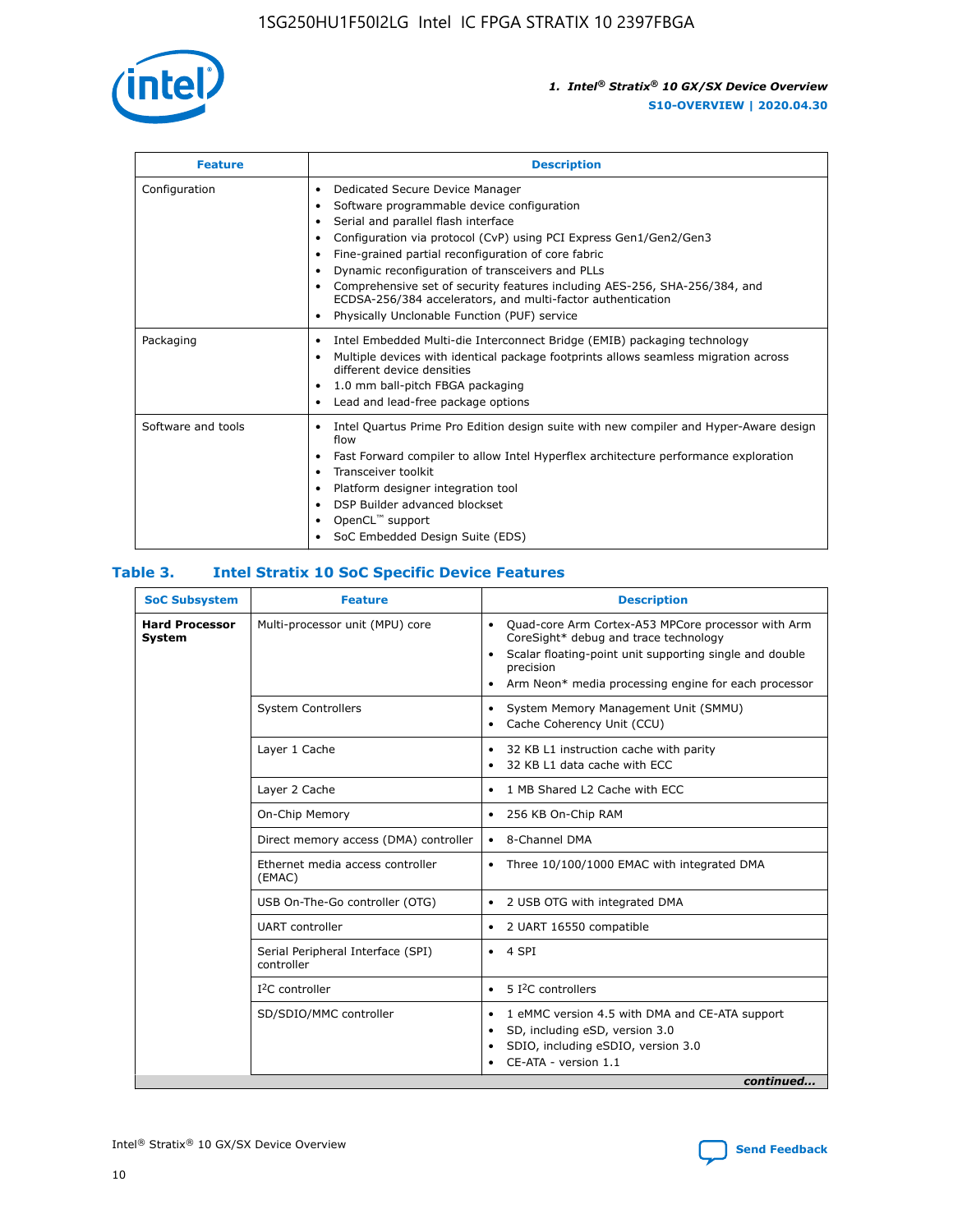

| <b>SoC Subsystem</b>                   | <b>Feature</b>             | <b>Description</b>                                                                                    |  |  |
|----------------------------------------|----------------------------|-------------------------------------------------------------------------------------------------------|--|--|
|                                        | NAND flash controller      | 1 ONFI 1.0, 8- and 16-bit support<br>$\bullet$                                                        |  |  |
|                                        | General-purpose I/O (GPIO) | Maximum of 48 software programmable GPIO<br>$\bullet$                                                 |  |  |
|                                        | Timers                     | 4 general-purpose timers<br>4 watchdog timers<br>٠                                                    |  |  |
| <b>Secure Device</b><br>Manager        | Security                   | Secure boot<br>$\bullet$<br>Advanced Encryption Standard (AES) and authentication<br>٠<br>(SHA/ECDSA) |  |  |
| External<br>Memory<br><b>Interface</b> | External Memory Interface  | Hard Memory Controller with DDR4 and DDR3<br>$\bullet$                                                |  |  |

## **1.4. Intel Stratix 10 Block Diagram**

## **Figure 2. Intel Stratix 10 FPGA and SoC Architecture Block Diagram**



HPS: Quad ARM Cortex-A53 Hard Processor System SDM: Secure Device Manager

# **1.5. Intel Stratix 10 FPGA and SoC Family Plan**

<sup>(2)</sup> The number of 27x27 multipliers is one-half the number of 18x19 multipliers.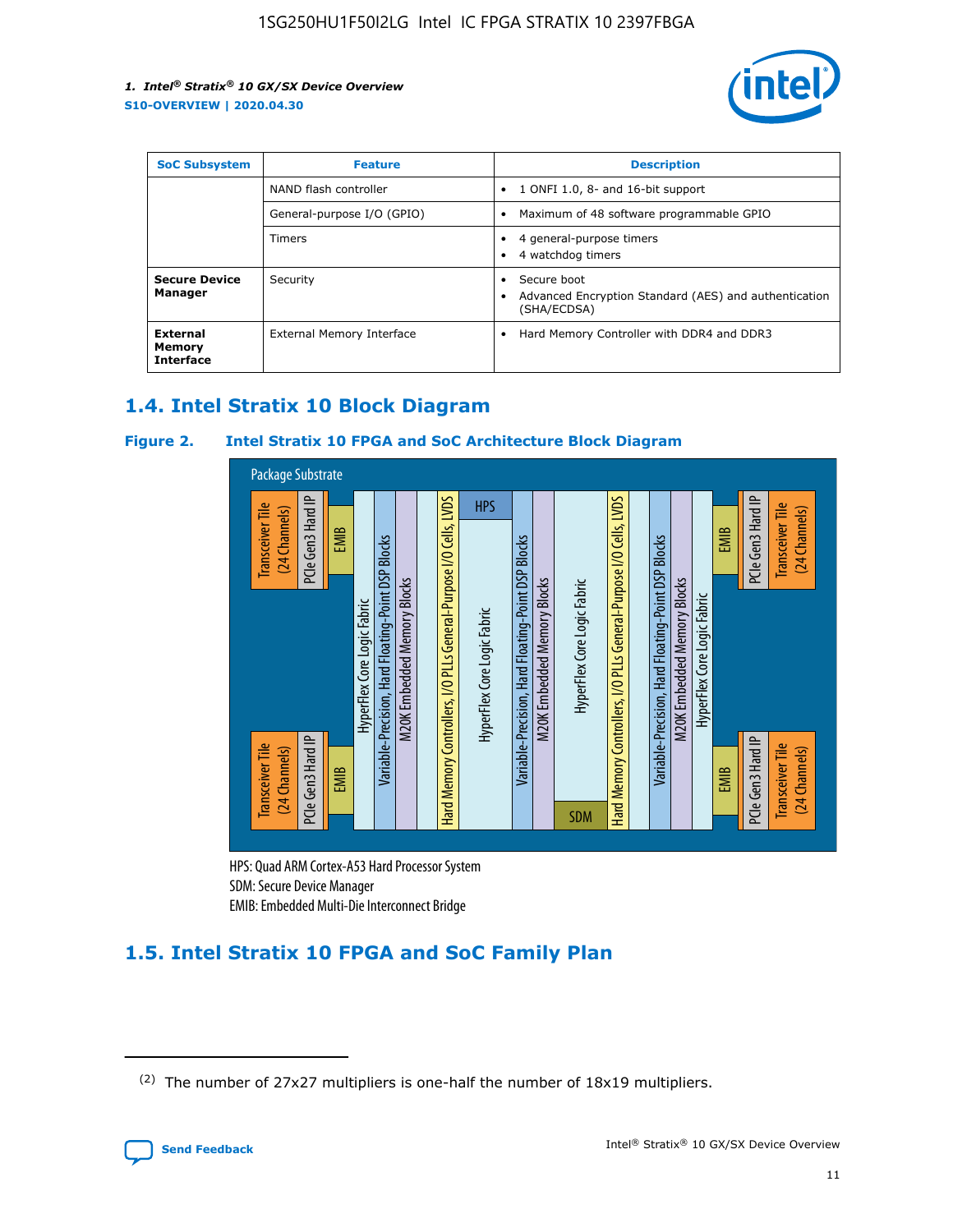

## **Table 4. Intel Stratix 10 GX/SX FPGA and SoC Family Plan—FPGA Core (part 1)**

| <b>Intel Stratix 10</b><br><b>GX/SX Device</b><br><b>Name</b> | <b>Logic Elements</b><br>(KLE) | <b>M20K Blocks</b> | <b>M20K Mbits</b> | <b>MLAB Counts</b> | <b>MLAB Mbits</b> | 18x19 Multi-<br>pliers <sup>(2)</sup> |
|---------------------------------------------------------------|--------------------------------|--------------------|-------------------|--------------------|-------------------|---------------------------------------|
| GX 400/<br>SX 400                                             | 378                            | 1,537              | 30                | 3,276              | $\overline{2}$    | 1,296                                 |
| GX 650/<br>SX 650                                             | 612                            | 2,489              | 49                | 5,364              | 3                 | 2,304                                 |
| GX 850/<br>SX 850                                             | 841                            | 3,477              | 68                | 7,124              | $\overline{4}$    | 4,032                                 |
| GX 1100/<br>SX 1100                                           | 1,325                          | 5,461              | 107               | 11,556             | $\overline{7}$    | 5,184                                 |
| GX 1650/<br>SX 1650                                           | 1,624                          | 5,851              | 114               | 13,764             | 8                 | 6,290                                 |
| GX 2100/<br>SX 2100                                           | 2,005                          | 6,501              | 127               | 17,316             | 11                | 7,488                                 |
| GX 2500/<br>SX 2500                                           | 2,422                          | 9,963              | 195               | 20,529             | 13                | 10,022                                |
| GX 2800/<br>SX 2800                                           | 2,753                          | 11,721             | 229               | 23,796             | 15                | 11,520                                |
| GX 1660                                                       | 1,679                          | 6,162              | 120               | 14,230             | 9                 | 6,652                                 |
| GX 2110                                                       | 2,073                          | 6,847              | 134               | 17,856             | 11                | 7,920                                 |
| <b>GX 10M</b>                                                 | 10,200                         | 12,950             | 253               | 87,984             | 55                | 6,912                                 |

#### **Table 5. Intel Stratix 10 GX/SX FPGA and SoC Family Plan—Interconnects, PLLs and Hard IP (part 2)**

| <b>Intel Stratix 10</b>            | <b>Interconnects</b> |                     |              | <b>PLLs</b> | <b>Hard IP</b>                       |  |
|------------------------------------|----------------------|---------------------|--------------|-------------|--------------------------------------|--|
| <b>GX/SX Device</b><br><b>Name</b> | <b>Maximum GPIOs</b> | <b>Maximum XCVR</b> | <b>fPLLs</b> | I/O PLLs    | <b>PCIe Hard IP</b><br><b>Blocks</b> |  |
| GX 400/<br>SX 400                  | 374                  | 24                  | 8            | 8           | $\mathbf{1}$                         |  |
| GX 650/<br>SX 650                  | 392                  | 24                  | 8            | 8           | $\mathbf{1}$                         |  |
| GX 850/<br>SX 850                  | 688                  | 48                  | 16           | 16          | 2                                    |  |
| GX 1100/<br>SX 1100                | 688                  | 48                  | 16           | 16          | 2                                    |  |
| GX 1650/<br>SX 1650                | 704                  | 96                  | 32           | 24          | $\overline{4}$                       |  |
| GX 2100/<br>SX 2100                | 704                  | 96                  | 32           | 24          | $\overline{4}$                       |  |
| GX 2500/<br>SX 2500                | 1,160                | 96                  | 32           | 24          | $\overline{4}$                       |  |
| GX 2800/<br>SX 2800                | 1,160                | 96                  | 32           | 24          | $\overline{4}$                       |  |
| continued                          |                      |                     |              |             |                                      |  |

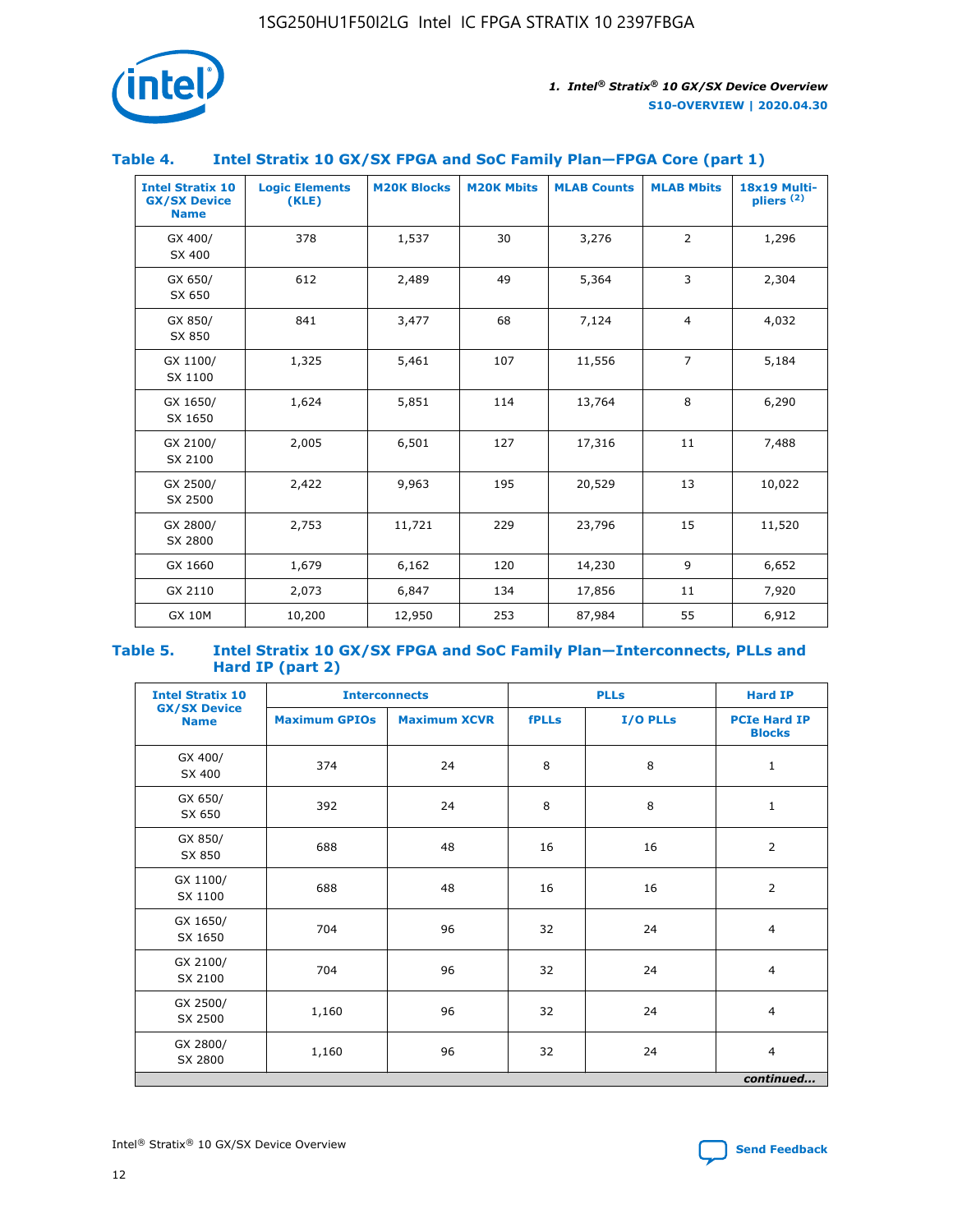

| <b>Intel Stratix 10</b>            | <b>Interconnects</b> |                     | <b>PLLs</b>  |                 | <b>Hard IP</b>                       |
|------------------------------------|----------------------|---------------------|--------------|-----------------|--------------------------------------|
| <b>GX/SX Device</b><br><b>Name</b> | <b>Maximum GPIOs</b> | <b>Maximum XCVR</b> | <b>fPLLs</b> | <b>I/O PLLs</b> | <b>PCIe Hard IP</b><br><b>Blocks</b> |
| GX 1660                            | 688                  | 48                  | 16           | 16              |                                      |
| GX 2110                            | 688                  | 48                  | 16           | 16              |                                      |
| <b>GX 10M</b>                      | 2,304                | 48                  | 24           | 48              | 4                                    |

## **Table 6. Intel Stratix 10 GX/SX FPGA and SoC Family Package Plan**

Cell legend: General Purpose I/Os, High-Voltage I/Os, LVDS Pairs, Transceivers (3) (4) (5) (6) (7) (8)

| <b>Intel Stratix 10</b><br><b>GX/SX Device</b><br><b>Name</b> | F1152<br><b>HF35</b><br>$(35x35 \text{ mm}^2)$ | <b>F1760</b><br><b>NF43</b><br>(42.5x42.5<br>$mm2$ ) | F2397<br><b>UF50</b><br>$(50x50 \text{ mm}^2)$ | F2912<br><b>HF55</b><br>$(55x55 \text{ mm}^2)$ | F4938<br><b>NF74</b><br>$(70x74)$ mm <sup>2</sup> |
|---------------------------------------------------------------|------------------------------------------------|------------------------------------------------------|------------------------------------------------|------------------------------------------------|---------------------------------------------------|
| GX 400/<br>SX 400                                             | 374, 56, 120, 24 <sup>(9)</sup>                | $\overline{\phantom{a}}$                             | $\overline{\phantom{a}}$                       |                                                |                                                   |
| GX 650/<br>SX 650                                             | 392, 8, 192, 24                                | ٠                                                    | $\overline{\phantom{a}}$                       |                                                |                                                   |
| GX 850/<br>SX 850                                             |                                                | 688, 16, 336, 48                                     |                                                |                                                |                                                   |
| GX 1100/<br>SX 1100                                           |                                                | 688, 16, 336, 48                                     |                                                |                                                |                                                   |
| GX 1650/<br>SX 1650                                           |                                                | 688, 16, 336, 48                                     | 704, 32, 336, 96                               |                                                |                                                   |
| GX 2100/<br>SX 2100                                           |                                                | 688, 16, 336, 48                                     | 704, 32, 336, 96                               | -                                              | ۰                                                 |
| GX 2500/<br>SX 2500                                           |                                                | 688, 16, 336, 48                                     | 704, 32, 336, 96                               | 1160, 8, 576, 24                               |                                                   |
| GX 2800/                                                      | $\overline{\phantom{a}}$                       | 688, 16, 336, 48                                     | 704, 32, 336, 96                               | 1160, 8, 576, 24                               | ٠<br>continued                                    |

- (3) All packages are ball grid arrays with 1.0 mm pitch.
- (4) High-Voltage I/O pins are used for 3 V and 2.5 V interfacing.
- $(5)$  Each LVDS pair can be configured as either a differential input or a differential output.
- (6) High-Voltage I/O pins and LVDS pairs are included in the General Purpose I/O count. Transceivers are counted separately.
- $(7)$  Each package column offers pin migration (common circuit board footprint) for all devices in the column.
- $(8)$  Intel Stratix 10 GX devices are pin migratable with Intel Stratix 10 SX devices in the same package.
- $(9)$  The Intel Stratix 10 SX/GX 400 device has a level shifter, and this imposes some restrictions on the number of LVDS pairs and I/O banks available (see "Intel Stratix 10 SX/GX 400 Device Level Shifter Details").

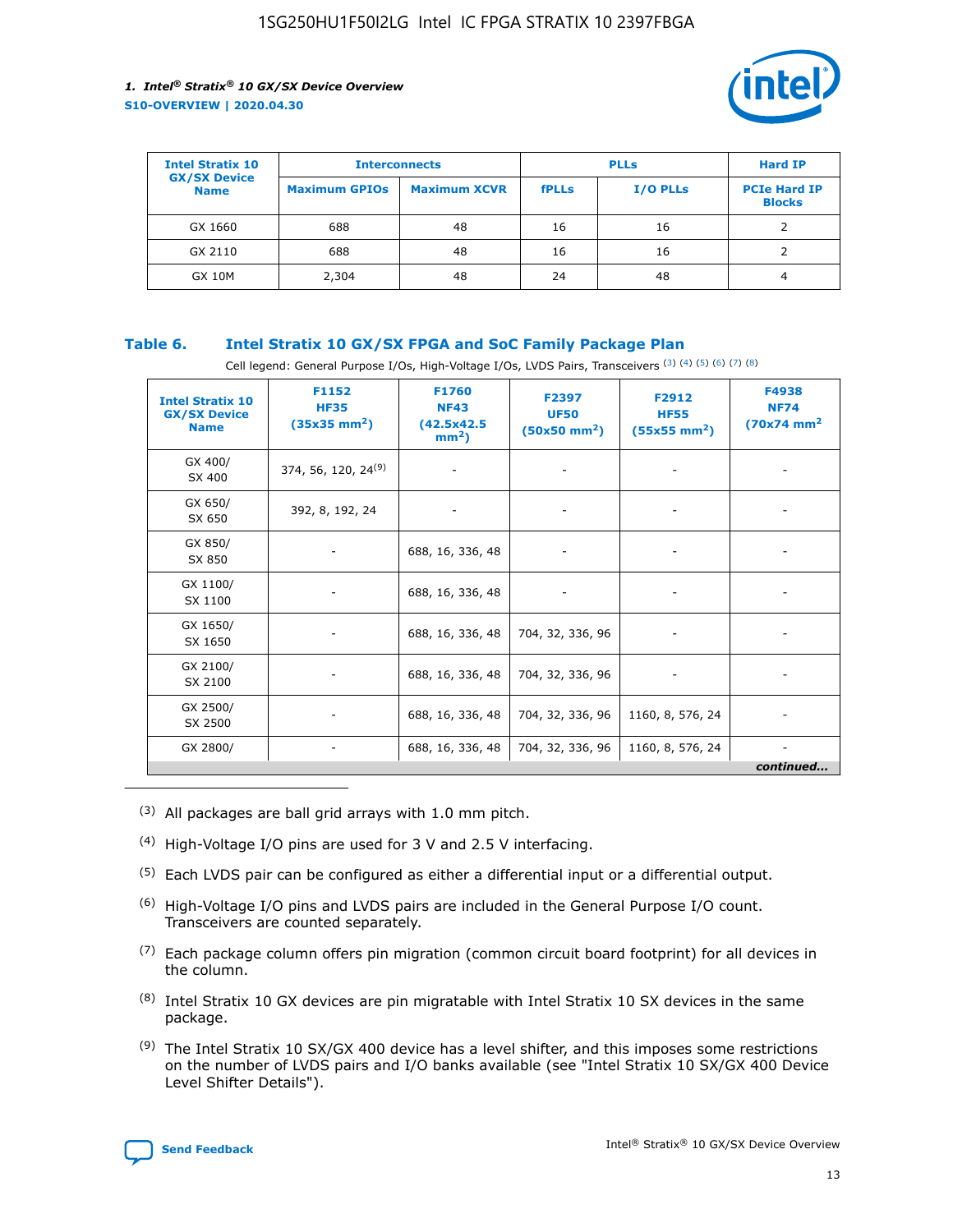

| <b>Intel Stratix 10</b><br><b>GX/SX Device</b><br><b>Name</b> | F1152<br><b>HF35</b><br>$(35x35)$ mm <sup>2</sup> ) | F1760<br><b>NF43</b><br>(42.5x42.5<br>$mm2$ ) | F2397<br><b>UF50</b><br>$(50x50 \text{ mm}^2)$ | F2912<br><b>HF55</b><br>$(55x55$ mm <sup>2</sup> ) | F4938<br><b>NF74</b><br>$(70x74)$ mm <sup>2</sup> |
|---------------------------------------------------------------|-----------------------------------------------------|-----------------------------------------------|------------------------------------------------|----------------------------------------------------|---------------------------------------------------|
| SX 2800                                                       |                                                     |                                               |                                                |                                                    |                                                   |
| GX 1660                                                       | -                                                   | 688, 16, 336, 48                              | $\overline{\phantom{a}}$                       |                                                    |                                                   |
| GX 2110                                                       |                                                     | 688, 16, 336, 48                              | $\overline{\phantom{a}}$                       |                                                    |                                                   |
| <b>GX 10M</b>                                                 | ۰                                                   |                                               |                                                |                                                    | 2304, 32, 1152,<br>48                             |





## **1.6. Intel Hyperflex Core Architecture**

Intel Stratix 10 FPGAs and SoCs are based on a core fabric featuring the new Intel Hyperflex core architecture. The Intel Hyperflex core architecture delivers 2X the clock frequency performance and up to 70% lower power compared to previous generation high-end FPGAs. Along with this performance breakthrough, the Intel Hyperflex core architecture delivers a number of advantages including:

- **Higher Throughput**—Capitalizes on 2X core clock frequency performance to obtain throughput breakthroughs
- **Improved Power Efficiency**—Uses reduced IP size, enabled by Intel Hyperflex, to consolidate designs which previously spanned multiple devices into a single device, thereby reducing power by up to 70% versus previous generation devices
- **Greater Design Functionality**—Uses faster clock frequency to reduce bus widths and reduce IP size, freeing up additional FPGA resources to add greater functionality
- **Increased Designer Productivity**—Boosts performance with less routing congestion and fewer design iterations using Hyper-Aware design tools, obtaining greater timing margin for more rapid timing closure

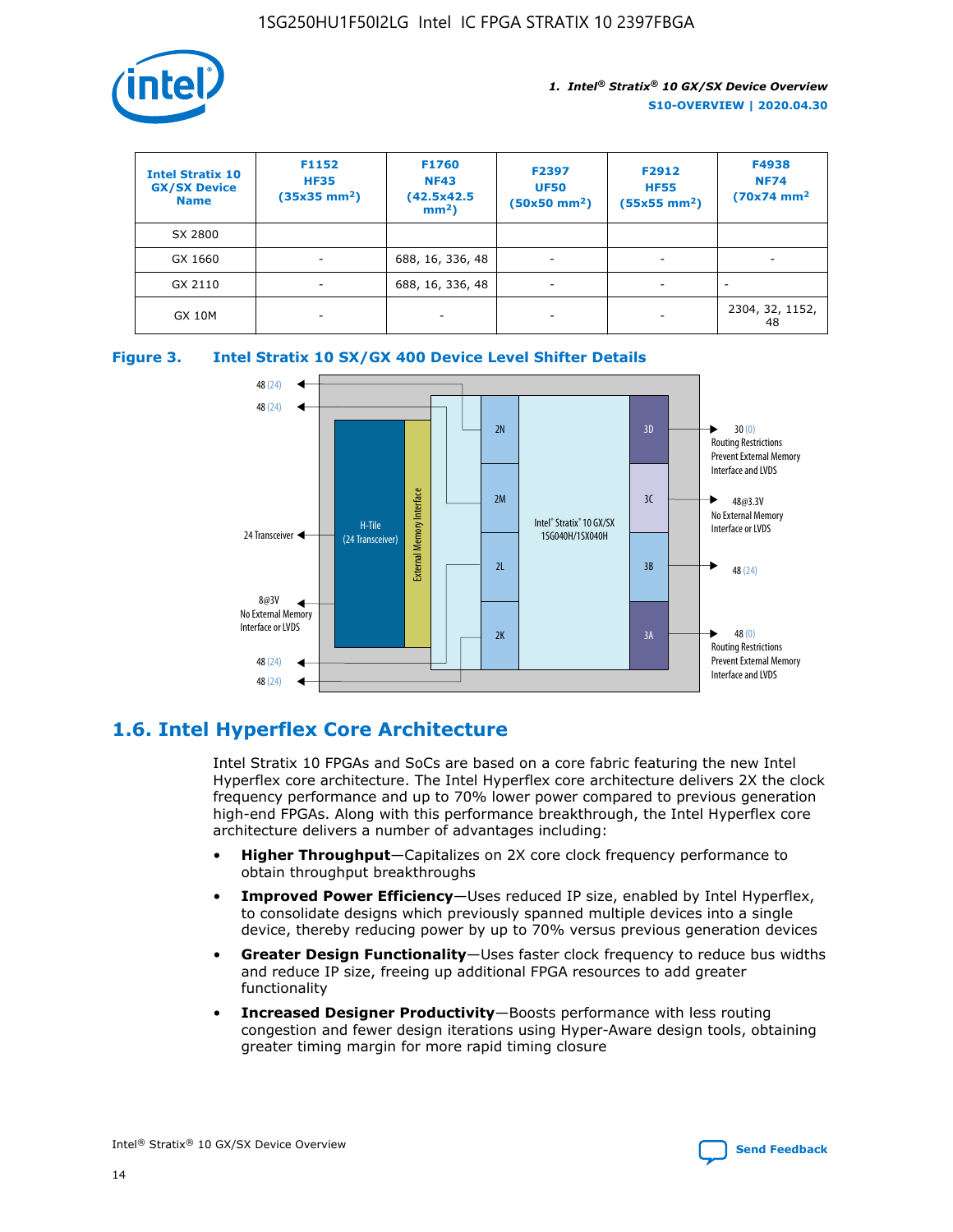

In addition to the traditional user registers found in the Adaptive Logic Modules (ALM), the Intel Hyperflex core architecture introduces additional bypassable registers everywhere throughout the fabric of the FPGA. These additional registers, called Hyper-Registers are available on every interconnect routing segment and at the inputs of all functional blocks.

#### **Figure 4. Bypassable Hyper-Register**



The Hyper-Registers enable the following key design techniques to achieve the 2X core performance increases:

- Fine grain Hyper-Retiming to eliminate critical paths
- Zero latency Hyper-Pipelining to eliminate routing delays
- Flexible Hyper-Optimization for best-in-class performance

By implementing these techniques in your design, the Hyper-Aware design tools automatically make use of the Hyper-Registers to achieve maximum core clock frequency.



## **Figure 5. Intel Hyperflex Core Architecture**

New Hyper-Registers throughout the core fabric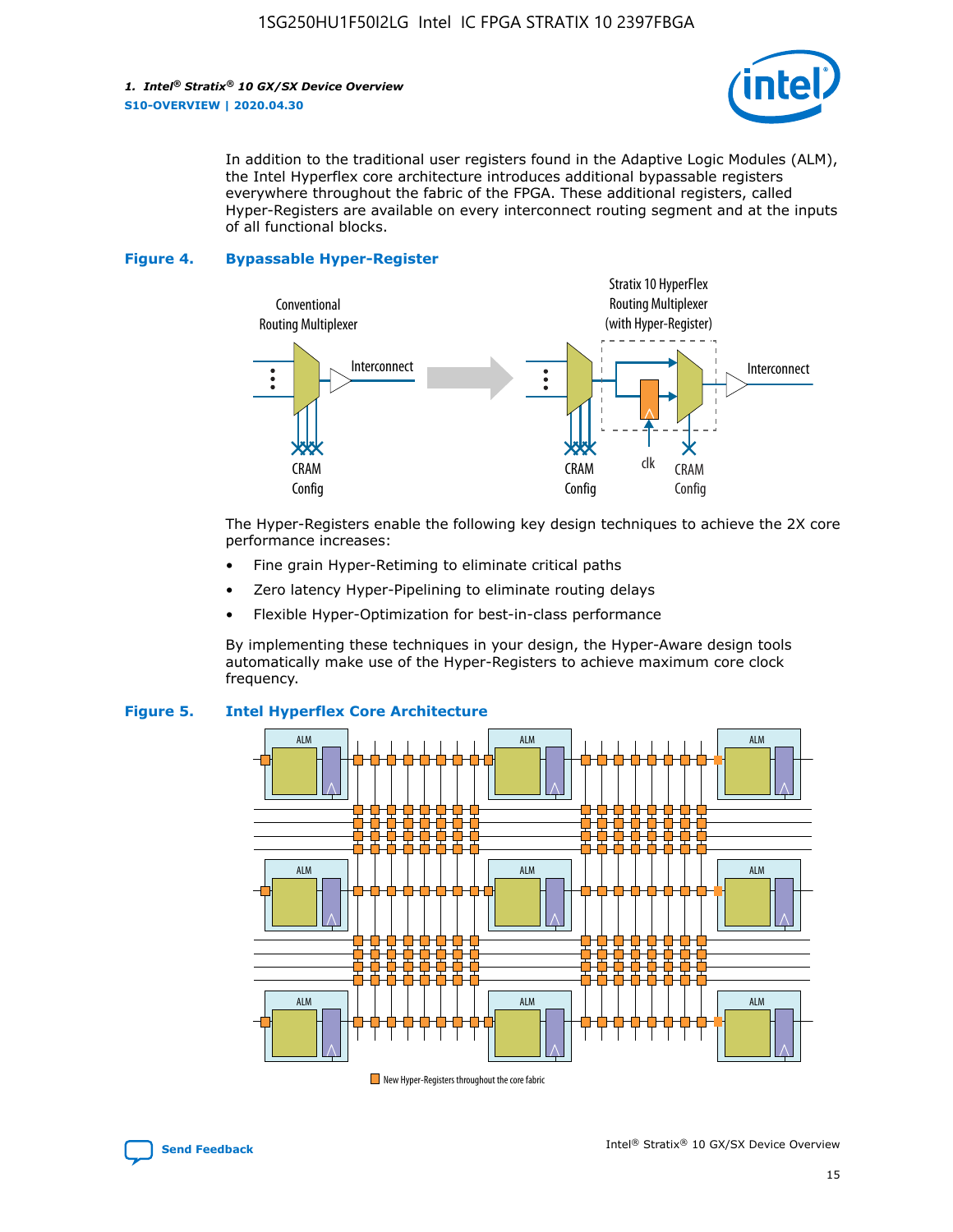

## **1.7. Heterogeneous 3D SiP Transceiver Tiles**

Intel Stratix 10 FPGAs and SoCs feature power efficient, high bandwidth, low latency transceivers. The transceivers are implemented on heterogeneous 3D System-in-Package (SiP) transceiver tiles, each containing 24 full-duplex transceiver channels. In addition to providing a high-performance transceiver solution to meet current connectivity needs, this allows for future flexibility and scalability as data rates, modulation schemes, and protocol IPs evolve.

## **Figure 6. Monolithic Core Fabric and Heterogeneous 3D SiP Transceiver Tiles**



## **Figure 7. Dual Core Fabric and Heterogeneous 3D SiP Transceiver Tiles (for the Intel Stratix 10 GX 10M Variant Only)**



Each transceiver tile contains:

- 24 full-duplex transceiver channels (PMA and PCS) $(10)$
- Reference clock distribution network
- Transmit PLLs
- High-speed clocking and bonding networks
- One instance of PCI Express hard IP

 $(10)$  12 full-duplex transceiver channels for the Intel Stratix 10 GX 10M variant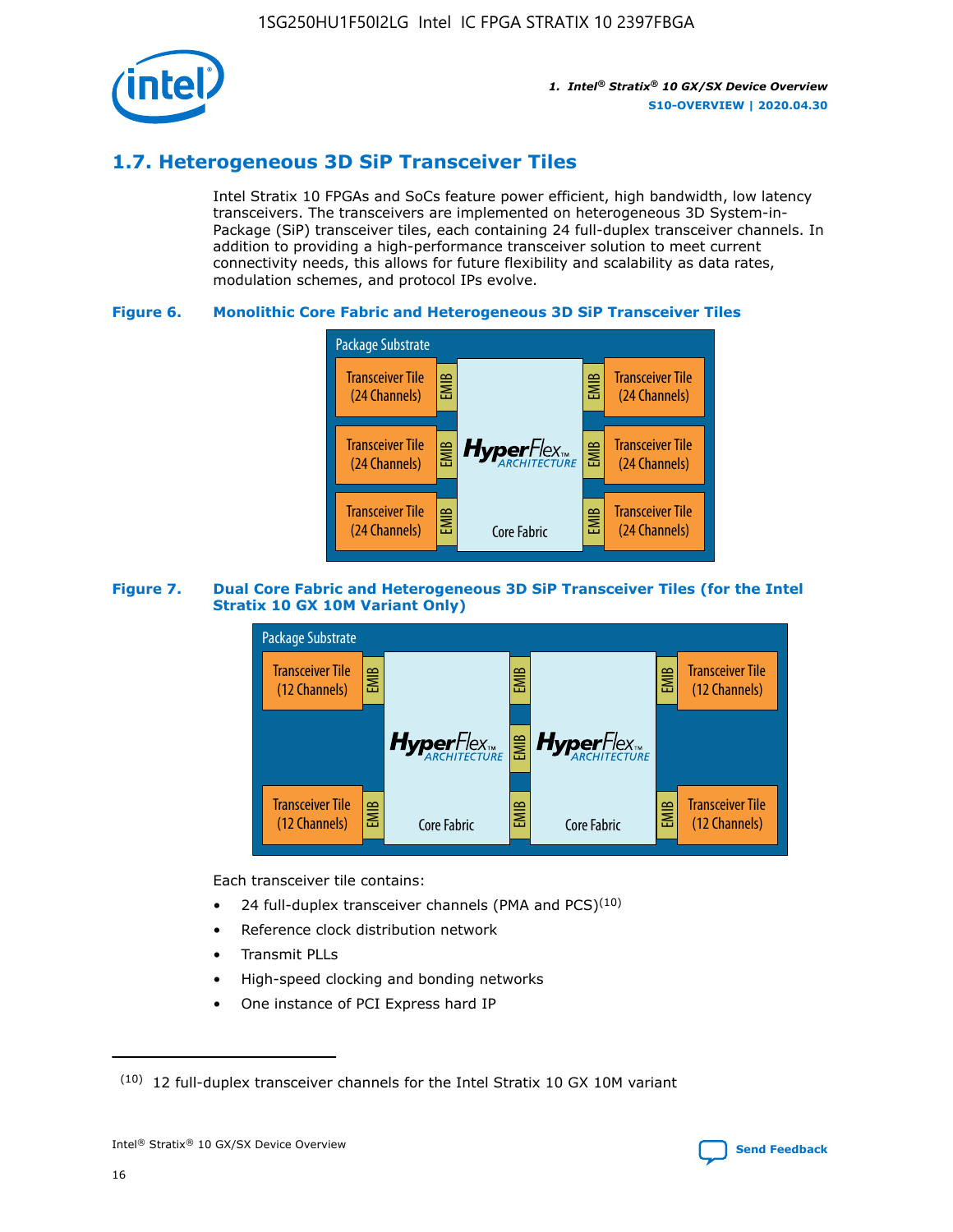



## **Figure 8. Heterogeneous 3D SiP Transceiver Tile Architecture**

## **1.8. Intel Stratix 10 Transceivers**

Intel Stratix 10 devices offer up to 96 total full-duplex transceiver channels. These channels provide continuous data rates from 1 Gbps to 28.3 Gbps for chip-to-chip, chip-to-module, and backplane applications. In each device,two thirds of the transceivers can be configured up to the maximum data rate of 28.3 Gbps to drive 100G interfaces and C form-factor pluggable CFP2/CFP4 optical modules. For longerreach backplane driving applications, advanced adaptive equalization circuits are used to equalize over 30 dB of system loss.

All transceiver channels feature a dedicated Physical Medium Attachment (PMA) and a hardened Physical Coding Sublayer (PCS).

- The PMA provides primary interfacing capabilities to physical channels.
- The PCS typically handles encoding/decoding, word alignment, and other preprocessing functions before transferring data to the FPGA core fabric.

Within each transceiver tile, the transceivers are arranged in four banks of six PMA-PCS groups. A wide variety of bonded and non-bonded data rate configurations are possible within each bank, and within each tile, using a highly configurable clock distribution network.

## **1.8.1. PMA Features**

PMA channels are comprised of transmitter (TX), receiver (RX), and high speed clocking resources.

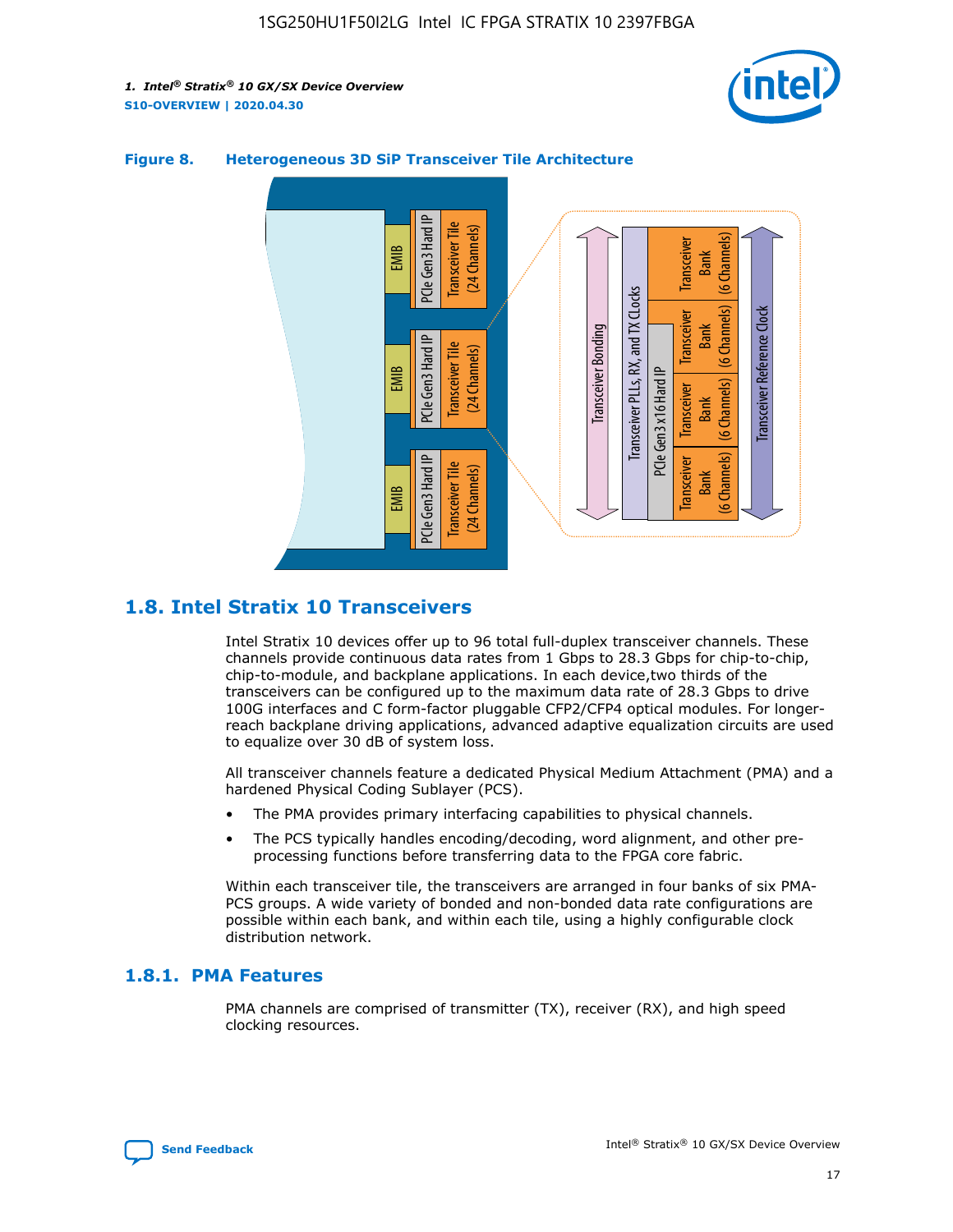

Intel Stratix 10 device features provide exceptional signal integrity at data rates up to 28.3 Gbps. Clocking options include ultra-low jitter LC tank-based (ATX) PLLs with optional fractional synthesis capability, channel PLLs operating as clock multiplier units (CMUs), and fractional synthesis PLLs (fPLLs).

- **ATX PLL**—can be configured in integer mode, or optionally, in a new fractional synthesis mode. Each ATX PLL spans the full frequency range of the supported data rate range providing a stable, flexible clock source with the lowest jitter.
- **CMU PLL**—when not being used as a transceiver, select PMA channels can be configured as channel PLLs operating as CMUs to provide an additional master clock source within the transceiver bank.
- **fPLL**—In addition, dedicated fPLLs are available with precision frequency synthesis capabilities. fPLLs can be used to synthesize multiple clock frequencies from a single reference clock source and replace multiple reference oscillators for multiprotocol and multi-rate applications.

On the receiver side, each PMA has an independent channel PLL that allows analog tracking for clock-data recovery. Each PMA also has advanced equalization circuits that compensate for transmission losses across a wide frequency spectrum.

- **Variable Gain Amplifier (VGA)**—to optimize the receiver's dynamic range
- **Continuous Time Linear Equalizer (CTLE)**—to compensate for channel losses with lowest power dissipation
- **Decision Feedback Equalizer (DFE)**—to provide additional equalization capability on backplanes even in the presence of crosstalk and reflections
- **On-Die Instrumentation (ODI)**—to provide on-chip eye monitoring capabilities (Eye Viewer). This capability helps to optimize link equalization parameters during board bring-up and supports in-system link diagnostics and equalization margin testing

## **Figure 9. Intel Stratix 10 Receiver Block Features**



All link equalization parameters feature automatic adaptation using the new Advanced Digital Adaptive Parametric Tuning (ADAPT) circuit. This circuit is used to dynamically set DFE tap weights, adjust CTLE parameters, and optimize VGA gain and threshold voltage. Finally, optimal and consistent signal integrity is ensured by using the new



Intel<sup>®</sup> Stratix<sup>®</sup> 10 GX/SX Device Overview **[Send Feedback](mailto:FPGAtechdocfeedback@intel.com?subject=Feedback%20on%20Intel%20Stratix%2010%20GX/SX%20Device%20Overview%20(S10-OVERVIEW%202020.04.30)&body=We%20appreciate%20your%20feedback.%20In%20your%20comments,%20also%20specify%20the%20page%20number%20or%20paragraph.%20Thank%20you.)** Send Feedback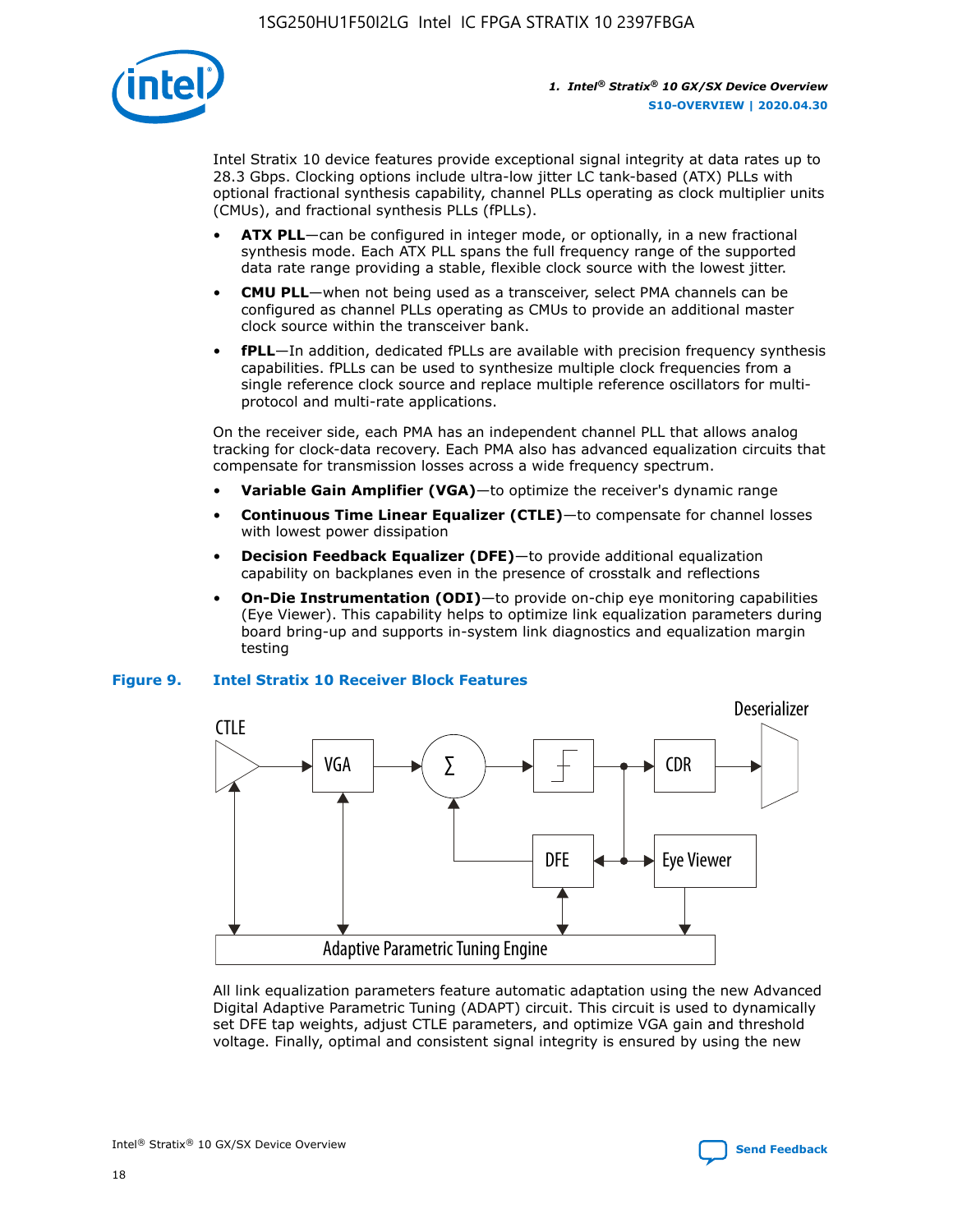

hardened Precision Signal Integrity Calibration Engine (PreSICE) to automatically calibrate all transceiver circuit blocks on power-up. This gives the most link margin and ensures robust, reliable, and error-free operation.

#### **Table 7. Transceiver PMA Features**

| <b>Feature</b>                                                       | <b>Capability</b>                                                                                                                                                                                         |
|----------------------------------------------------------------------|-----------------------------------------------------------------------------------------------------------------------------------------------------------------------------------------------------------|
| Chip-to-Chip Data Rates                                              | 1 Gbps (11) to 28.3 Gbps (Intel Stratix 10 GX/SX devices)                                                                                                                                                 |
| <b>Backplane Support</b>                                             | Drive backplanes at data rates up to 28.3 Gbps, including 10GBASE-KR compliance                                                                                                                           |
| Optical Module Support                                               | SFP+/SFP, XFP, CXP, QSFP/QSFP28, QSFPDD, CFP/CFP2/CFP4                                                                                                                                                    |
| Cable Driving Support                                                | SFP+ Direct Attach, PCI Express over cable, eSATA                                                                                                                                                         |
| <b>Transmit Pre-Emphasis</b>                                         | 5-tap transmit pre-emphasis and de-emphasis to compensate for system channel loss                                                                                                                         |
| Continuous Time Linear<br>Equalizer (CTLE)                           | Dual mode, high-gain, and high-data rate, linear receive equalization to compensate for<br>system channel loss                                                                                            |
| Decision Feedback Equalizer<br>(DFE)                                 | 15 fixed tap DFE to equalize backplane channel loss in the presence of crosstalk and noisy<br>environments                                                                                                |
| Advanced Digital Adaptive<br>Parametric Tuning (ADAPT)               | Fully digital adaptation engine to automatically adjust all link equalization parameters-<br>including CTLE, DFE, and VGA blocks-that provide optimal link margin without intervention<br>from user logic |
| Precision Signal Integrity<br>Calibration Engine (PreSICE)           | Hardened calibration controller to quickly calibrate all transceiver control parameters on<br>power-up, which provides the optimal signal integrity and jitter performance                                |
| <b>ATX Transmit PLLs</b>                                             | Low jitter ATX (inductor-capacitor) transmit PLLs with continuous tuning range to cover a<br>wide range of standard and proprietary protocols, with optional fractional frequency<br>synthesis capability |
| <b>Fractional PLLs</b>                                               | On-chip fractional frequency synthesizers to replace on-board crystal oscillators and reduce<br>system cost                                                                                               |
| Digitally Assisted Analog<br>CDR.                                    | Superior jitter tolerance with fast lock time                                                                                                                                                             |
| On-Die Instrumentation-<br>Eye Viewer and Jitter Margin<br>Tool      | Simplify board bring-up, debug, and diagnostics with non-intrusive, high-resolution eye<br>monitoring (Eye Viewer). Also inject jitter from transmitter to test link margin in system.                    |
| Dynamic Reconfiguration                                              | Allows for independent control of each transceiver channel Avalon memory-mapped<br>interface for the most transceiver flexibility.                                                                        |
| Multiple PCS-PMA and PCS-<br>Core to FPGA fabric interface<br>widths | 8, 10, 16, 20, 32, 40, or 64 bit interface widths for flexibility of deserialization width,<br>encoding, and reduced latency                                                                              |

## **1.8.2. PCS Features**

Intel Stratix 10 PMA channels interface with core logic through configurable and bypassable PCS interface layers.

The PCS contains multiple gearbox implementations to decouple the PMA and PCS interface widths. This feature provides the flexibility to implement a wide range of applications with 8, 10, 16, 20, 32, 40, or 64 bit interface width between each transceiver and the core logic.

 $(11)$  Stratix 10 transceivers can support data rates below 1 Gbps with over sampling.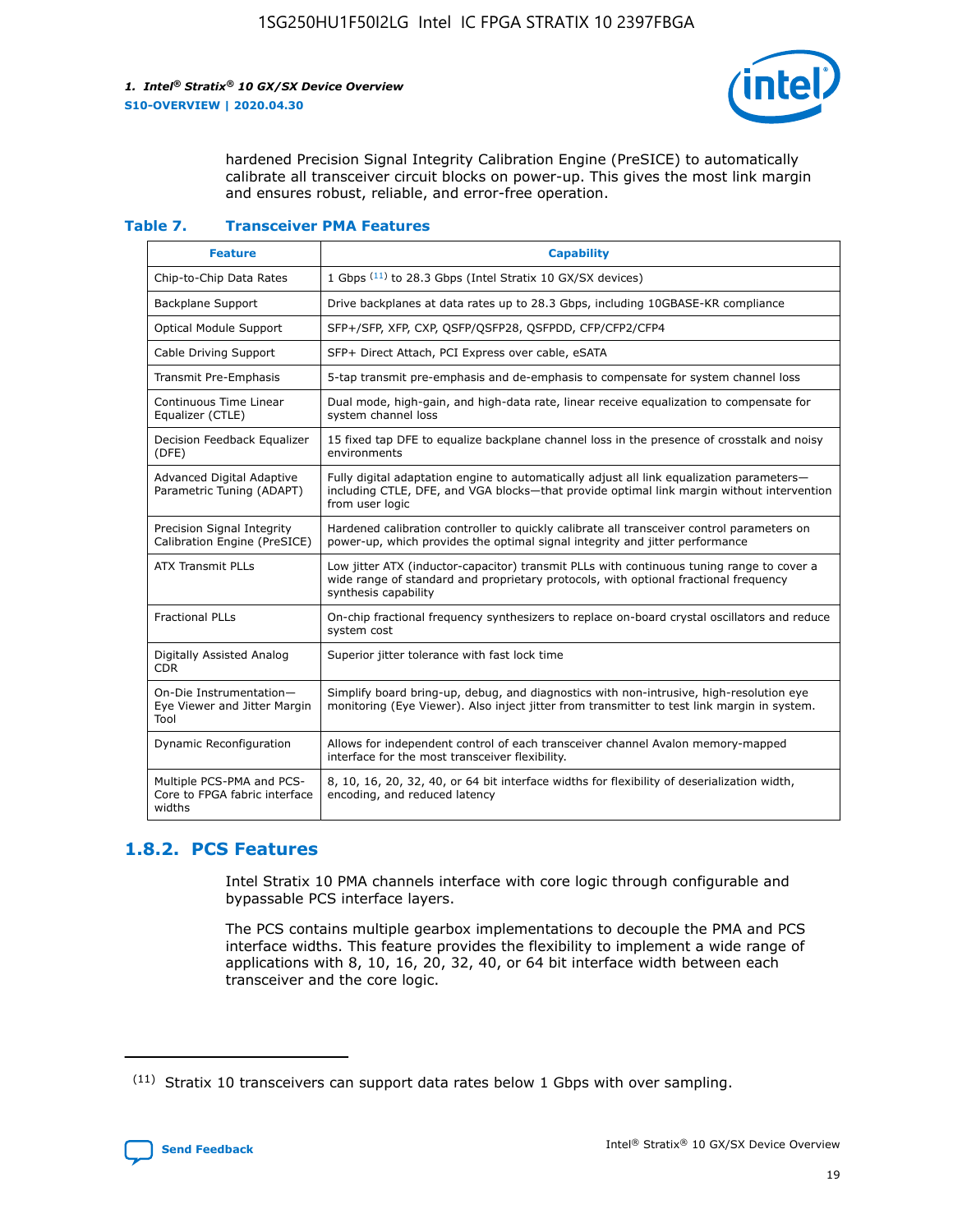

The PCS also contains hard IP to support a variety of standard and proprietary protocols across a wide range of data rates and encoding schemes. The Standard PCS mode provides support for 8B/10B encoded applications up to 12.5 Gbps. The Enhanced PCS mode supports 64B/66B and 64B/67B encoded applications up to 17.4 Gbps. The enhanced PCS mode also includes an integrated 10GBASE-KR/40GBASE-KR4 Forward Error Correction (FEC) circuit. For highly customized implementations, a PCS Direct mode provides an interface up to 64 bits wide to allow for custom encoding and support for data rates up to 28.3 Gbps.

For more information about the PCS-Core interface or the double rate transfer mode, refer to the *Intel Stratix 10 L- and H-Tile Transceiver PHY User Guide*, and the *Intel Stratix 10 E-Tile Transceiver PHY User Guide*.

| <b>PCS Protocol</b><br><b>Support</b>           | <b>Data Rate (Gbps)</b> | <b>Transmitter Data Path</b>                                                                                                                                              | <b>Receiver Data Path</b>                                                                                                                                                                                      |
|-------------------------------------------------|-------------------------|---------------------------------------------------------------------------------------------------------------------------------------------------------------------------|----------------------------------------------------------------------------------------------------------------------------------------------------------------------------------------------------------------|
| Standard PCS                                    | 1 to 12.5               | Phase compensation FIFO, byte<br>serializer, 8B/10B encoder, bit-slipper,<br>channel bonding                                                                              | Rate match FIFO, word-aligner, 8B/10B<br>decoder, byte deserializer, byte<br>ordering                                                                                                                          |
| PCI Express<br>Gen1/Gen2 x1,<br>x2, x4, x8, x16 | $2.5$ and $5.0$         | Same as Standard PCS plus PIPE 2.0<br>interface to core                                                                                                                   | Same as Standard PCS plus PIPE 2.0<br>interface to core                                                                                                                                                        |
| PCI Express Gen3<br>x1, x2, x4, x8,<br>x16      | 8.0                     | Phase compensation FIFO, byte<br>serializer, encoder, scrambler, bit-<br>slipper, gear box, channel bonding, and<br>PIPE 3.0 interface to core, auto speed<br>negotiation | Rate match FIFO (0-600 ppm mode),<br>word-aligner, decoder, descrambler,<br>phase compensation FIFO, block sync,<br>byte deserializer, byte ordering, PIPE<br>3.0 interface to core, auto speed<br>negotiation |
| CPRI                                            | 0.6144 to 9.8           | Same as Standard PCS plus<br>deterministic latency serialization                                                                                                          | Same as Standard PCS plus<br>deterministic latency deserialization                                                                                                                                             |
| <b>Enhanced PCS</b>                             | 2.5 to 17.4             | FIFO, channel bonding, bit-slipper, and<br>gear box                                                                                                                       | FIFO, block sync, bit-slipper, and gear<br>box                                                                                                                                                                 |
| 10GBASE-R                                       | 10.3125                 | FIFO, 64B/66B encoder, scrambler,<br>FEC, and gear box                                                                                                                    | FIFO, 64B/66B decoder, descrambler,<br>block sync, FEC, and gear box                                                                                                                                           |
| Interlaken                                      | 4.9 to 17.4             | FIFO, channel bonding, frame<br>generator, CRC-32 generator,<br>scrambler, disparity generator, bit-<br>slipper, and gear box                                             | FIFO, CRC-32 checker, frame sync,<br>descrambler, disparity checker, block<br>sync, and gear box                                                                                                               |
| SFI-S/SFI-5.2                                   | 11.3                    | FIFO, channel bonding, bit-slipper, and<br>gear box                                                                                                                       | FIFO, bit-slipper, and gear box                                                                                                                                                                                |
| <b>IEEE 1588</b>                                | 1.25 to 10.3125         | FIFO (fixed latency), 64B/66B encoder,<br>scrambler, and gear box                                                                                                         | FIFO (fixed latency), 64B/66B decoder,<br>descrambler, block sync, and gear box                                                                                                                                |
| SDI                                             | up to 12.5              | FIFO and gear box                                                                                                                                                         | FIFO, bit-slipper, and gear box                                                                                                                                                                                |
| GigE                                            | 1.25                    | Same as Standard PCS plus GigE state<br>machine                                                                                                                           | Same as Standard PCS plus GigE state<br>machine                                                                                                                                                                |
| <b>PCS Direct</b>                               | up to 28.3              | Custom                                                                                                                                                                    | Custom                                                                                                                                                                                                         |

## **Table 8. Transceiver PCS Features**

#### **Related Information**

[Intel Stratix 10 L- and H-Tile Transceiver PHY User Guide](https://www.altera.com/documentation/wry1479165198810.html)

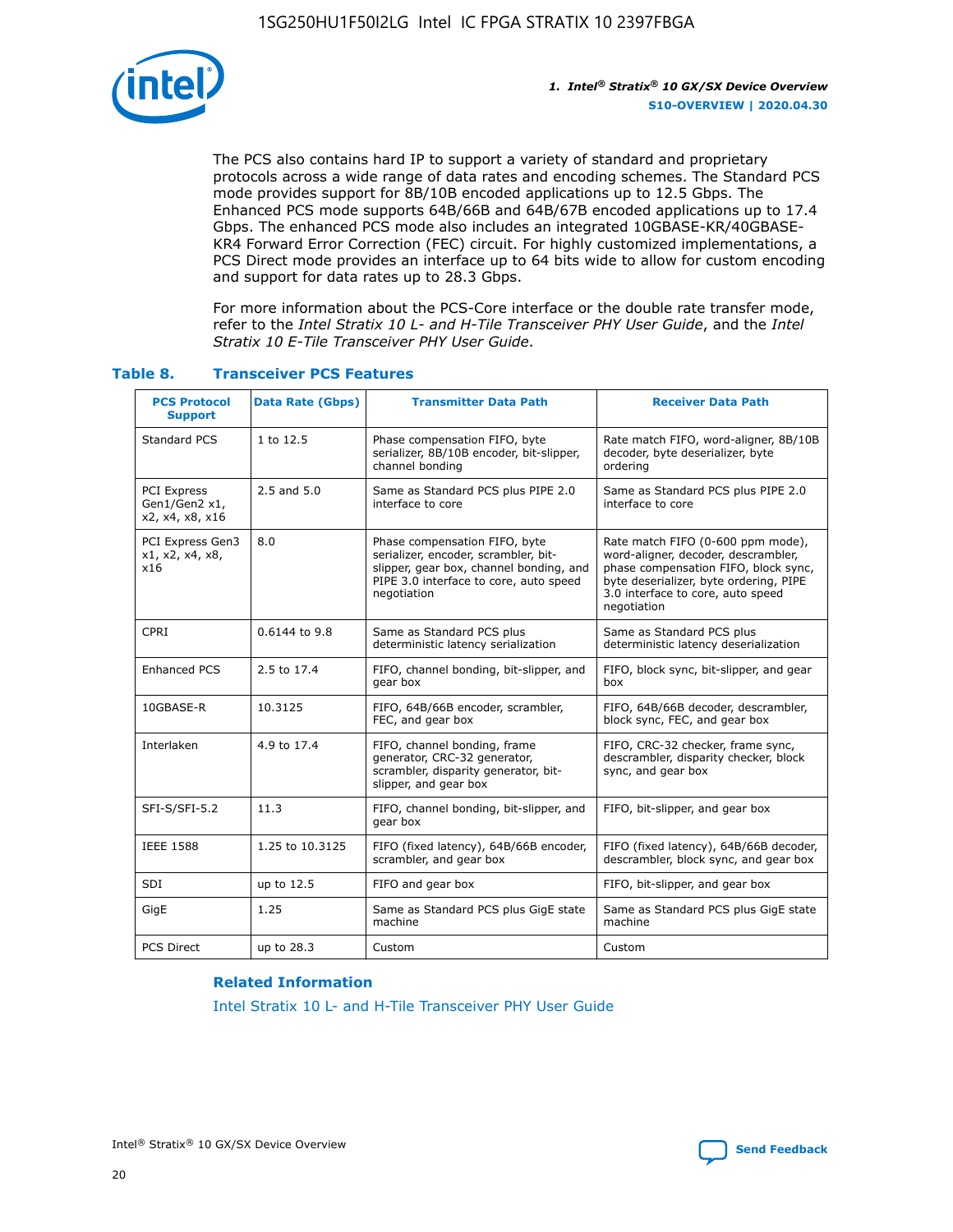

## **1.9. PCI Express Gen1/Gen2/Gen3 Hard IP**

Intel Stratix 10 devices contain embedded PCI Express hard IP designed for performance, ease-of-use, increased functionality, and designer productivity.

The PCI Express hard IP consists of the PHY, Data Link, and Transaction layers. It also supports PCI Express Gen1/Gen2/Gen3 end point and root port, in x1/x2/x4/x8/x16 lane configurations. The PCI Express hard IP is capable of operating independently from the core logic (autonomous mode). This feature allows the PCI Express link to power up and complete link training in less than 100 ms, while the rest of the device is still in the process of being configured. The hard IP also provides added functionality, which makes it easier to support emerging features such as Single Root I/O Virtualization (SR-IOV) and optional protocol extensions.

The PCI Express hard IP has improved end-to-end data path protection using Error Checking and Correction (ECC). In addition, the hard IP supports configuration of the device via protocol (CvP) across the PCI Express bus at Gen1/Gen2/Gen3 rates.

## **1.10. Interlaken PCS Hard IP**

Intel Stratix 10 devices have integrated Interlaken PCS hard IP supporting rates up to 17.4 Gbps per lane.

The Interlaken PCS hard IP is based on the proven functionality of the PCS developed for Intel's previous generation FPGAs, which has demonstrated interoperability with Interlaken ASSP vendors and third-party IP suppliers. The Interlaken PCS hard IP is present in every transceiver channel in Intel Stratix 10 devices.

## **1.11. 10G Ethernet Hard IP**

Intel Stratix 10 devices include IEEE 802.3 10-Gbps Ethernet (10GbE) compliant 10GBASE-R PCS and PMA hard IP. The scalable 10GbE hard IP supports multiple independent 10GbE ports while using a single PLL for all the 10GBASE-R PCS instantiations, which saves on core logic resources and clock networks.

The integrated serial transceivers simplify multi-port 10GbE systems compared to 10 GbE Attachment Unit Interface (XAUI) interfaces that require an external XAUI-to-10G PHY. Furthermore, the integrated transceivers incorporate signal conditioning circuits, which enable direct connection to standard 10G XFP and SFP+ pluggable optical modules. The transceivers also support backplane Ethernet applications and include a hard 10GBASE-KR/40GBASE-KR4 Forward Error Correction (FEC) circuit that can be used for both 10G and 40G applications. The integrated 10G Ethernet hard IP and 10G transceivers save external PHY cost, board space and system power. The 10G Ethernet PCS hard IP and 10GBASE-KR FEC are present in every transceiver channel.

## **1.12. External Memory and General Purpose I/O**

Intel Stratix 10 devices offer substantial external memory bandwidth, with up to ten 72 bit wide DDR4 memory interfaces running at up to 2666 Mbps. For external memory interface and LVDS restrictions, see [AN 906: Intel Stratix 10 GX 400, SX 400,](https://www.intel.com/content/www/us/en/programmable/documentation/sjf1574667190623.html#bft1574667627484) [and TX 400 Routing and Designing Floorplan Guidelines.](https://www.intel.com/content/www/us/en/programmable/documentation/sjf1574667190623.html#bft1574667627484)

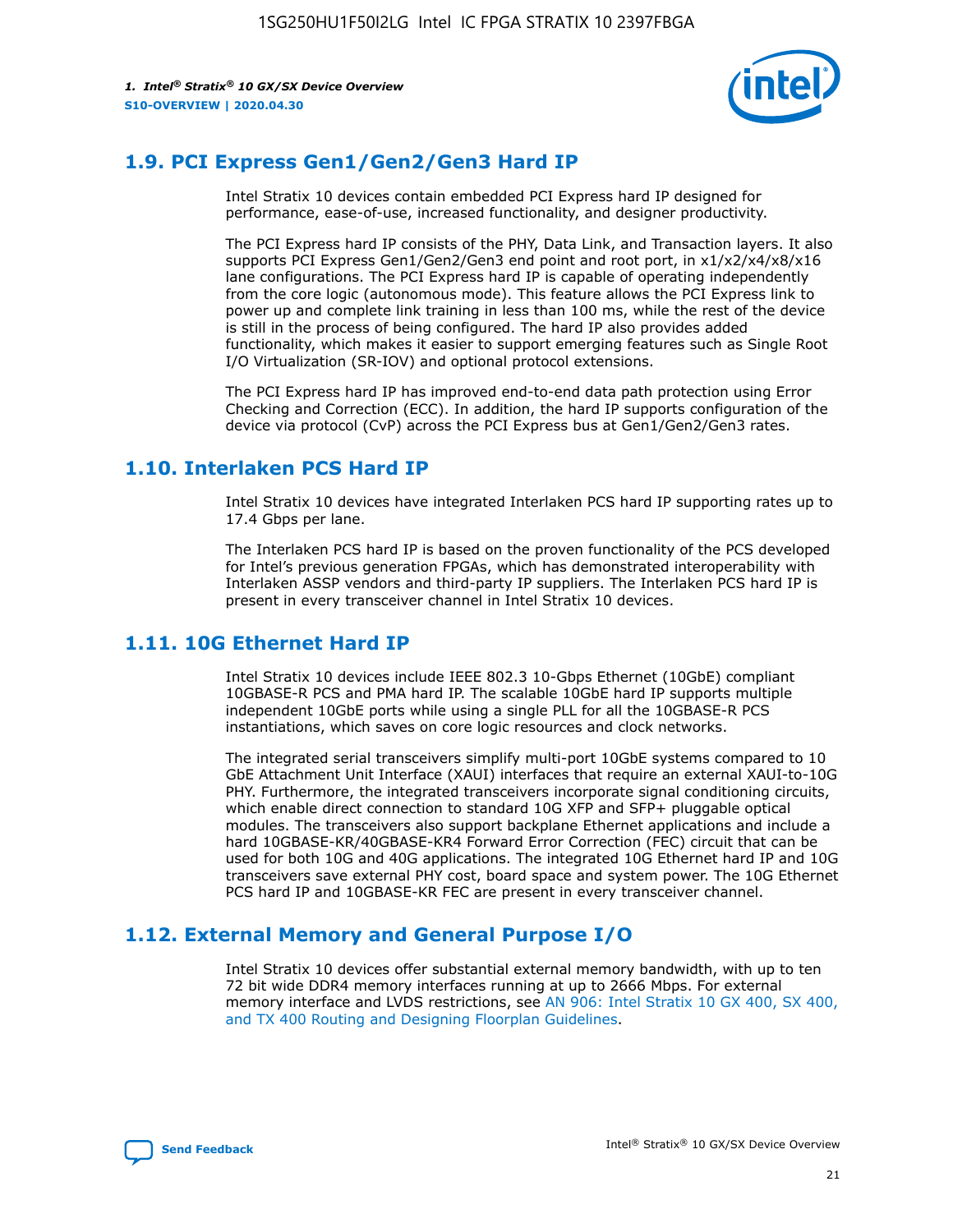

This bandwidth is provided along with the ease of design, lower power, and resource efficiencies of hardened high-performance memory controllers. The external memory interfaces can be configured up to a maximum width of 144 bits when using either hard or soft memory controllers.

#### **Figure 10. Hard Memory Controller**



Each I/O bank contains 48 general purpose I/Os and a high-efficiency hard memory controller capable of supporting many different memory types, each with different performance capabilities. The hard memory controller is also capable of being bypassed and replaced by a soft controller implemented in user logic. The I/Os each have a hardened double data rate (DDR) read/write path (PHY) capable of performing key memory interface functionality such as:

- Read/write leveling
- FIFO buffering to lower latency and improve margin
- Timing calibration
- On-chip termination

The timing calibration is aided by the inclusion of hard microcontrollers based on Intel's Nios® II technology, specifically tailored to control the calibration of multiple memory interfaces. This calibration allows the Intel Stratix 10 device to compensate for any changes in process, voltage, or temperature either within the Intel Stratix 10 device itself, or within the external memory device. The advanced calibration algorithms ensure maximum bandwidth and robust timing margin across all operating conditions.

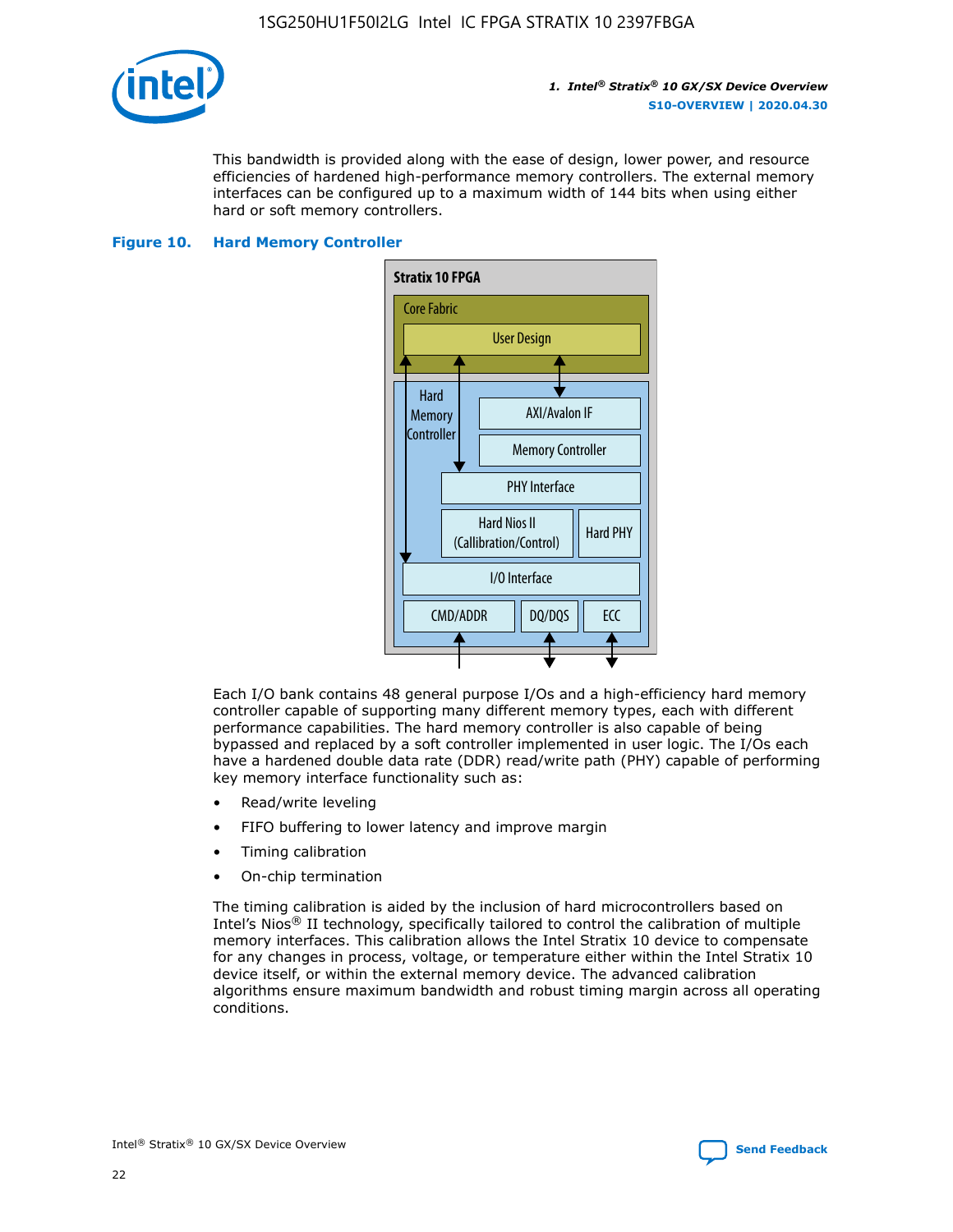

#### **Table 9. External Memory Interface Performance**

The listed speeds are for the 1-rank case.

| <b>Interface</b>  | <b>Controller Type</b> | <b>Performance</b><br>(maximum rate possible) |
|-------------------|------------------------|-----------------------------------------------|
| DDR4              | Hard                   | 2666 Mbps                                     |
| DDR <sub>3</sub>  | Hard                   | 2133 Mbps                                     |
| QDRII+            | Soft                   | 1,100 Mtps                                    |
| QDRII+ Xtreme     | Soft                   | 1,266 Mtps                                    |
| <b>ODRIV</b>      | Soft                   | 2,133 Mtps                                    |
| <b>RLDRAM III</b> | Soft                   | 2400 Mbps                                     |
| <b>RLDRAM II</b>  | Soft                   | 533 Mbps                                      |

In addition to parallel memory interfaces, Intel Stratix 10 devices support serial memory technologies such as the Hybrid Memory Cube (HMC). The HMC is supported by the Intel Stratix 10 high-speed serial transceivers, which connect up to four HMC links, with each link running at data rates of 15 Gbps (HMC short reach specification).

Intel Stratix 10 devices also feature general purpose I/Os capable of supporting a wide range of single-ended and differential I/O interfaces. LVDS rates up to 1.6 Gbps are supported, with each pair of pins having both a differential driver and a differential input buffer. This enables configurable direction for each LVDS pair.

## **1.13. Adaptive Logic Module (ALM)**

Intel Stratix 10 devices use a similar adaptive logic module (ALM) as the previous generation Intel Arria 10 and Stratix V FPGAs, allowing for efficient implementation of logic functions and easy conversion of IP between the devices.

The ALM block diagram shown in the following figure has eight inputs with a fracturable look-up table (LUT), two dedicated embedded adders, and four dedicated registers.

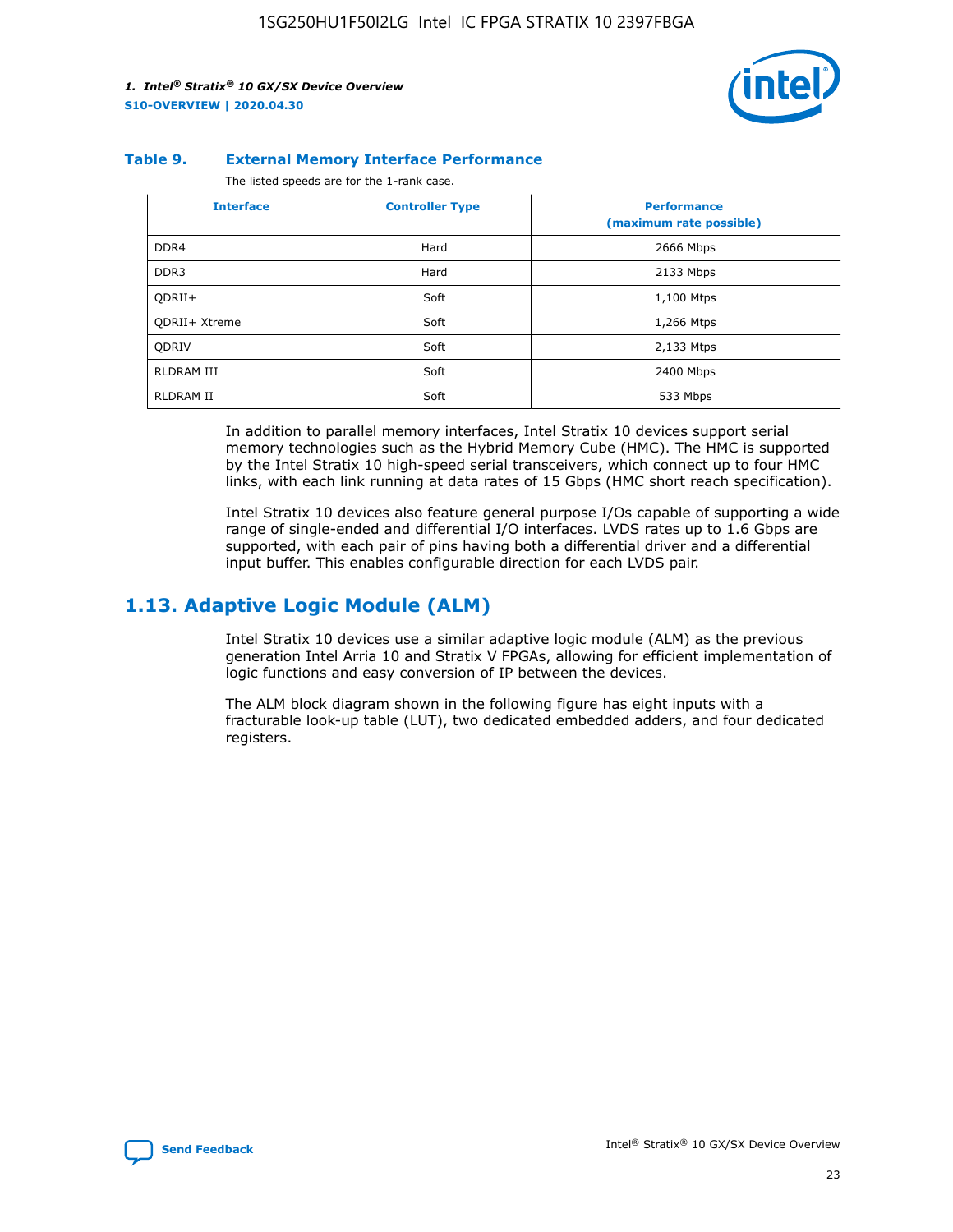

## **Figure 11. Intel Stratix 10 FPGA and SoC ALM Block Diagram**



Key features and capabilities of the ALM include:

- High register count with 4 registers per 8-input fracturable LUT, operating in conjunction with the new Intel Hyperflex architecture, enables Intel Stratix 10 devices to maximize core performance at very high core logic utilization
- Implements select 7-input logic functions, all 6-input logic functions, and two independent functions consisting of smaller LUT sizes (such as two independent 4 input LUTs) to optimize core logic utilization

The Intel Quartus Prime software takes advantage of the ALM logic structure to deliver the highest performance, optimal logic utilization, and lowest compile times. The Intel Quartus Prime software simplifies design reuse as it automatically maps legacy designs into the Intel Stratix 10 ALM architecture.

## **1.14. Core Clocking**

Core clocking in Intel Stratix 10 devices makes use of programmable clock tree synthesis.

This technique uses dedicated clock tree routing and switching circuits, and allows the Intel Quartus Prime software to create the exact clock trees required for your design. Clock tree synthesis minimizes clock tree insertion delay, reduces dynamic power dissipation in the clock tree and allows greater clocking flexibility in the core while still maintaining backwards compatibility with legacy global and regional clocking schemes.

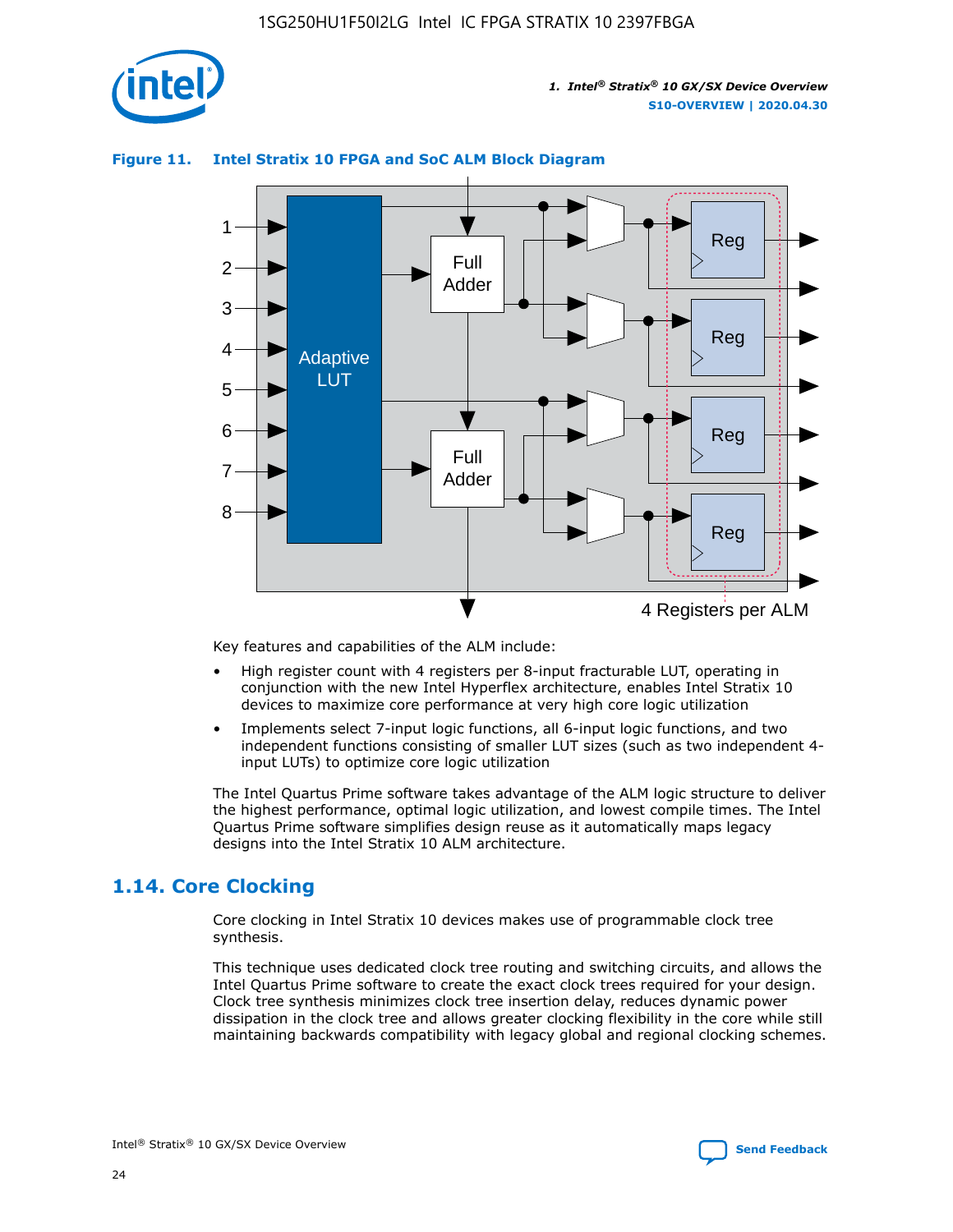

The core clock network in Intel Stratix 10 devices supports the new Intel Hyperflex core architecture at clock rates up to 1 GHz. It also supports the hard memory controllers up to 2666 Mbps with a quarter rate transfer to the core. The core clock network is supported by dedicated clock input pins, fractional clock synthesis PLLs, and integer I/O PLLs.

## **1.15. Fractional Synthesis PLLs and I/O PLLs**

Intel Stratix 10 devices have up to 32 fractional synthesis PLLs (fPLL) available for use with transceivers or in the core fabric.

The fPLLs are located in the 3D SiP transceiver L-tiles and H-tiles, eight per tile, adjacent to the transceiver channels. The fPLLs can be used to reduce both the number of oscillators required on the board and the number of clock pins required, by synthesizing multiple clock frequencies from a single reference clock source. In addition to synthesizing reference clock frequencies for the transceiver transmit PLLs, the fPLLs can also be used directly for transmit clocking. Each fPLL can be independently configured for conventional integer mode, or enhanced fractional synthesis mode with third-order delta-sigma modulation.

In addition to the fPLLs, Intel Stratix 10 devices contain up to 24 integer I/O PLLs (IOPLLs) available for general purpose use in the core fabric and for simplifying the design of external memory interfaces and high-speed LVDS interfaces. The IOPLLs are located in each bank of 48 general purpose I/O, 1 per I/O bank, adjacent to the hard memory controllers and LVDS SerDes in each I/O bank. This makes it easier to close timing because the IOPLLs are tightly coupled with the I/Os that need to use them. The IOPLLs can be used for general purpose applications in the core such as clock network delay compensation and zero-delay clock buffering.

## **1.16. Internal Embedded Memory**

Intel Stratix 10 devices contain two types of embedded memory blocks: M20K (20 Kb) and MLAB (640 bit).

The M20K and MLAB blocks are familiar block sizes carried over from previous Intel device families. The MLAB blocks are ideal for wide and shallow memories, while the M20K blocks are intended to support larger memory configurations and include hard ECC. Both M20K and MLAB embedded memory blocks can be configured as a singleport or dual-port RAM, FIFO, ROM, or shift register. These memory blocks are highly flexible and support a number of memory configurations as shown in Table 10 on page 25.

#### **Table 10. Internal Embedded Memory Block Configurations**

| MLAB (640 bits)                                                | <b>M20K (20 Kb)</b>                                                                    |
|----------------------------------------------------------------|----------------------------------------------------------------------------------------|
| $64 \times 10$ (supported through emulation)<br>$32 \times 20$ | $2K \times 10$ (or $x8$ )<br>$1K \times 20$ (or $x16$ )<br>$512 \times 40$ (or $x32$ ) |

## **1.17. Variable Precision DSP Block**

The Intel Stratix 10 DSP blocks are based upon the Variable Precision DSP Architecture used in Intel's previous generation devices. They feature hard fixed point and IEEE 754 compliant floating point capability.

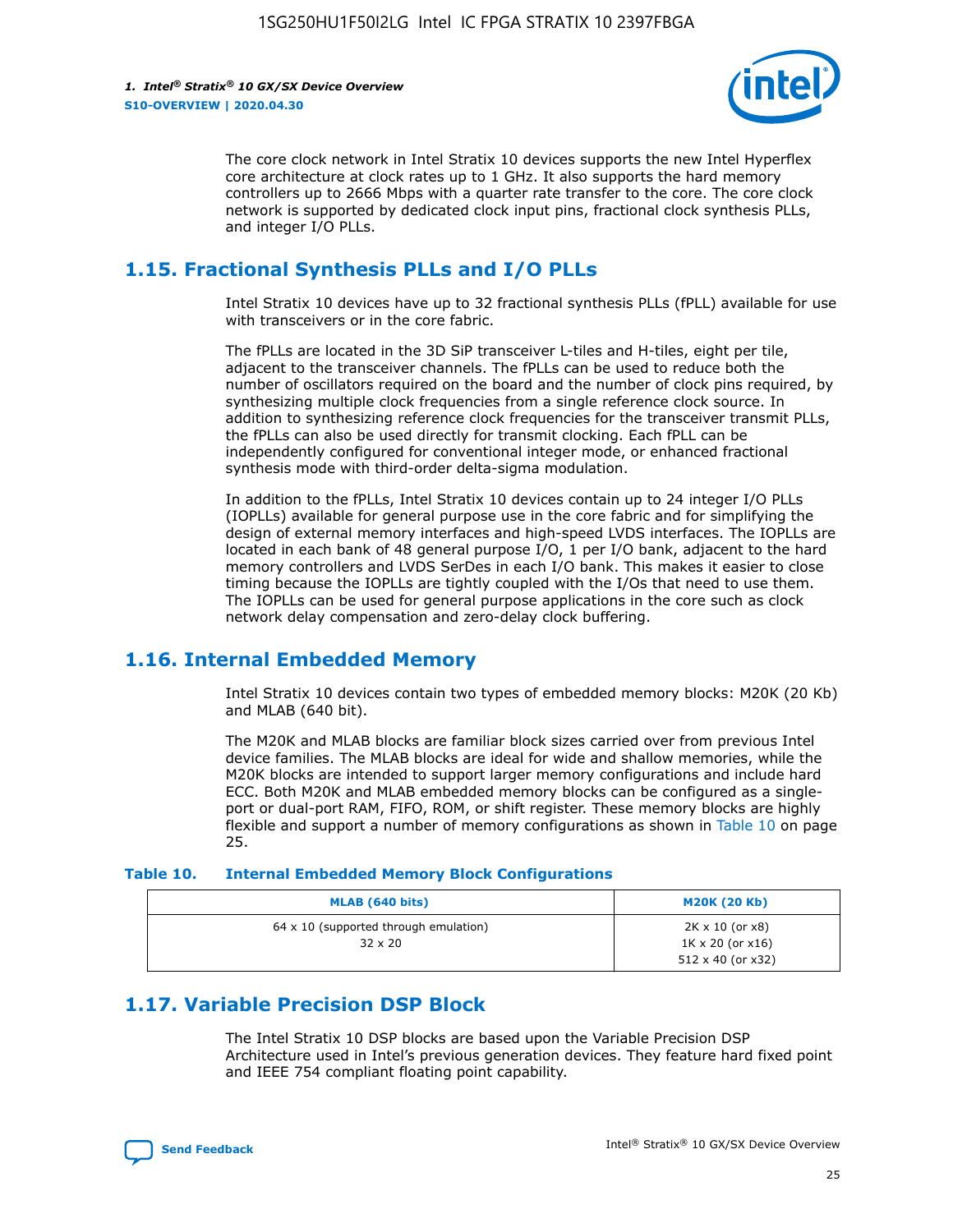

The DSP blocks can be configured to support signal processing with precision ranging from 18x19 up to 54x54. A pipeline register has been added to increase the maximum operating frequency of the DSP block and reduce power consumption.



#### **Figure 12. DSP Block: Standard Precision Fixed Point Mode**





44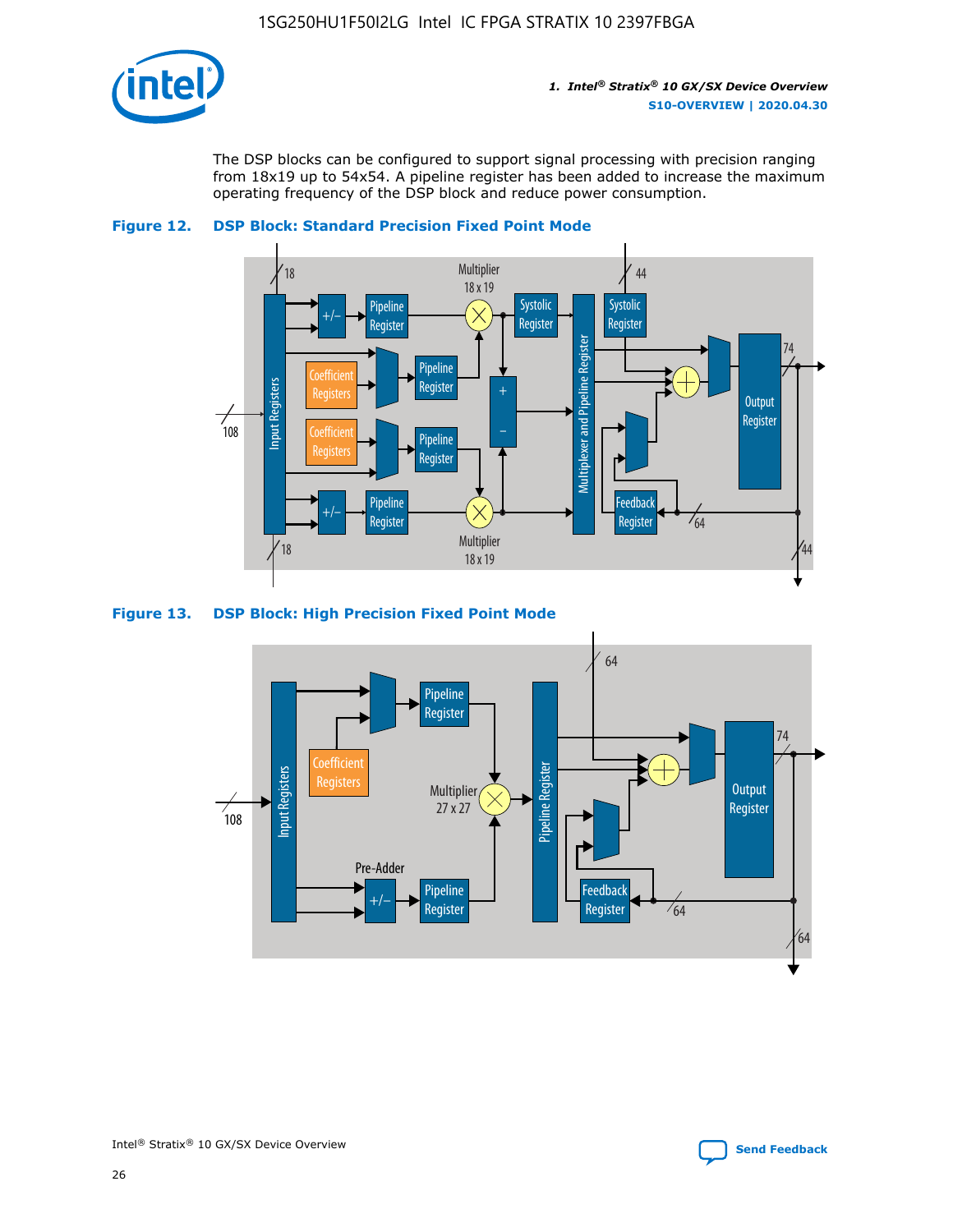



## **Figure 14. DSP Block: Single Precision Floating Point Mode**

Each DSP block can be independently configured at compile time as either dual 18x19 or a single 27x27 multiply accumulate. With a dedicated 64 bit cascade bus, multiple variable precision DSP blocks can be cascaded to implement even higher precision DSP functions efficiently.

In floating point mode, each DSP block provides one single precision floating point multiplier and adder. Floating point additions, multiplications, mult-adds and multaccumulates are supported.

The following table shows how different precisions are accommodated within a DSP block, or by utilizing multiple blocks.

| <b>Multiplier Size</b>             | <b>DSP Block Resources</b>                                                               | <b>Expected Usage</b>           |
|------------------------------------|------------------------------------------------------------------------------------------|---------------------------------|
| $18x19$ bits                       | 1/2 of Variable Precision DSP Block                                                      | Medium precision fixed point    |
| 27x27 bits                         | 1 Variable Precision DSP Block                                                           | High precision fixed point      |
| $19x36$ bits                       | 1 Variable Precision DSP Block with external<br>adder                                    | Fixed point FFTs                |
| 36x36 bits                         | 2 Variable Precision DSP Blocks with external<br>adder                                   | Very high precision fixed point |
| 54x54 bits                         | 4 Variable Precision DSP Blocks with external<br>adder                                   | Double Precision floating point |
| Single Precision<br>floating point | 1 Single Precision floating point adder, 1 Single<br>Precision floating point multiplier | Floating point                  |

#### **Table 11. Variable Precision DSP Block Configurations**

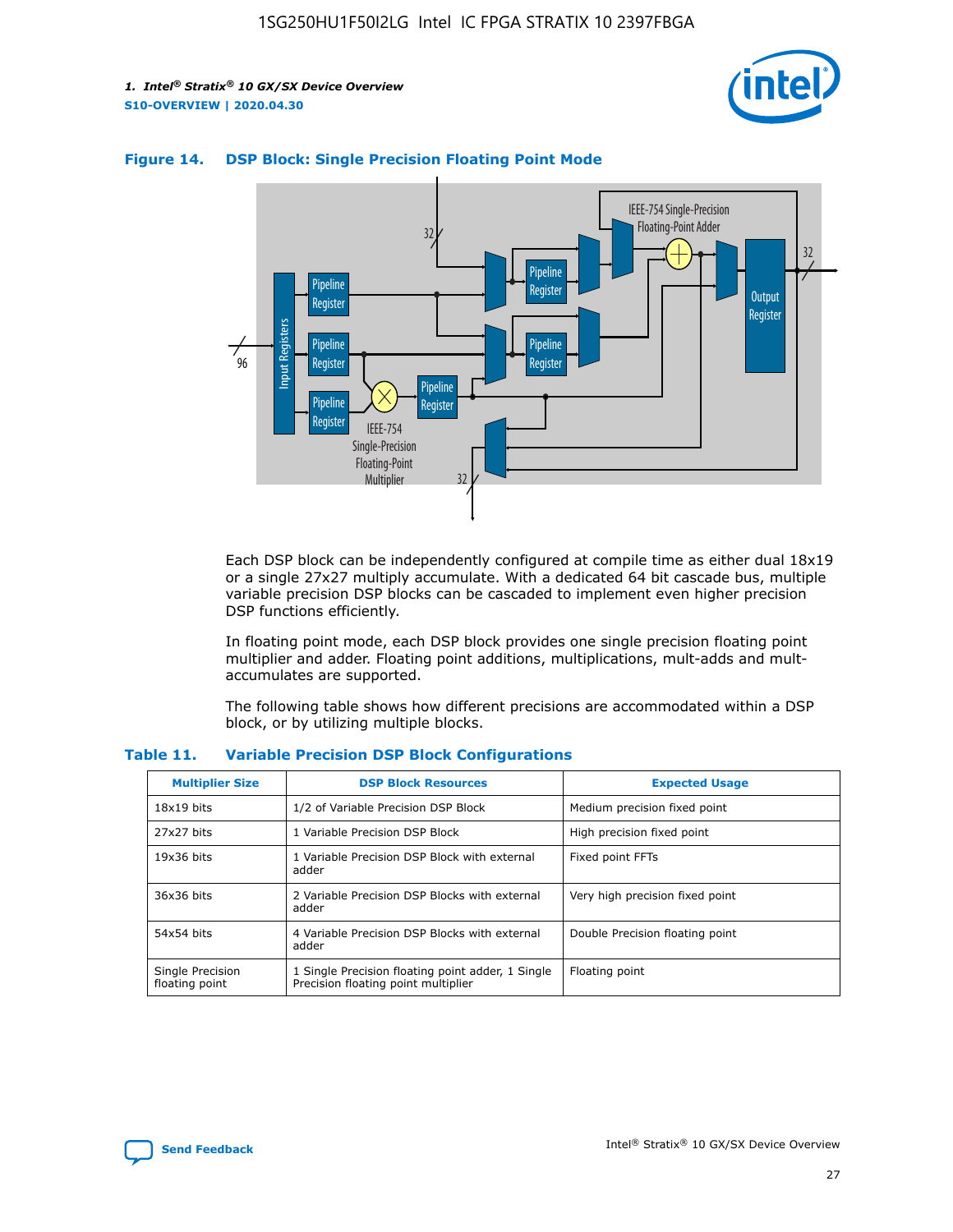

Complex multiplication is very common in DSP algorithms. One of the most popular applications of complex multipliers is the FFT algorithm. This algorithm has the characteristic of increasing precision requirements on only one side of the multiplier. The Variable Precision DSP block supports the FFT algorithm with proportional increase in DSP resources as the precision grows.

## **Table 12. Complex Multiplication With Variable Precision DSP Block**

| <b>Complex Multiplier</b><br><b>Size</b> | <b>DSP Block Resources</b>      | <b>FFT Usage</b>       |
|------------------------------------------|---------------------------------|------------------------|
| $18x19$ bits                             | 2 Variable Precision DSP Blocks | Resource optimized FFT |
| 27x27 bits                               | 4 Variable Precision DSP Blocks | Highest precision FFT  |

For FFT applications with high dynamic range requirements, the Intel FFT IP Core offers an option of single precision floating point implementation with resource usage and performance similar to high precision fixed point implementations.

Other features of the DSP block include:

- Hard 18 bit and 25 bit pre-adders
- Hard floating point multipliers and adders
- 64 bit dual accumulator (for separate I, Q product accumulations)
- Cascaded output adder chains for 18 and 27 bit FIR filters
- Embedded coefficient registers for 18 and 27 bit coefficients
- Fully independent multiplier outputs
- Inferability using HDL templates supplied by the Intel Quartus Prime software for most modes

The Variable Precision DSP block is ideal to support the growing trend towards higher bit precision in high performance DSP applications. At the same time, it can efficiently support the many existing 18 bit DSP applications, such as high definition video processing and remote radio heads. With the Variable Precision DSP block architecture and hard floating point multipliers and adders, Intel Stratix 10 devices can efficiently support many different precision levels up to and including floating point implementations. This flexibility can result in increased system performance, reduced power consumption, and reduce architecture constraints on system algorithm designers.

## **1.18. Hard Processor System (HPS)**

The Intel Stratix 10 SoC Hard Processor System (HPS) is Intel's third generation HPS. Leveraging the performance of Intel 14 nm tri-gate technology, Intel Stratix 10 SoC devices more than double the performance of previous generation SoCs with an integrated quad-core 64-bit Arm Cortex-A53. The HPS also enables system-wide hardware virtualization capabilities by adding a system memory management unit. These architecture improvements ensure that Intel Stratix 10 SoCs meet the requirements of current and future embedded markets, including wireless and wireline communications, datacenter acceleration, and numerous military applications.

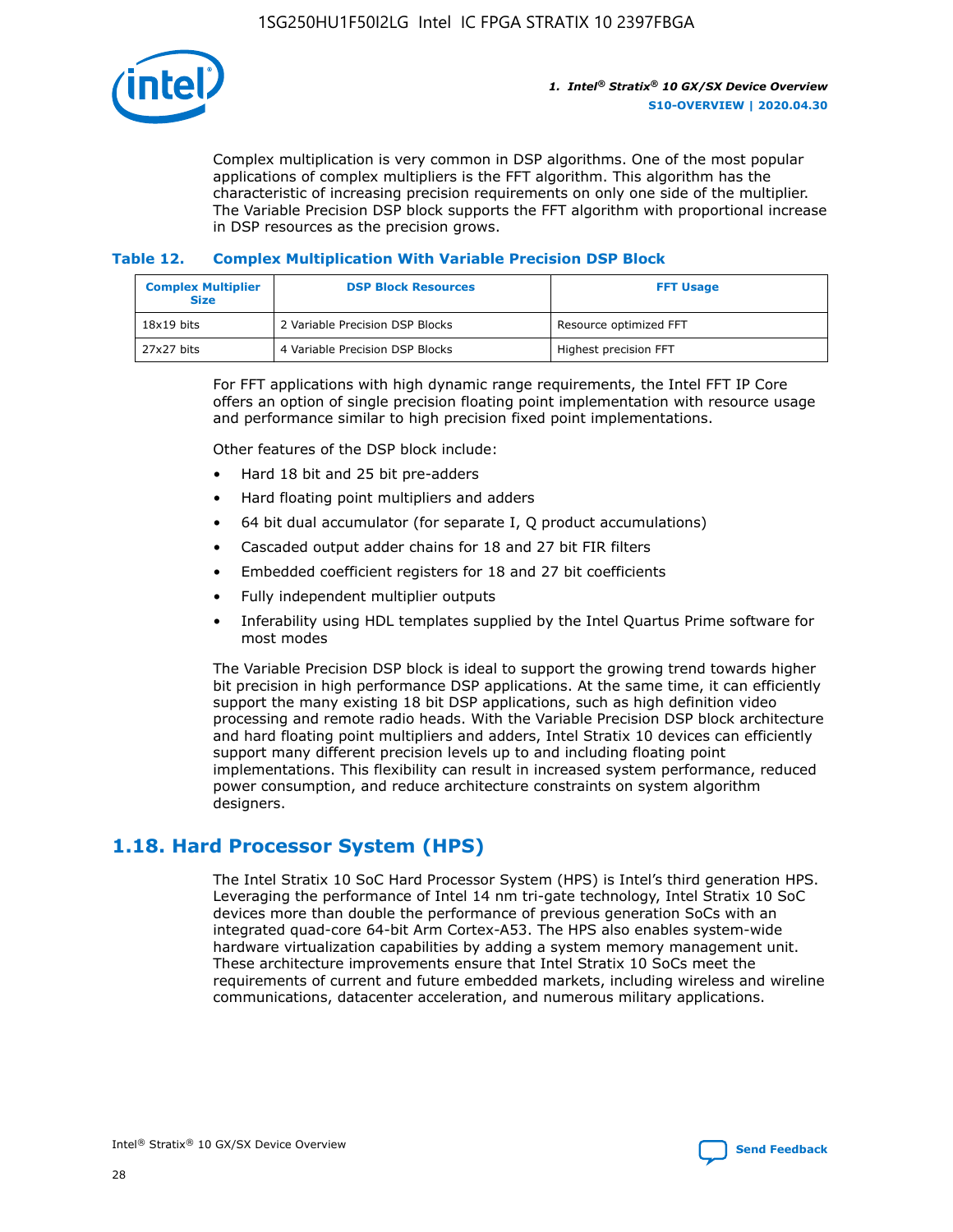

#### **Figure 15. HPS Block Diagram**

| Quad Arm Cortex-A53-Based Hard Processor System |                  |                                                       |                                                     |                          |                                     |                          |                                        |
|-------------------------------------------------|------------------|-------------------------------------------------------|-----------------------------------------------------|--------------------------|-------------------------------------|--------------------------|----------------------------------------|
| Arm Cortex - A53                                |                  |                                                       | Arm Cortex - A53                                    |                          |                                     | SD/SDIO/                 |                                        |
| <b>NEON</b>                                     |                  | <b>FPU</b>                                            | <b>NEON</b>                                         |                          | <b>FPU</b>                          | <b>USB OTG</b>           | $MMC$ <sup>1,2</sup>                   |
| 32 KB I-Cache<br>with Parity                    |                  | 32 KB D-Cache<br>with ECC                             | 32 KB I-Cache<br>with Parity                        |                          | 32 KB D-Cache<br>with ECC           | $(x2)^{1,2}$             |                                        |
|                                                 | Arm Cortex - A53 |                                                       |                                                     |                          | Arm Cortex - A53                    | UART (x2)                | <b>DMA</b><br>$(8 \text{ Channel})^2$  |
| <b>NEON</b>                                     |                  | <b>FPU</b>                                            | <b>NEON</b>                                         |                          | <b>FPU</b>                          |                          |                                        |
| 32 KB I-Cache<br>with Parity                    |                  | 32 KB D-Cache<br>with ECC                             | 32 KB I-Cache<br>with Parity                        |                          | 32 KB D-Cache<br>with ECC           | I <sup>2</sup> C(x5)     | <b>HPS 10</b>                          |
| <b>System MMU</b>                               |                  | 1 MB L2 Cache with ECC<br><b>Cache Coherency Unit</b> |                                                     | <b>EMAC</b> $(x3)^{1,2}$ | <b>NAND</b><br>Flash <sup>1,2</sup> |                          |                                        |
| JTAG Debug<br>or Trace                          |                  |                                                       | 256 KB<br><b>Timers</b><br>RAM <sup>2</sup><br>(x8) |                          |                                     |                          | SPI(x4)                                |
| Lightweight HPS-to-<br><b>FPGA BRIDGE</b>       |                  |                                                       | HPS-to-FPGA<br><b>BRIDGE</b>                        |                          | FPGA-to-HPS<br><b>BRIDGE</b>        | HPS-to-SDM<br>SDM-to-HPS | <b>SDRAM</b><br>Scheduler <sup>3</sup> |
|                                                 |                  |                                                       |                                                     |                          |                                     |                          |                                        |
| <b>FPGA Fabric</b>                              |                  |                                                       |                                                     |                          |                                     | <b>SDM</b>               | <b>Hard Memory</b><br>Controller       |

Notes:

1. Integrated direct memory access (DMA)

2. Integrated error correction code (ECC)

3. Multiport front-end interface to hard memory controller

## **1.18.1. Key Features of the Intel Stratix 10 HPS**

## **Table 13. Key Features of the Intel Stratix 10 GX/SX HPS**

| <b>Feature</b>                                    | <b>Description</b>                                                                                                                                                                                                                                                                                                                                     |
|---------------------------------------------------|--------------------------------------------------------------------------------------------------------------------------------------------------------------------------------------------------------------------------------------------------------------------------------------------------------------------------------------------------------|
| Quad-core Arm Cortex-A53<br>MPCore processor unit | 2.3 MIPS/MHz instruction efficiency<br>$\bullet$<br>CPU frequency up to 1.5 GHz<br>٠<br>At 1.5 GHz total performance of 13,800 MIPS<br>Army8-A architecture<br>Runs 64 bit and 32 bit Arm instructions<br>16 bit and 32 bit Thumb instructions for 30% reduction in memory footprint<br>Jazelle* RCT execution architecture with 8 bit Java byte codes |
|                                                   |                                                                                                                                                                                                                                                                                                                                                        |

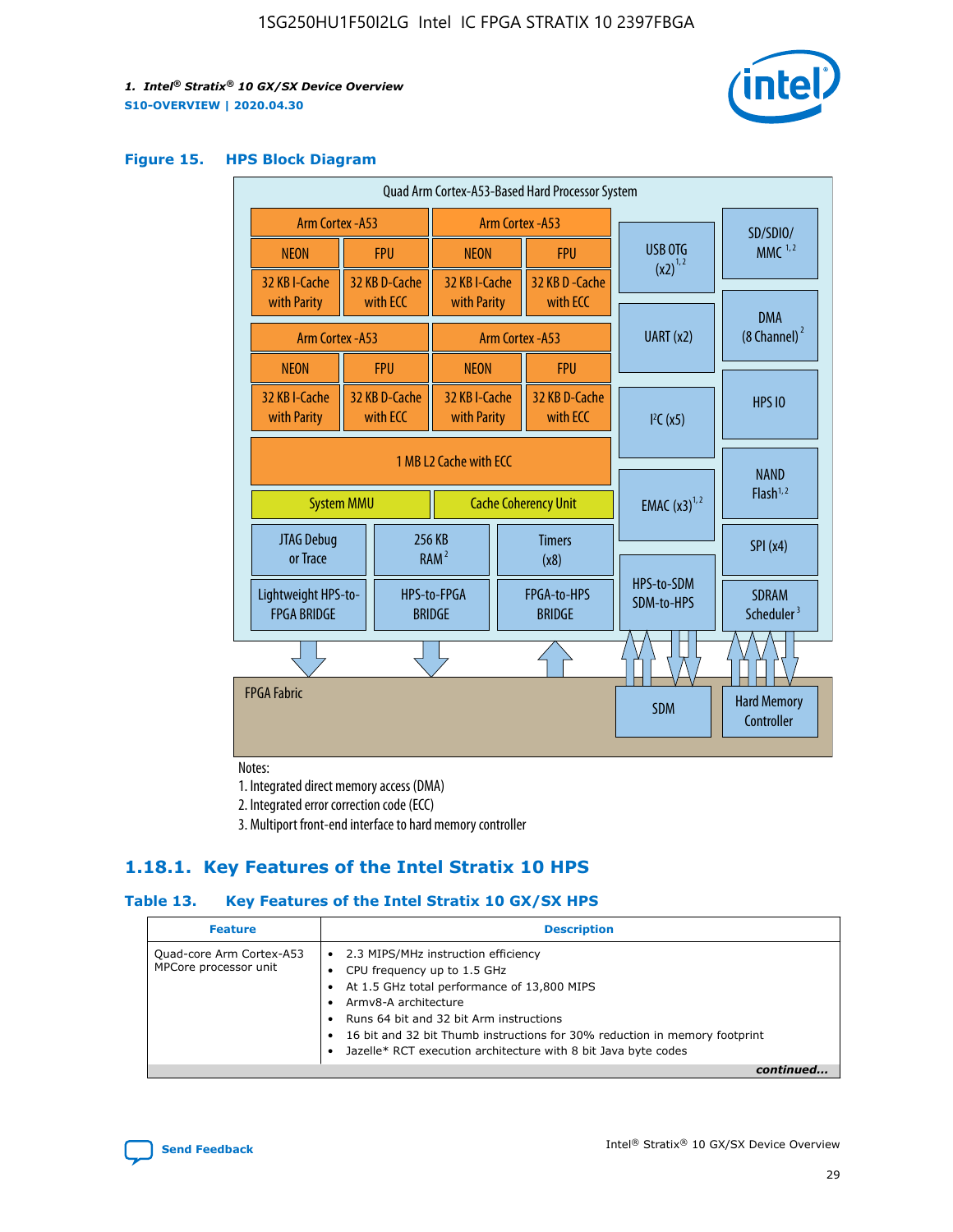

| <b>Feature</b>                                        | <b>Description</b>                                                                                                                                                                                                                                                                                                                                                                                                                                                                                                                                                                                                                                                                                                                                                                                                                                                                                                                                                                                                                                                                                                                                                                                                      |
|-------------------------------------------------------|-------------------------------------------------------------------------------------------------------------------------------------------------------------------------------------------------------------------------------------------------------------------------------------------------------------------------------------------------------------------------------------------------------------------------------------------------------------------------------------------------------------------------------------------------------------------------------------------------------------------------------------------------------------------------------------------------------------------------------------------------------------------------------------------------------------------------------------------------------------------------------------------------------------------------------------------------------------------------------------------------------------------------------------------------------------------------------------------------------------------------------------------------------------------------------------------------------------------------|
|                                                       | Superscalar, variable length, out-of-order pipeline with dynamic branch prediction<br>$\bullet$<br>Improved Arm Neon* media processing engine<br>$\bullet$<br>Single- and double-precision floating-point unit<br>Arm CoreSight* debug and trace technology<br>$\bullet$                                                                                                                                                                                                                                                                                                                                                                                                                                                                                                                                                                                                                                                                                                                                                                                                                                                                                                                                                |
| <b>System Memory</b><br>Management Unit               | Enables a unified memory model and extends hardware virtualization into peripherals<br>$\bullet$<br>implemented in the FPGA fabric                                                                                                                                                                                                                                                                                                                                                                                                                                                                                                                                                                                                                                                                                                                                                                                                                                                                                                                                                                                                                                                                                      |
| Cache Coherency unit                                  | $\bullet$<br>Changes in shared data stored in cache are propagated throughout the system<br>providing bi-directional coherency for co-processing elements.                                                                                                                                                                                                                                                                                                                                                                                                                                                                                                                                                                                                                                                                                                                                                                                                                                                                                                                                                                                                                                                              |
| Cache                                                 | $\bullet$ L1 Cache<br>- 32 KB of instruction cache w/ parity check<br>- 32 KB of L1 data cache w /ECC<br>- Parity checking<br>L2 Cache<br>$-1MB$ shared<br>$-$ 8-way set associative<br>- SEU Protection with parity on TAG ram and ECC on data RAM<br>- Cache lockdown support                                                                                                                                                                                                                                                                                                                                                                                                                                                                                                                                                                                                                                                                                                                                                                                                                                                                                                                                         |
| On-Chip Memory                                        | 256 KB of scratch on-chip RAM<br>$\bullet$                                                                                                                                                                                                                                                                                                                                                                                                                                                                                                                                                                                                                                                                                                                                                                                                                                                                                                                                                                                                                                                                                                                                                                              |
| External SDRAM and Flash<br>Memory Interfaces for HPS | Hard memory controller with support for DDR4, DDR3<br>$\bullet$<br>$-$ 40 bit (32 bit + 8 bit ECC) with select packages supporting 72 bit (64 bit + 8 bit<br>ECC)<br>- Support for up to 2666 Mbps DDR4 and 2166 Mbps DDR3 frequencies<br>- Error correction code (ECC) support including calculation, error correction, write-<br>back correction, and error counters<br>- Software Configurable Priority Scheduling on individual SDRAM bursts<br>- Fully programmable timing parameter support for all JEDEC-specified timing<br>parameters<br>- Multiport front-end (MPFE) scheduler interface to the hard memory controller, which<br>supports the AXI <sup>®</sup> Quality of Service (QoS) for interface to the FPGA fabric<br>NAND flash controller<br>$-$ ONFI 1.0<br>- Integrated descriptor based with DMA<br>- Programmable hardware ECC support<br>- Support for 8 and 16 bit Flash devices<br>Secure Digital SD/SDIO/MMC controller<br>$-$ eMMC 4.5<br>- Integrated descriptor based DMA<br>- CE-ATA digital commands supported<br>- 50 MHz operating frequency<br>Direct memory access (DMA) controller<br>$\bullet$<br>$-8$ -channel<br>- Supports up to 32 peripheral handshake interface<br>continued |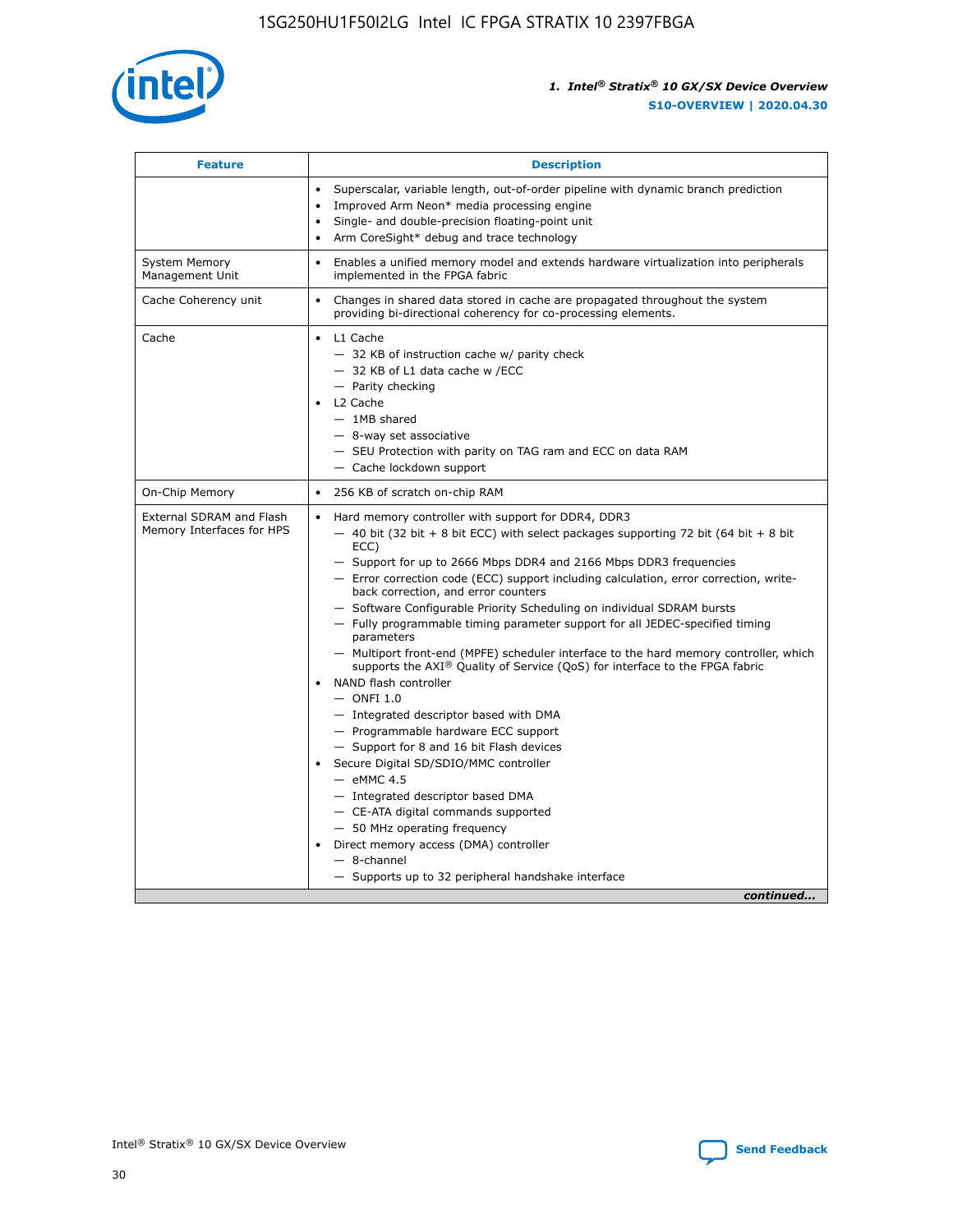

| <b>Feature</b>                         | <b>Description</b>                                                                                                                                                                                                                                                                                                                                                                                                                                                                                                                                                                                                                                                                                                                                                                                                                                                                                                                                                                                                                                                                                                                                                                                                                                                                                                                                                                                                                                                                                                  |
|----------------------------------------|---------------------------------------------------------------------------------------------------------------------------------------------------------------------------------------------------------------------------------------------------------------------------------------------------------------------------------------------------------------------------------------------------------------------------------------------------------------------------------------------------------------------------------------------------------------------------------------------------------------------------------------------------------------------------------------------------------------------------------------------------------------------------------------------------------------------------------------------------------------------------------------------------------------------------------------------------------------------------------------------------------------------------------------------------------------------------------------------------------------------------------------------------------------------------------------------------------------------------------------------------------------------------------------------------------------------------------------------------------------------------------------------------------------------------------------------------------------------------------------------------------------------|
| Communication Interface<br>Controllers | Three 10/100/1000 Ethernet media access controls (MAC) with integrated DMA<br>$\bullet$<br>- Supports RGMII and RMII external PHY Interfaces<br>- Option to support other PHY interfaces through FPGA logic<br>GMII<br>$\bullet$<br>MII<br>$\bullet$<br>• RMII (requires MII to RMII adapter)<br>• RGMII (requires GMII to RGMII adapter)<br>• SGMII (requires GMII to SGMII adapter)<br>- Supports IEEE 1588-2002 and IEEE 1588-2008 standards for precision networked<br>clock synchronization<br>- Supports IEEE 802.1Q VLAN tag detection for reception frames<br>- Supports Ethernet AVB standard<br>Two USB On-the-Go (OTG) controllers with DMA<br>- Dual-Role Device (device and host functions)<br>• High-speed (480 Mbps)<br>• Full-speed (12 Mbps)<br>• Low-speed (1.5 Mbps)<br>• Supports USB 1.1 (full-speed and low-speed)<br>- Integrated descriptor-based scatter-gather DMA<br>- Support for external ULPI PHY<br>- Up to 16 bidirectional endpoints, including control endpoint<br>$-$ Up to 16 host channels<br>- Supports generic root hub<br>- Configurable to OTG 1.3 and OTG 2.0 modes<br>Five $I^2C$ controllers (three can be used by EMAC for MIO to external PHY)<br>- Support both 100 Kbps and 400 Kbps modes<br>- Support both 7 bit and 10 bit addressing modes<br>- Support Master and Slave operating mode<br>Two UART 16550 compatible<br>- Programmable baud rate up to 115.2 Kbaud<br>• Four serial peripheral interfaces (SPI) (2 Masters, 2 Slaves)<br>- Full and Half duplex |
| Timers and I/O                         | $\bullet$ Timers<br>- 4 general-purpose timers<br>$-4$ watchdog timers<br>48 HPS direct I/O allow HPS peripherals to connect directly to I/O<br>Up to three IO48 banks may be assigned to HPS for HPS DDR access                                                                                                                                                                                                                                                                                                                                                                                                                                                                                                                                                                                                                                                                                                                                                                                                                                                                                                                                                                                                                                                                                                                                                                                                                                                                                                    |
| Interconnect to Logic Core             | • FPGA-to-HPS Bridge<br>- Allows IP bus masters in the FPGA fabric to access to HPS bus slaves<br>- Configurable 32, 64, or 128 bit AMBA AXI interface<br>HPS-to-FPGA Bridge<br>- Allows HPS bus masters to access bus slaves in FPGA fabric<br>- Configurable 32, 64, or 128 bit AMBA AXI interface allows high-bandwidth HPS<br>master transactions to FPGA fabric<br>HPS-to-SDM and SDM-to-HPS Bridges<br>- Allows the HPS to reach the SDM block and the SDM to bootstrap the HPS<br>Light Weight HPS-to-FPGA Bridge<br>- Light weight 32 bit AXI interface suitable for low-latency register accesses from HPS<br>to soft peripherals in FPGA fabric<br>FPGA-to-HPS SDRAM Bridge<br>- Up to three AMBA AXI interfaces supporting 32, 64, or 128 bit data paths                                                                                                                                                                                                                                                                                                                                                                                                                                                                                                                                                                                                                                                                                                                                                 |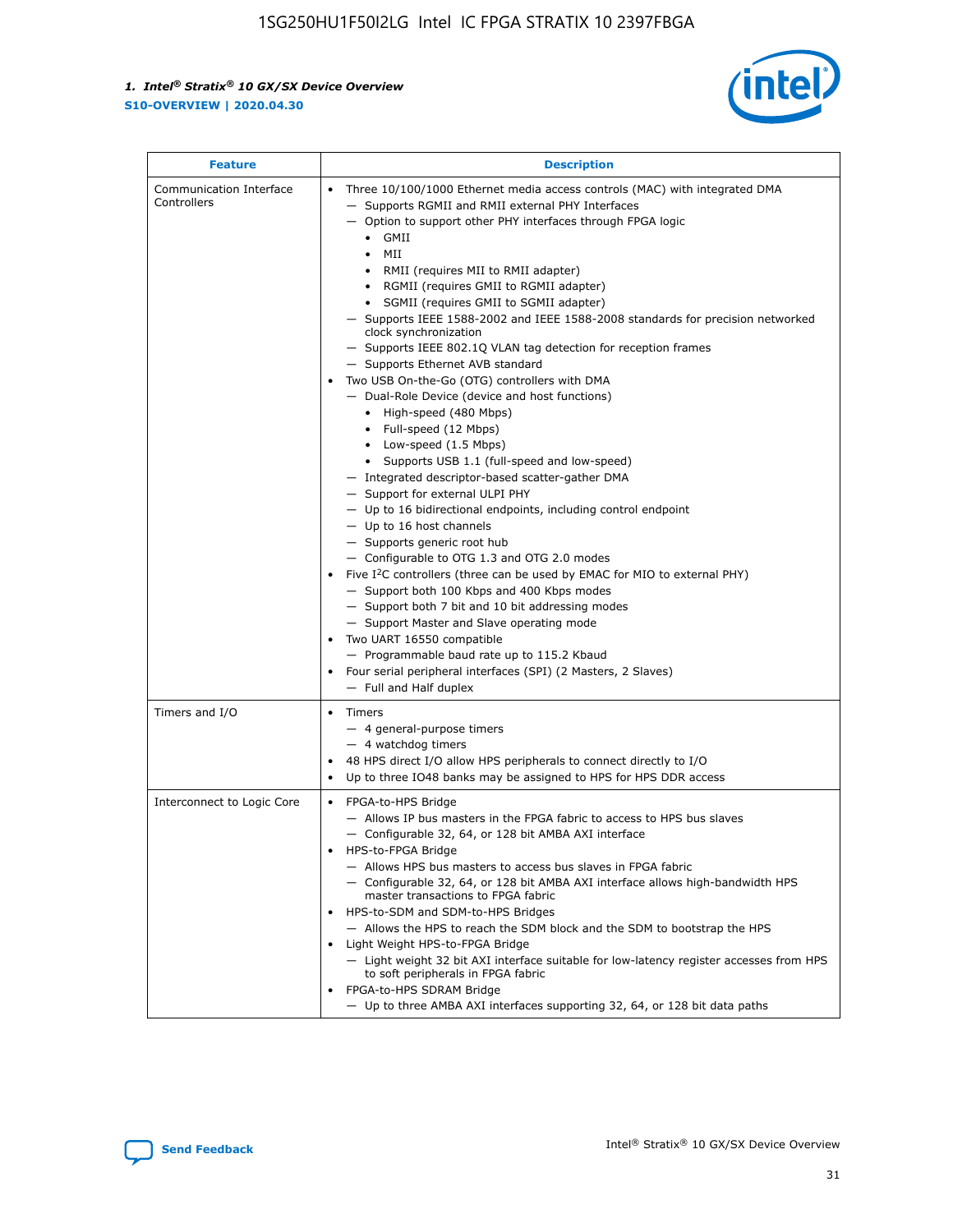

## **1.19. Power Management**

Intel Stratix 10 devices use the advanced Intel 14 nm tri-gate process technology, the all new Intel Hyperflex core architecture to enable Hyper-Folding, power gating, and several optional power reduction techniques to reduce total power consumption by as much as 70% compared to previous generation high-performance Stratix V devices.

Intel Stratix 10 standard power devices (-V) are SmartVID devices. The core voltage supplies (VCC and VCCP) for each SmartVID device must be driven by a PMBus voltage regulator dedicated to that Intel Stratix 10 device. Use of a PMBus voltage regulator for each SmartVID (-V) device is mandatory; it is not an option. A code is programmed into each SmartVID device during manufacturing that allows the PMBus voltage regulator to operate at the optimum core voltage to meet the device performance specifications.

With the new Intel Hyperflex core architecture, designs can run 2X faster than previous generation FPGAs. With 2X performance and same required throughput, architects can cut the data path width in half to save power. This optimization is called Hyper-Folding. Additionally, power gating reduces static power of unused resources in the FPGA by powering them down. The Intel Quartus Prime software automatically powers down specific unused resource blocks such as DSP and M20K blocks, at configuration time.

The optional power reduction techniques in Intel Stratix 10 devices include:

• **Available Low Static Power Devices**—Intel Stratix 10 devices are available with a fixed core voltage that provides lower static power than the SmartVID standard power devices, while maintaining device performance

Furthermore, Intel Stratix 10 devices feature Intel's low power transceivers and include a number of hard IP blocks that not only reduce logic resources but also deliver substantial power savings compared to soft implementations. In general, hard IP blocks consume up to 50% less power than the equivalent soft logic implementations.

## **1.20. Device Configuration and Secure Device Manager (SDM)**

All Intel Stratix 10 devices contain a Secure Device Manager (SDM), which is a dedicated triple-redundant processor that serves as the point of entry into the device for all JTAG and configuration commands. The SDM also bootstraps the HPS in SoC devices ensuring that the HPS can boot using the same security features that the FPGA devices have.

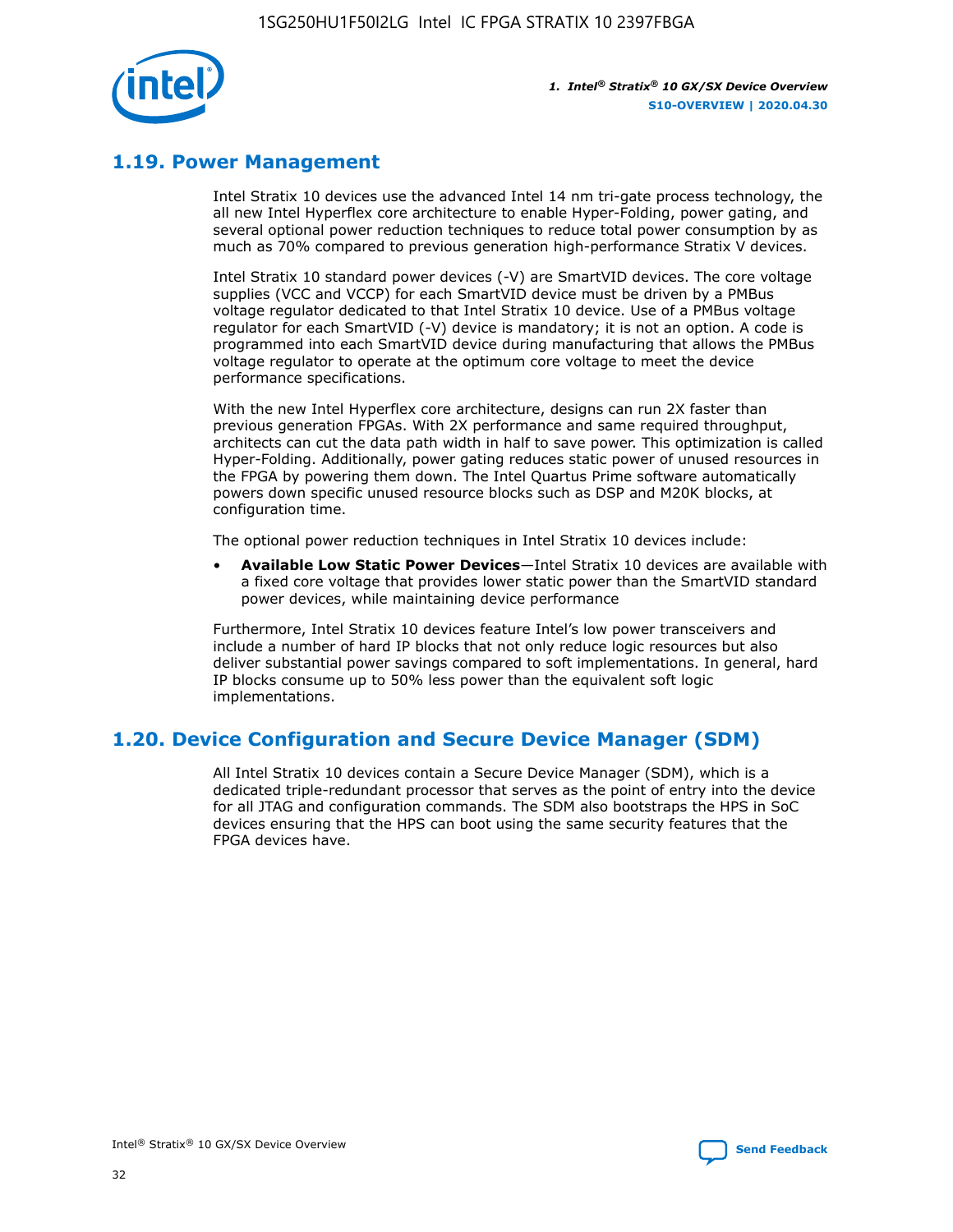





During configuration, Intel Stratix 10 devices are divided into logical sectors, each of which is managed by a local sector manager (LSM). The SDM passes configuration data to each of the LSMs across the on-chip configuration network. This allows the sectors to be configured independently, one at a time, or in parallel. This approach achieves simplified sector configuration and reconfiguration, as well as reduced overall configuration time due to the inherent parallelism. The same sector-based approach is used to respond to single-event upsets and security attacks.

While the sectors provide a logical separation for device configuration and reconfiguration, they overlay the normal rows and columns of FPGA logic and routing. This means there is no impact to the Intel Quartus Prime software place and route, and no impact to the timing of logic signals that cross the sector boundaries.

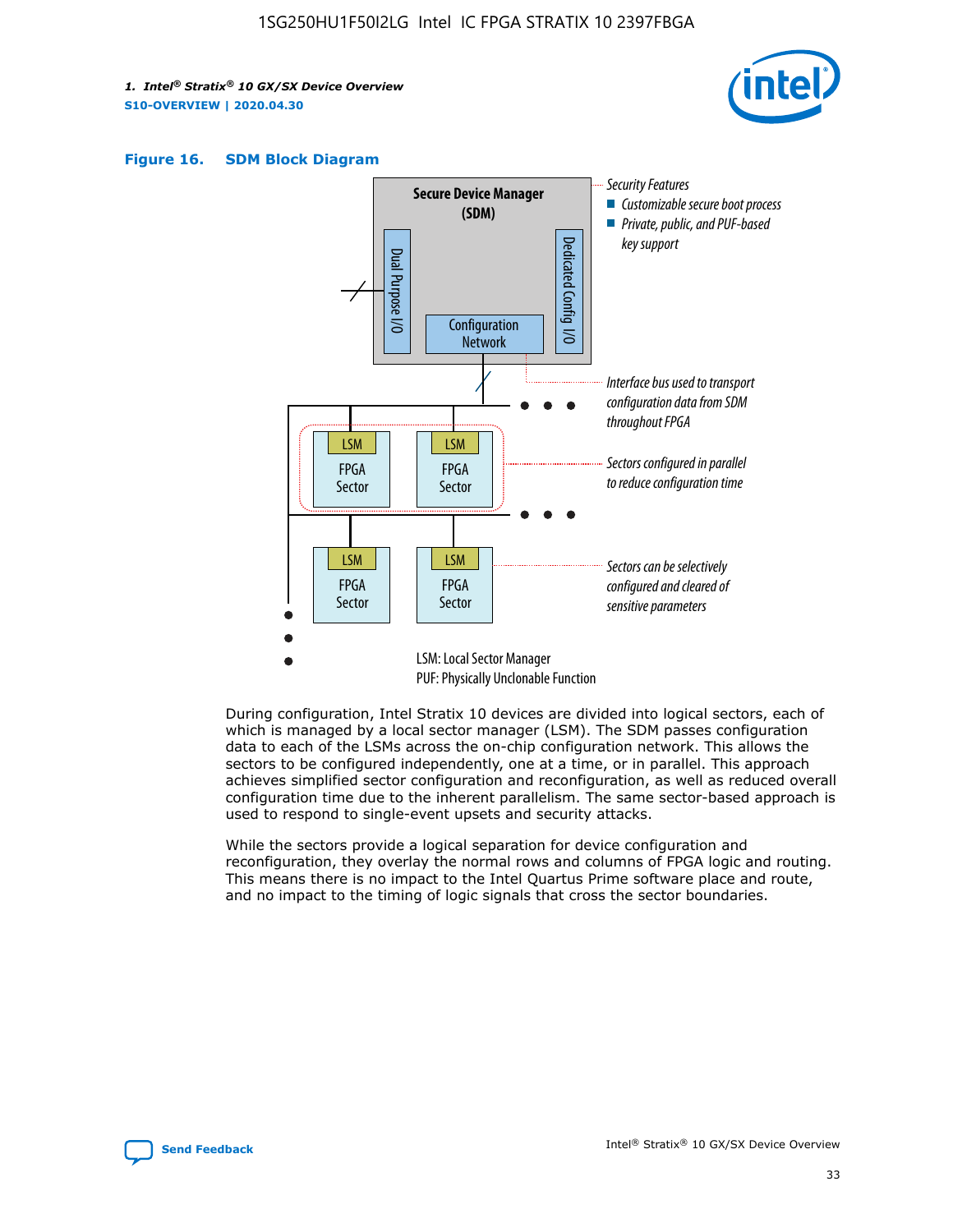

The SDM enables robust, secure, fully-authenticated device configuration. It also allows for customization of the configuration scheme, which can enhance device security. For configuration and reconfiguration, this approach offers a variety of advantages:

- Dedicated secure configuration manager
- Reduced device configuration time, because sectors are configured in parallel
- Updateable configuration process
- Reconfiguration of one or more sectors independent of all other sectors
- Zeroization of individual sectors or the complete device

The SDM also provides additional capabilities such as register state readback and writeback to support ASIC prototyping and other applications.

## **1.21. Device Security**

Building on top of the robust security features present in the previous generation devices, Intel Stratix 10 FPGAs and SoCs include a number of new and innovative security enhancements. These features are also managed by the SDM, tightly coupling device configuration and reconfiguration with encryption, authentication, key storage and anti-tamper services.

Security services provided by the SDM include:

- Bitstream encryption
- Multi-factor authentication
- Hard encryption and authentication acceleration; AES-256, SHA-256/384, ECDSA-256/384
- Volatile and non-volatile encryption key storage and management
- Boot code authentication for the HPS
- Physically Unclonable Function (PUF) service
- Updateable configuration process
- Secure device maintenance and upgrade functions
- Side channel attack protection
- Scripted response to sensor inputs and security attacks, including selective sector zeroization
- Readback, JTAG and test mode disable
- Enhanced response to single-event upsets (SEU)
- Black key provisioning
- Physical anti-tamper

See the *Intel Stratix 10 Device Security User Guide* for a complete list of all security features.

The SDM and associated security services provide a robust, multi-layered security solution for your Intel Stratix 10 design.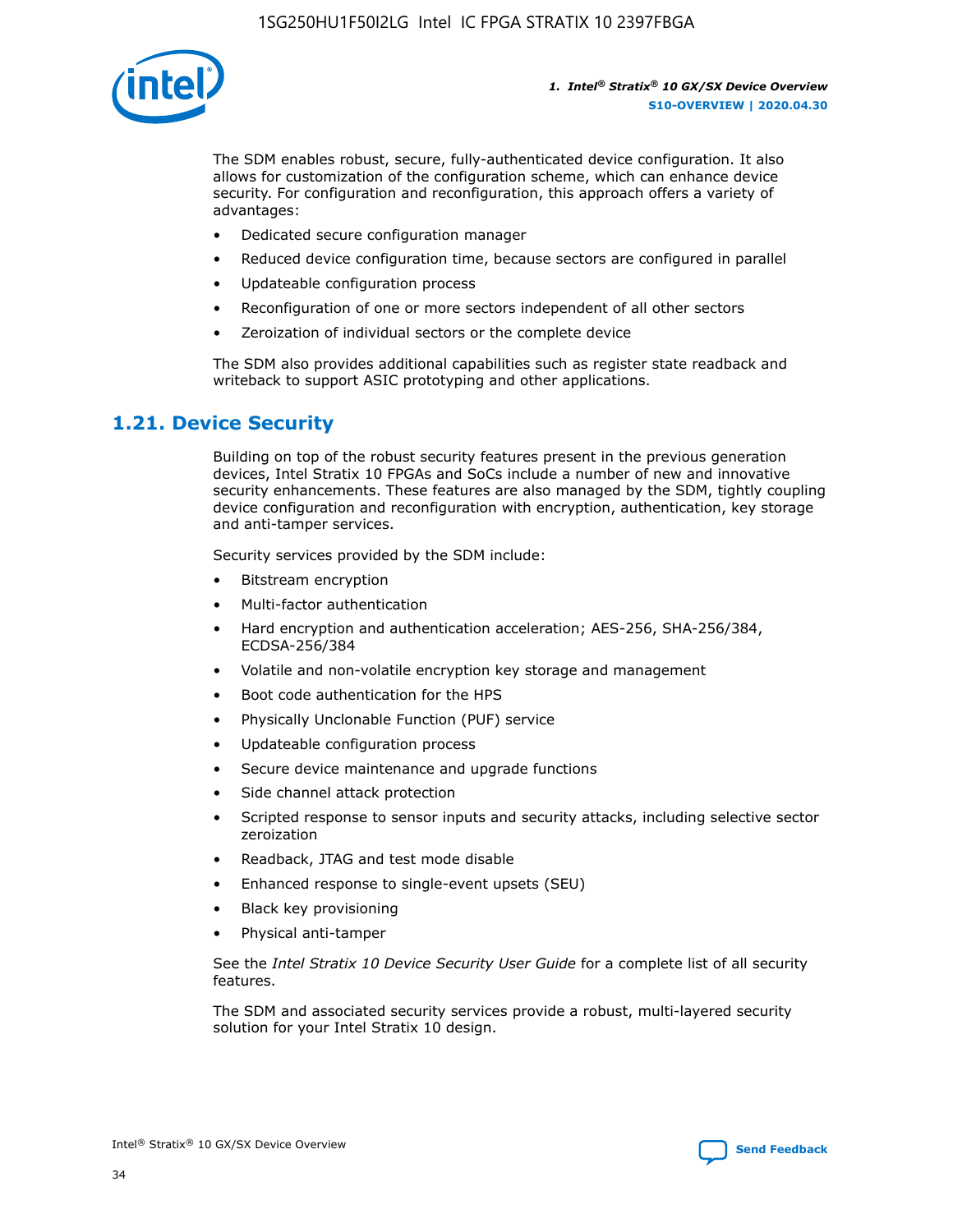

#### **Table 14. Device Security**

| <b>Intel Stratix 10 Family Variant</b> | <b>Bitstream Authentication</b> | <b>Advanced Security Features</b> <sup>(12)</sup> |
|----------------------------------------|---------------------------------|---------------------------------------------------|
| GX/SX                                  | All devices                     | -AS suffix part number required                   |

#### **Related Information**

- [My Intel Support](https://www.intel.com/content/www/us/en/programmable/my-intel/mal-home.html)
- [Intel Stratix 10 Device Security User Guide](https://www.intel.com/content/www/us/en/programmable/documentation/ndq1483601370898.html#wcd1483611014402)

## **1.22. Configuration via Protocol Using PCI Express**

Configuration via protocol using PCI Express allows the FPGA to be configured across the PCI Express bus, simplifying the board layout and increasing system integration. Making use of the embedded PCI Express hard IP operating in autonomous mode before the FPGA is configured, this technique allows the PCI Express bus to be powered up and active within the 100 ms time allowed by the PCI Express specification. Intel Stratix 10 devices also support partial reconfiguration across the PCI Express bus which reduces system down time by keeping the PCI Express link active while the device is being reconfigured.

## **1.23. Partial and Dynamic Reconfiguration**

Partial reconfiguration allows you to reconfigure part of the FPGA while other sections continue running. This capability is required in systems where uptime is critical, because it allows you to make updates or adjust functionality without disrupting services.

In addition to lowering power and cost, partial reconfiguration also increases the effective logic density by removing the necessity to place in the FPGA those functions that do not operate simultaneously. Instead, these functions can be stored in external memory and loaded as needed. This reduces the size of the required FPGA by allowing multiple applications on a single FPGA, saving board space and reducing power. The partial reconfiguration process is built on top of the proven incremental compile design flow in the Intel Quartus Prime design software

Dynamic reconfiguration in Intel Stratix 10 devices allows transceiver data rates, protocols and analog settings to be changed dynamically on a channel-by-channel basis while maintaining data transfer on adjacent transceiver channels. Dynamic reconfiguration is ideal for applications that require on-the-fly multiprotocol or multirate support. Both the PMA and PCS blocks within the transceiver can be reconfigured using this technique. Dynamic reconfiguration of the transceivers can be used in conjunction with partial reconfiguration of the FPGA to enable partial reconfiguration of both core and transceivers simultaneously.

## **1.24. Fast Forward Compile**

The innovative Fast Forward Compile feature in the Intel Quartus Prime software identifies performance bottlenecks in your design and provides detailed, step-by-step performance improvement recommendations that you can then implement. The Compiler reports estimates of the maximum operating frequency that can be achieved

<sup>(12)</sup> Contact My Intel Support for additional information.

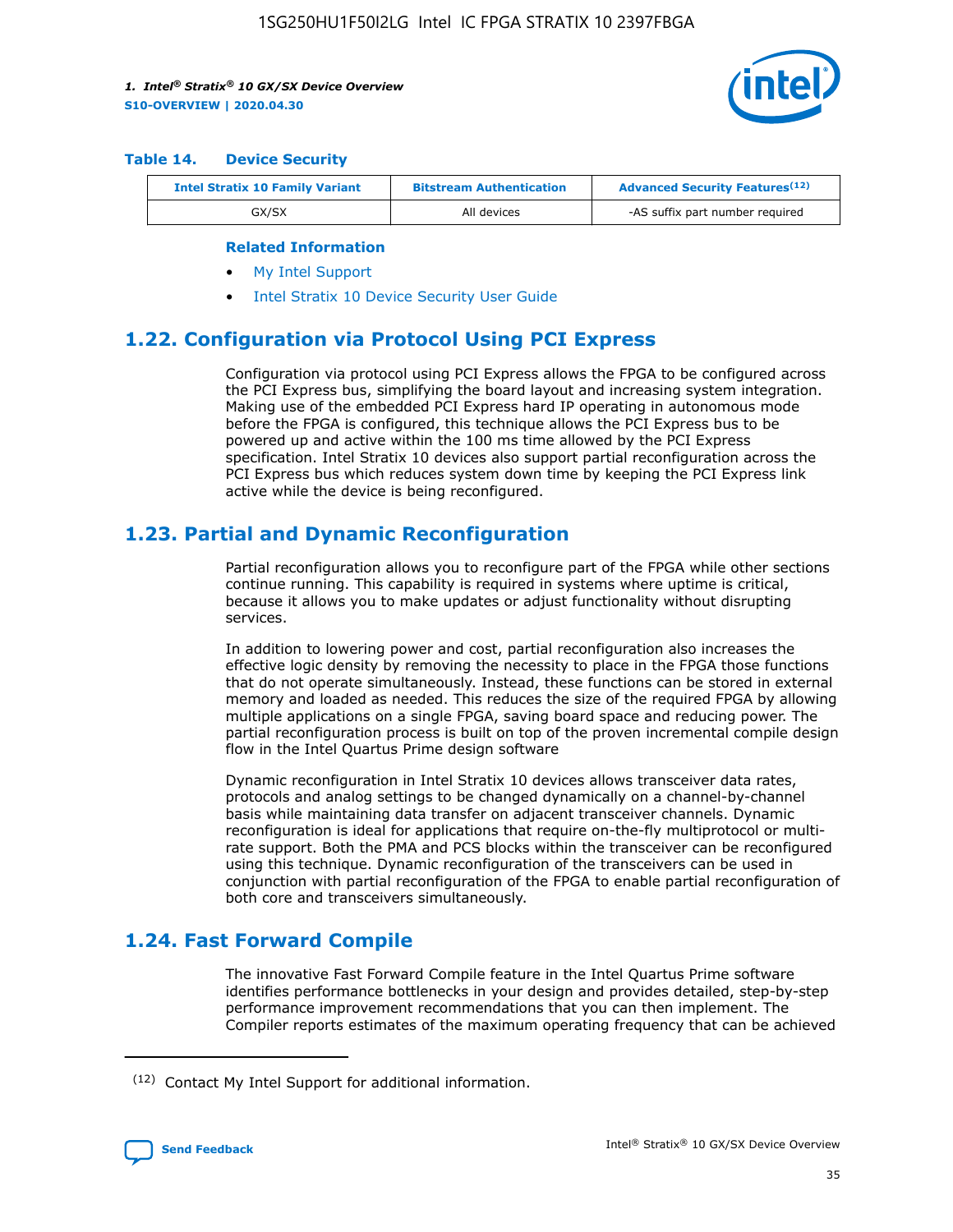

by applying the recommendations. As part of the new Hyper-Aware design flow, Fast Forward Compile maximizes the performance of your Intel Stratix 10 design and achieves rapid timing closure.

Previously, this type of optimization required multiple time-consuming design iterations, including full design re-compilation to determine the effectiveness of the changes. Fast Forward Compile enables you to make better decisions about where to focus your optimization efforts, and how to increase your design performance and throughput. This technique removes much of the guesswork of performance exploration, resulting in fewer design iterations and as much as 2X core performance gains for Intel Stratix 10 designs.

## **1.25. Single Event Upset (SEU) Error Detection and Correction**

Intel Stratix 10 FPGAs and SoCs offer robust SEU error detection and correction circuitry. The detection and correction circuitry includes protection for Configuration RAM (CRAM) programming bits and user memories. The CRAM is protected by a continuously running parity checker circuit with integrated ECC that automatically corrects one or two bit errors and detects higher order multibit errors.

The physical layout of the CRAM array is optimized to make the majority of multi-bit upsets appear as independent single-bit or double-bit errors which are automatically corrected by the integrated CRAM ECC circuitry. In addition to the CRAM protection, user memories also include integrated ECC circuitry and are layout optimized for error detection and correction.

The SEU error detection and correction hardware is supported by both soft IP and the Intel Quartus Prime software to provide a complete SEU mitigation solution. The components of the complete solution include:

- Hard error detection and correction for CRAM and user M20K memory blocks
- Optimized physical layout of memory cells to minimize probability of SEU
- Sensitivity processing soft IP that reports if CRAM upset affects a used or unused bit
- Fault injection soft IP with the Intel Quartus Prime software support that changes state of CRAM bits for testing purposes
- Hierarchy tagging in the Intel Quartus Prime software
- Triple Mode Redundancy (TMR) used for the Secure Device Manager and critical on-chip state machines

In addition to the SEU mitigation features listed above, the Intel 14 nm tri-gate process technology used for Intel Stratix 10 devices is based on FinFET transistors which have reduced SEU susceptibility versus conventional planar transistors.

## **1.26. Document Revision History for the Intel Stratix 10 GX/SX Device Overview**

| <b>Document</b><br><b>Version</b> | <b>Changes</b>             |
|-----------------------------------|----------------------------|
| 2020.04.30                        | Made the following change: |
|                                   | continued                  |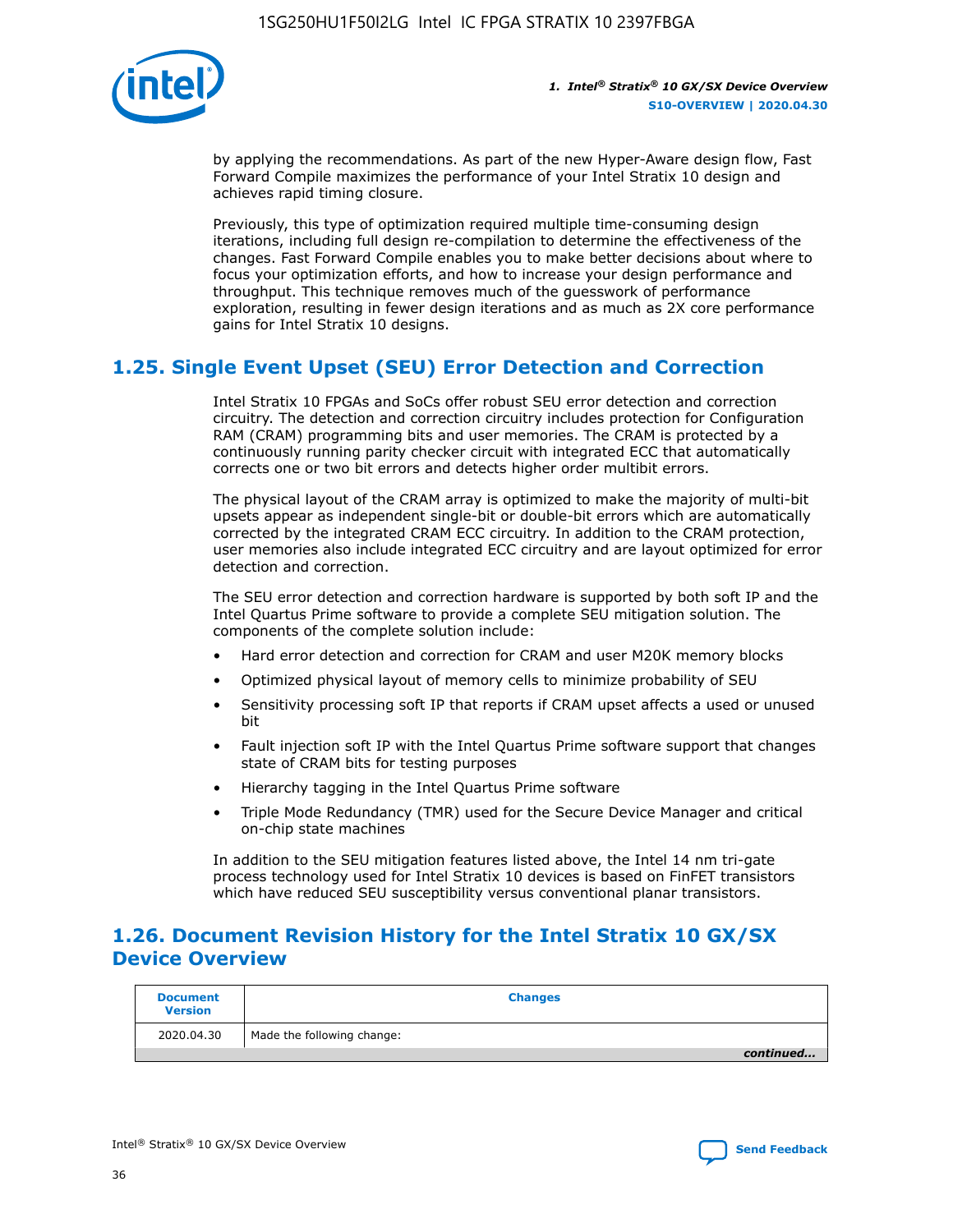

| <b>Document</b><br><b>Version</b> | <b>Changes</b>                                                                                                                                                                                                                                                                                                                                                                                                                                                                                                                                                                                                                                                                                                                                                                                                                                                                                                                                                                       |
|-----------------------------------|--------------------------------------------------------------------------------------------------------------------------------------------------------------------------------------------------------------------------------------------------------------------------------------------------------------------------------------------------------------------------------------------------------------------------------------------------------------------------------------------------------------------------------------------------------------------------------------------------------------------------------------------------------------------------------------------------------------------------------------------------------------------------------------------------------------------------------------------------------------------------------------------------------------------------------------------------------------------------------------|
|                                   | Added the GX 10M variant.                                                                                                                                                                                                                                                                                                                                                                                                                                                                                                                                                                                                                                                                                                                                                                                                                                                                                                                                                            |
| 2020.03.24                        | Made the following changes:<br>Added advanced security (-AS) devices.<br>$\bullet$<br>Added level shifter details for the Intel Stratix 10 SX/GX 400 device.                                                                                                                                                                                                                                                                                                                                                                                                                                                                                                                                                                                                                                                                                                                                                                                                                         |
| 2019.08.19                        | Made the following changes:<br>Added composition details for the leaded and lead-free contact device options.<br>$\bullet$<br>Updated the I/O PLL counts.<br>٠                                                                                                                                                                                                                                                                                                                                                                                                                                                                                                                                                                                                                                                                                                                                                                                                                       |
| 2019.02.15                        | Made the following changes:<br>Changed the number of included logic elements globally.<br>$\bullet$<br>Removed logic density 450, logic density 550, and package code 48 from the "Sample Ordering<br>٠<br>Code and Available Options for Intel Stratix 10 Devices" figure.<br>Updated description of the higher density in the "Innovations in Intel Stratix 10 FPGAs and SoCs"<br>section.<br>Updated description of the general purpose I/Os in the "Intel Stratix 10 FPGA and SoC Common<br>$\bullet$<br>Device Features" table.<br>Removed support for LPDDR3 globally.<br>Updated the "Intel Stratix 10 FPGA and SoC Architecture Block Diagram" figure.<br>٠<br>Updated the "Intel Stratix 10 GX/SX FPGA and SoC Family Plan-FPGA Core (part 1)" table.<br>٠<br>Updated the "Intel Stratix 10 GX/SX FPGA and SoC Family Plan-Interconnects, PLLs and Hard IP<br>(part 2)" table.<br>Updated and merged the "Intel Stratix 10 GX/SX FPGA and SoC Family Package Plan" tables.  |
| 2018.08.08                        | Made the following changes:<br>Changed the specs for QDRII+ and QDRII+ Xtreme and added specs for QDRIV in the "External<br>$\bullet$<br>Memory Interface Performance" table.<br>Updated description of the power options in the "Sample Ordering Code and Available Options for<br>$\bullet$<br>Intel Stratix 10 Devices" figure.<br>Changed the description of the technology and power management features in the "Intel Stratix 10<br>FPGA and SoC Common Device Features" table.<br>Changed the description of SmartVID in the "Power Management" section.<br>Changed the direction arrow from the coefficient registers block in the "DSP Block: High Precision<br>٠<br>Fixed Point Mode" figure.                                                                                                                                                                                                                                                                              |
| 2017.10.30                        | Made the following changes:<br>Removed the embedded eSRAM feature globally.<br>$\bullet$<br>Removed the Low Power (VID) and Military operating temperature options, and package code 53<br>from the "Sample Ordering Code and Available Options for Stratix 10 Devices" figure.<br>Changed the Maximum transceiver data rate (chip-to-chip) specification for L-Tile devices in the<br>"Key Features of Intel Stratix 10 Devices Compared to Stratix V Devices" table.                                                                                                                                                                                                                                                                                                                                                                                                                                                                                                               |
| 2016.10.31                        | Made the following changes:<br>Changed the number of available transceivers to 96, globally.<br>Changed the single-precision floating point performance to 10 TFLOP, globally.<br>Changed the maximum datarate to 28.3 Gbps, globally.<br>٠<br>Changed some of the features listed in the "Stratix 10 GX/SX Device Overview" section.<br>٠<br>Changed descriptions for the GX and SX devices in the "Stratix 10 Family Variants" section.<br>٠<br>Changed the "Sample Ordering Code and Available Options for Stratix 10 Devices" figure.<br>٠<br>Changed the features listed in the "Key Features of Stratix 10 Devices Compared to Stratix V<br>٠<br>Devices" table.<br>Changed the descriptions of the following areas of the "Stratix 10 FPGA and SoC Common Device<br>Features" table:<br>- Transceiver hard IP<br>- Internal memory blocks<br>- Core clock networks<br>- Packaging<br>Reorganized and updated all tables in the "Stratix 10 FPGA and SoC Family Plan" section. |
|                                   | continued                                                                                                                                                                                                                                                                                                                                                                                                                                                                                                                                                                                                                                                                                                                                                                                                                                                                                                                                                                            |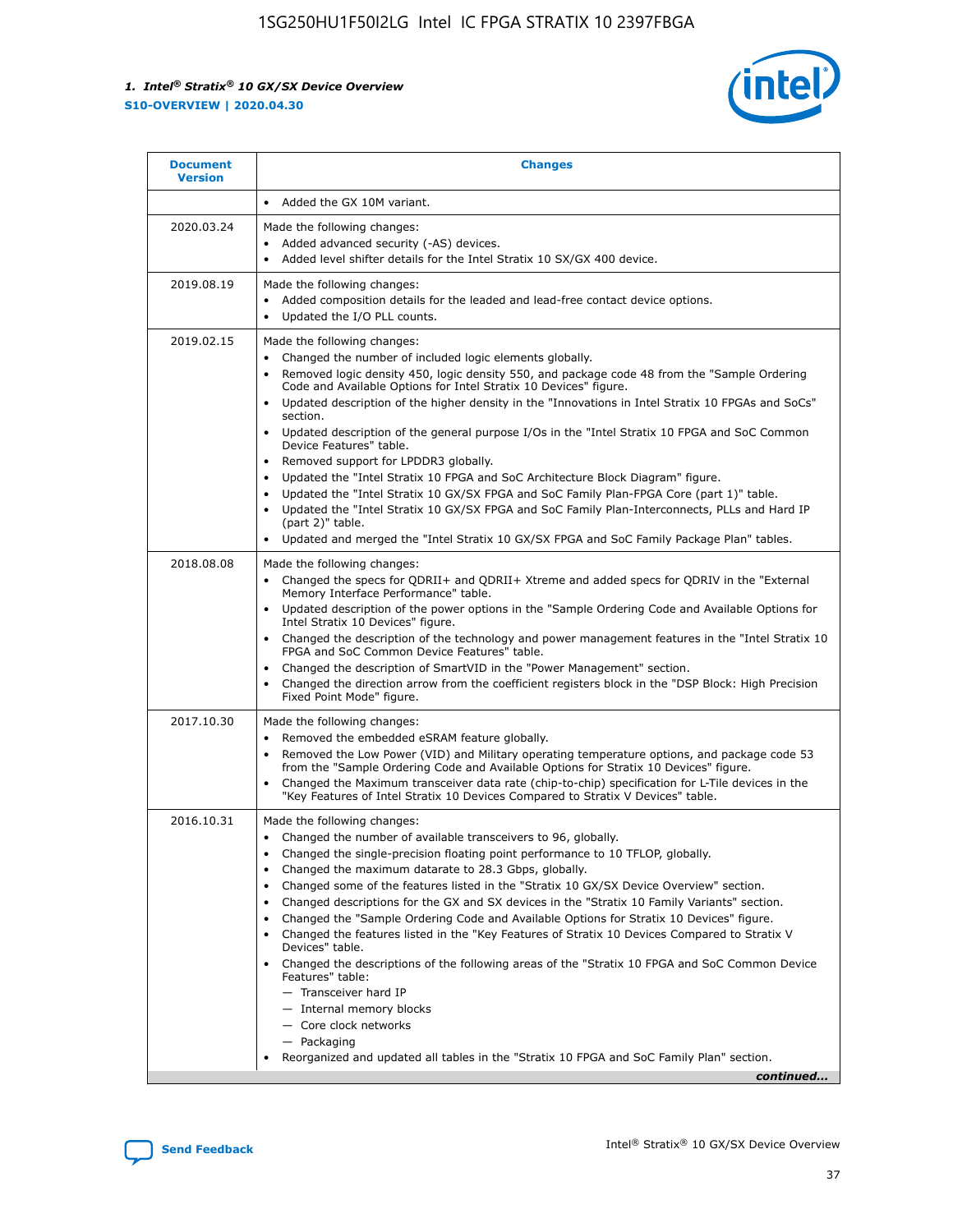

| <b>Document</b><br><b>Version</b> | <b>Changes</b>                                                                                                                                                                                                                                                                                                                                                                                                                                                                                                                                                                                                                                                                                                                                                                                                                                                                                                                                                                                     |
|-----------------------------------|----------------------------------------------------------------------------------------------------------------------------------------------------------------------------------------------------------------------------------------------------------------------------------------------------------------------------------------------------------------------------------------------------------------------------------------------------------------------------------------------------------------------------------------------------------------------------------------------------------------------------------------------------------------------------------------------------------------------------------------------------------------------------------------------------------------------------------------------------------------------------------------------------------------------------------------------------------------------------------------------------|
|                                   | Removed the "Migration Between Arria 10 FPGAs and Stratix 10 FPGAs" section.<br>Removed footnotes from the "Transceiver PCS Features" table.<br>Changed the HMC description in the "External Memory and General Purpose I/O" section.<br>Changed the number of fPLLs in the "Fractional Synthesis PLLs and I/O PLLs" section.<br>Clarified HMC data width support in the "Key Features of the Stratix 10 HPS" table.<br>Changed the description in the "Internal Embedded Memory" section.<br>Changed the datarate for the Standard PCS and SDI PCS features in the "Transceiver PCS Features"<br>table.<br>Added a note to the "PCI Express Gen1/Gen2/Gen3 Hard IP" section.<br>Updated the "Key Features of the Stratix 10 HPS" table.<br>Changed the description for the Cache coherency unit in the "Key Features of the Stratix 10 HPS"<br>table.<br>Changed the description for the external SDRAM and Flash memory interfaces for HPS in the "Key<br>Features of the Stratix 10 HPS" table. |
| 2015.12.04                        | Initial release.                                                                                                                                                                                                                                                                                                                                                                                                                                                                                                                                                                                                                                                                                                                                                                                                                                                                                                                                                                                   |